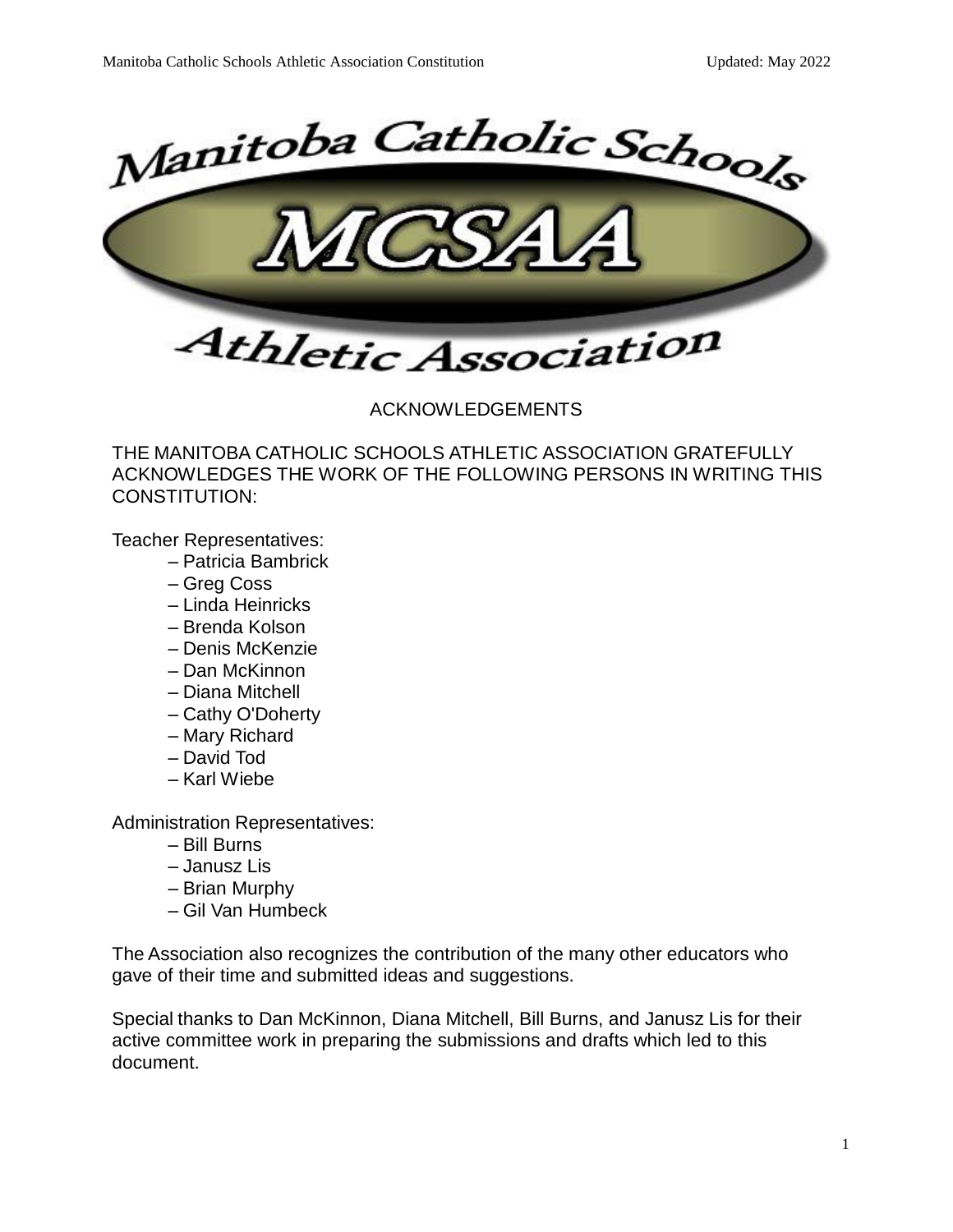# TABLE OF CONTENTS

# **CONSTITUTION**

# PAGE

# **APPENDICES**

| Appendix C - Guidelines for Supervision and Control of Tournaments  44   |  |
|--------------------------------------------------------------------------|--|
|                                                                          |  |
| Appendix E - Volleyball / Basketball Developmental League Guidelines  51 |  |
|                                                                          |  |
|                                                                          |  |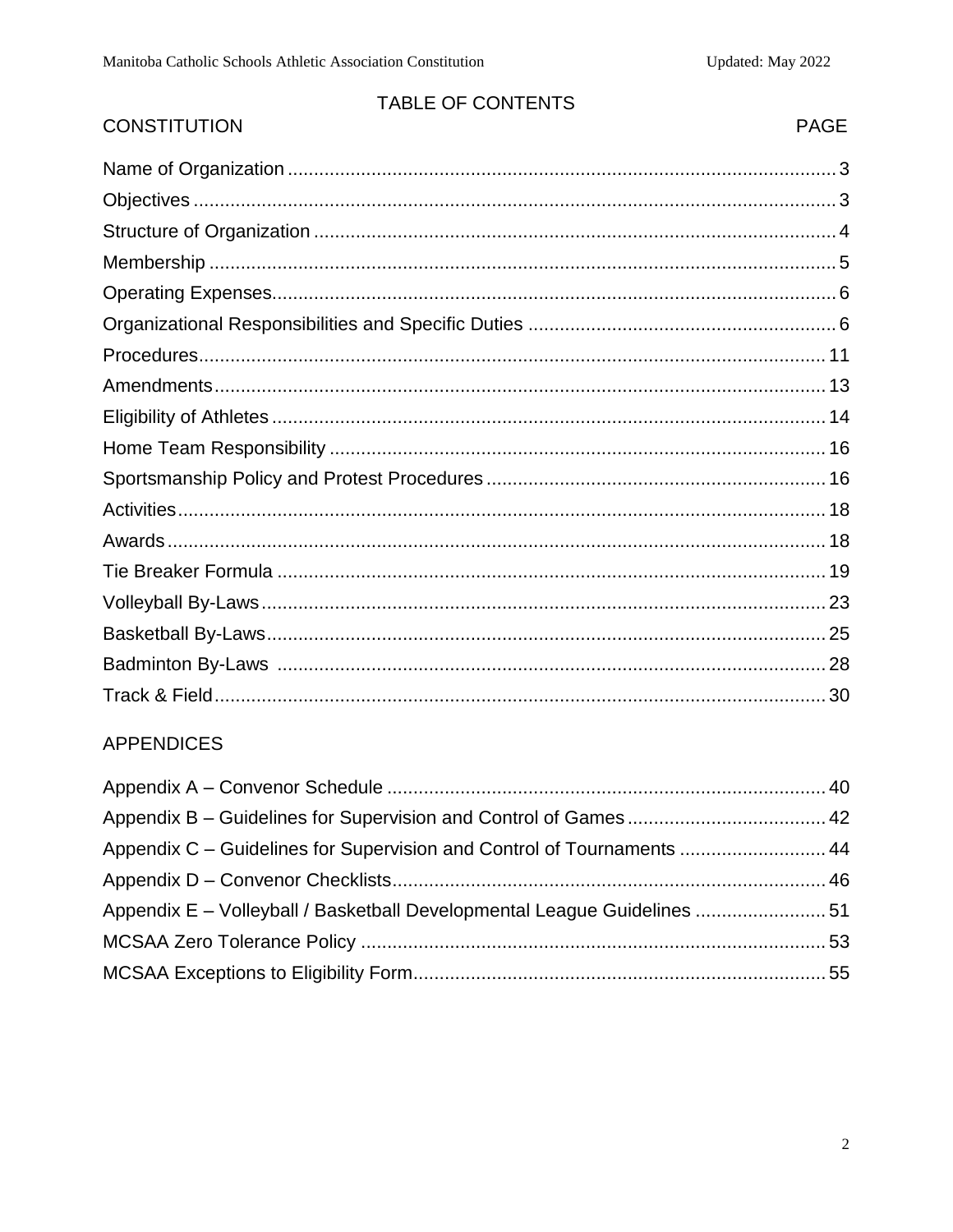#### **MANITOBA CATHOLIC SCHOOLS ATHLETIC ASSOCIATION CONSTITUTION**

# 1. **ARTICLE - NAME OF ORGANIZATION:**

1.1. The name of the association shall be the "Manitoba Catholic Schools Athletic Association" hereinafter referred to as the MCSAA.

# 2. **ARTICLE - OBJECTIVES:**

- 2.1. Philosophical Objectives
	- 2.1.1. We, the MCSAA, believe that the purpose of Athletics is to accentuate our Christian values and the integral formation of the human person through:
		- 2.1.1.1. The promotion of sportsmanship
		- 2.1.1.2. The development of fitness and physical well being
		- 2.1.1.3. Facilitating participatory activities
		- 2.1.1.4. Supplementing the Physical Education Curriculum
		- 2.1.1.5. Fostering fair and enjoyable athletic interaction
- 2.2. Specific Operational Objectives
	- 2.2.1. The organization and administration of all MCSAA inter school sporting activities.
	- 2.2.2. The co-ordination of athletic activities under the jurisdiction of MCSAA with respect to:
		- 2.2.2.1. Facilities
		- 2.2.2.2. Time tabling
		- 2.2.2.3. By-laws and regulations
		- 2.2.2.4. Officiating
		- 2.2.2.5. Coaching and supervision
		- 2.2.2.6. Introduction of new activities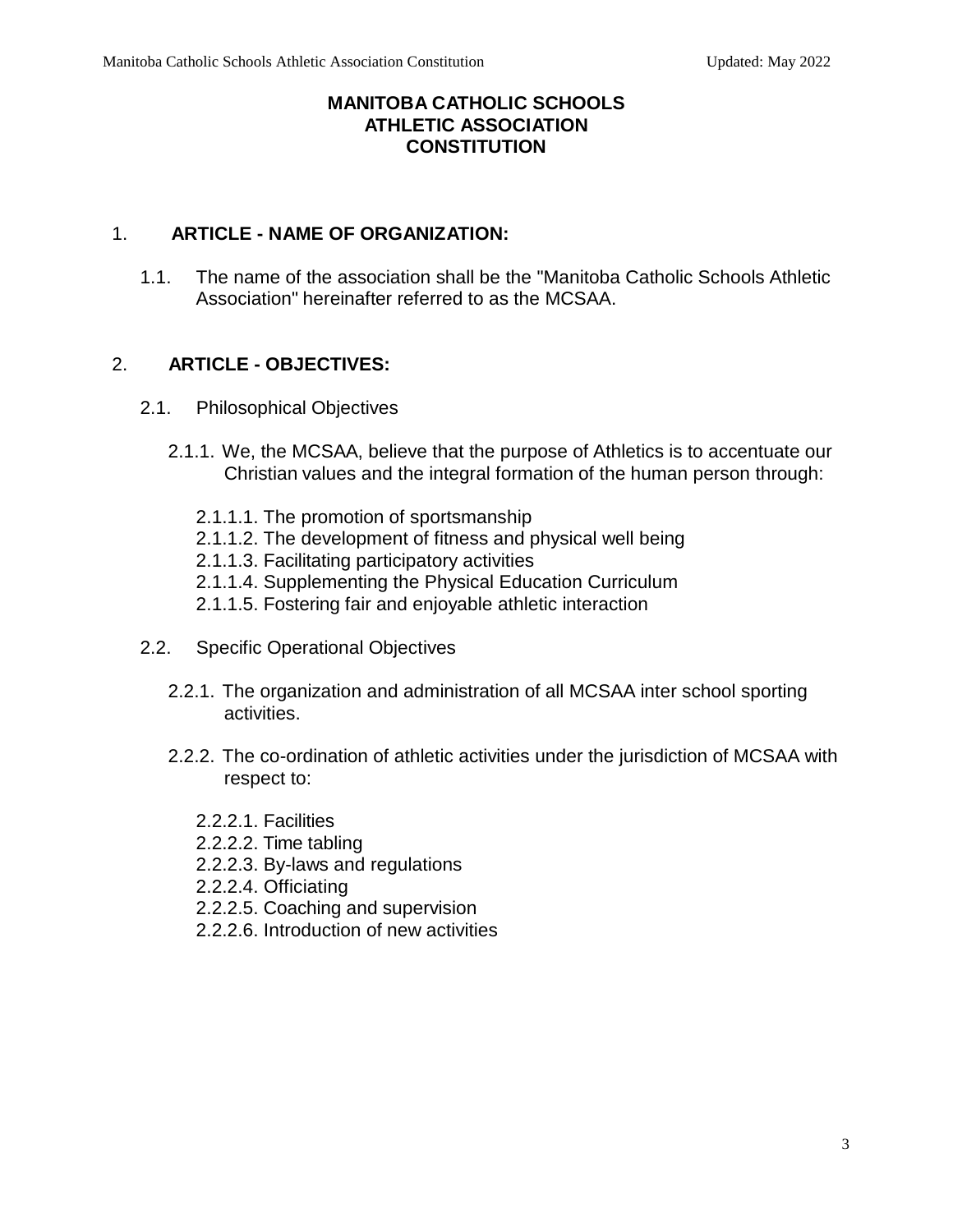#### 3. **ARTICLE - STRUCTURE OF ORGANIZATION:**

- 3.1. General Structure Schematic
	- 3.1.1. Manitoba Catholic Schools Trustees
	- 3.1.2. Manitoba Catholic Schools (Archdiocese of Winnipeg, Archdiocese of St. Boniface, Archeparchy of Winnipeg) Director of Education and/or Superintendent and Principals.
	- 3.1.3. MCSAA Directorship
	- 3.1.4. General Council
- 3.2. MCSAA Directorship
	- 3.2.1. The directorship of the MCSAA shall be composed of a committee consisting of:
		- 3.2.1.1. The President of the MCSAA
		- 3.2.1.2. The Director of Education and/or Superintendent of Manitoba Catholic Schools (Archdiocese of Winnipeg, Archdiocese of St. Boniface, Archeparchy of Winnipeg).
		- 3.2.1.3. The Representative of Associate Schools
		- 3.2.1.4. The Vice-President of the MCSAA
		- 3.2.1.5. The Secretary Treasurer of the MCSAA
		- 3.2.1.6. Two Principals appointed by the Director of Education and/or Superintendent of Manitoba Catholic Schools.
		- 3.2.1.7. The Past President of MCSAA
		- 3.2.1.8 Male representative Member at Large
		- 3.2.1.9 Female representative Member at Large
- 3.3. MCSAA General Council
	- 3.3.1. The MCSAA General Council shall be composed of the Directorship and one representative from each MCSAA member school.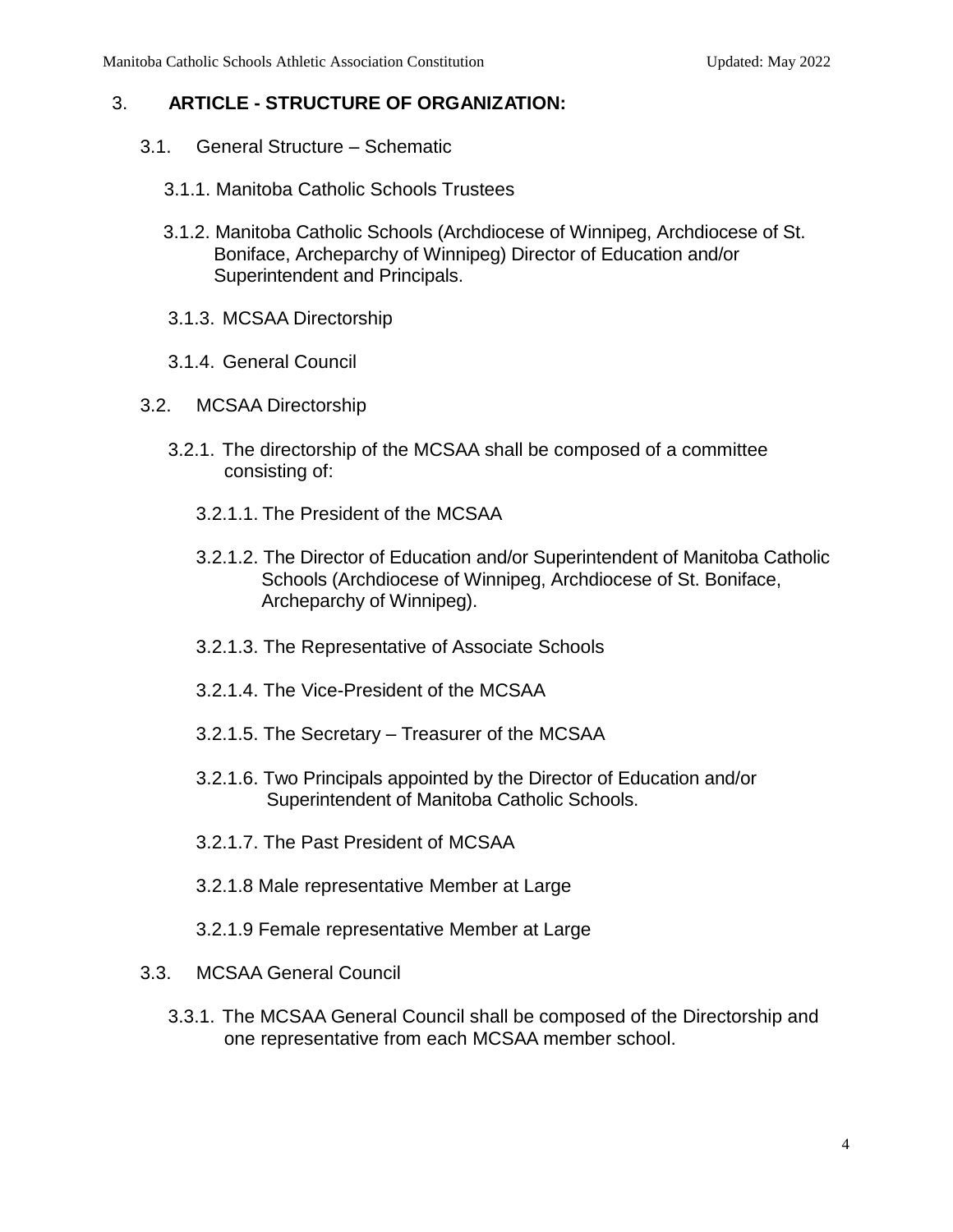#### 4. **ARTICLE - MEMBERSHIP:**

- 4.1. Membership
	- 4.1.1. Membership shall include all Manitoba Catholic Middle Year Schools who submit the annual September membership fee. Participation in individual events will be up to an individual school's discretion.
	- 4.1.2. All other Manitoba Catholic Elementary Schools will be considered special members and shall be granted the right to participate in activities designed for their age group. No membership fees will be assessed.
- 4.2. Section Associate Membership

4.2.1. Associate membership shall also be open to non – Manitoba Catholic member schools provided that:

- 4.2.1.1. They meet and abide by the conditions listed in this constitution.
- 4.2.1.2. Their application is approved by the MCSAA Directorship.
- 4.2.1.3. Their application is approved by the Manitoba Catholic Schools Principals.
- 4.2.1.4. They pay the annual September membership fee.
- 4.2.2. Application Review Procedure
	- 4.2.2.1. Upon receipt of an application for associate membership, the Director of Education and/or Superintendent shall convene a meeting of the MCSAA Directorship to review the application.
	- 4.2.2.2. Upon receiving the MCSAA approval, the Superintendents shall present the application to the next regular meeting of the Manitoba Catholic Schools Principals for a final decision.
- 4.2.3. Associate Membership Renewal
	- 4.2.3.1. Associate Membership shall be automatically renewed annually unless revoked through the review process.
- 4.2.4. Associate Membership Review Process
	- 4.2.4.1. Should the continued status of an associate member school be questioned, the MCSAA Directorship shall:
		- 4.2.4.1.1. Investigate the expressed concerns.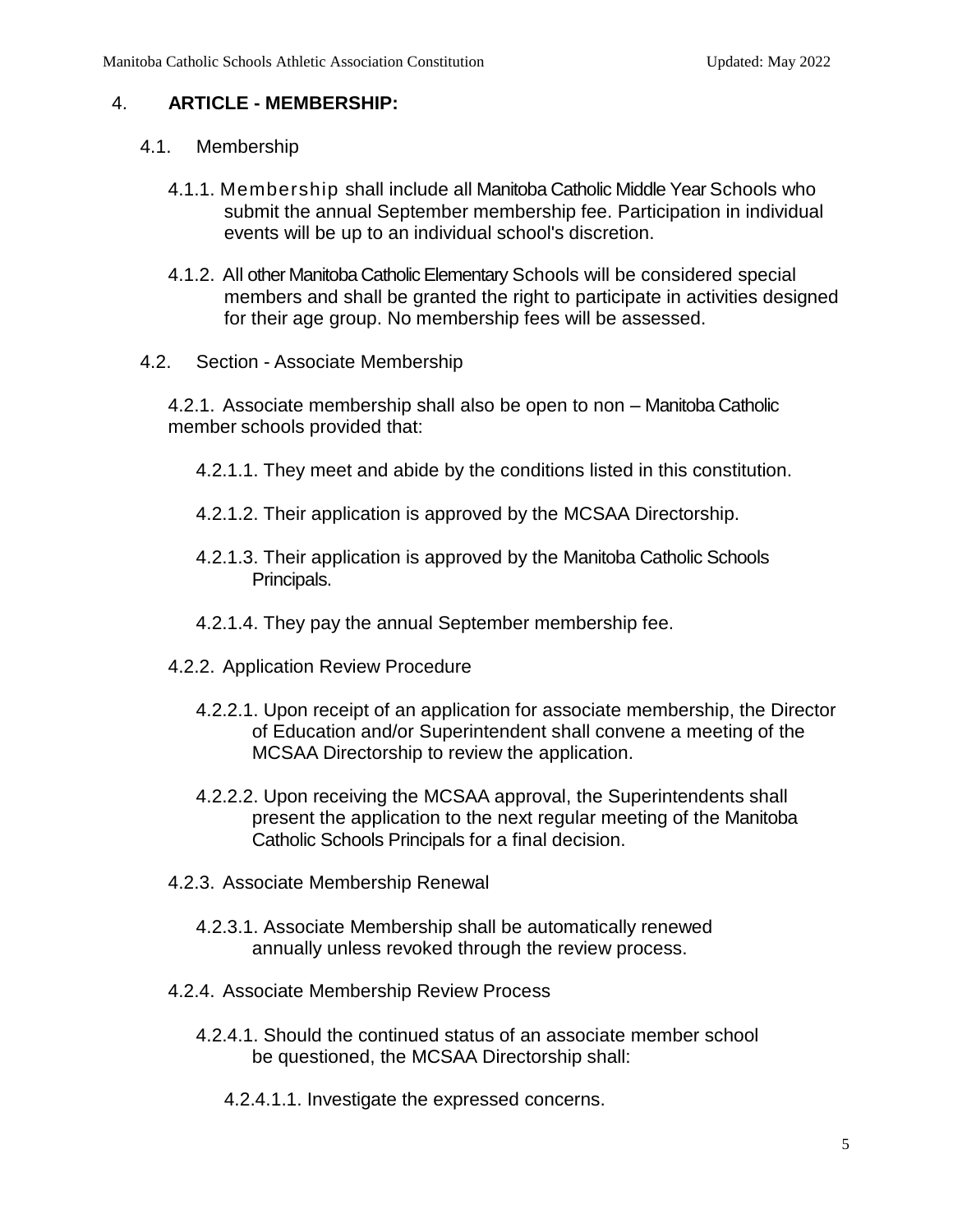- 4.2.4.1.2. Attempt to mediate the differences. Should these concerns remain unresolved, the Directorship is empowered to recommend to the Manitoba Catholic Schools Principals the non–renewal of an Associate Member's status.
- 4.2.4.1.3. The decision regarding renewal shall occur no later than June 1st of a particular year.
- 4.2.4.1.4. The associate school shall be informed of the review process and shall be informed of the MCSAA decision in writing.
- 4.2.5. Present "Associate" Schools
	- 4.2.5.1. Member schools participating in inter–school athletics with Manitoba Catholic member schools at the onset of this constitution shall receive Associate Member status. These schools being Westgate Mennonite Collegiate, Balmoral Hall School and Linden Christian School.

# 5. **ARTICLE - OPERATING EXPENSES:**

5.1. All expenses of operating the Association shall be taken care of by the school annual fees. School annual fees shall be recommended to principals each year by the Association through the office of the Director of Education and/or Superintendent.

# 6. **ARTICLE - ORGANIZATIONAL RESPONSIBILITIES AND SPECIFIC DUTIES:**

- 6.1. MCSAA General Council
	- 6.1.1. Convening of General Council
		- 6.1.1.1. The council shall convene annually in a general meeting no later than April 30th.
	- 6.1.2. Notification of Annual General Meeting
		- 6.1.2.1. The Directorship shall notify member schools of the Annual General Meeting no later than two weeks prior to the meeting.
	- 6.1.3. Election of the General Council Executive members:
		- 6.1.3.1. The President, Vice President, Members at Large, and Member of Associate Schools shall be elected at the MCSAA Annual General Meeting.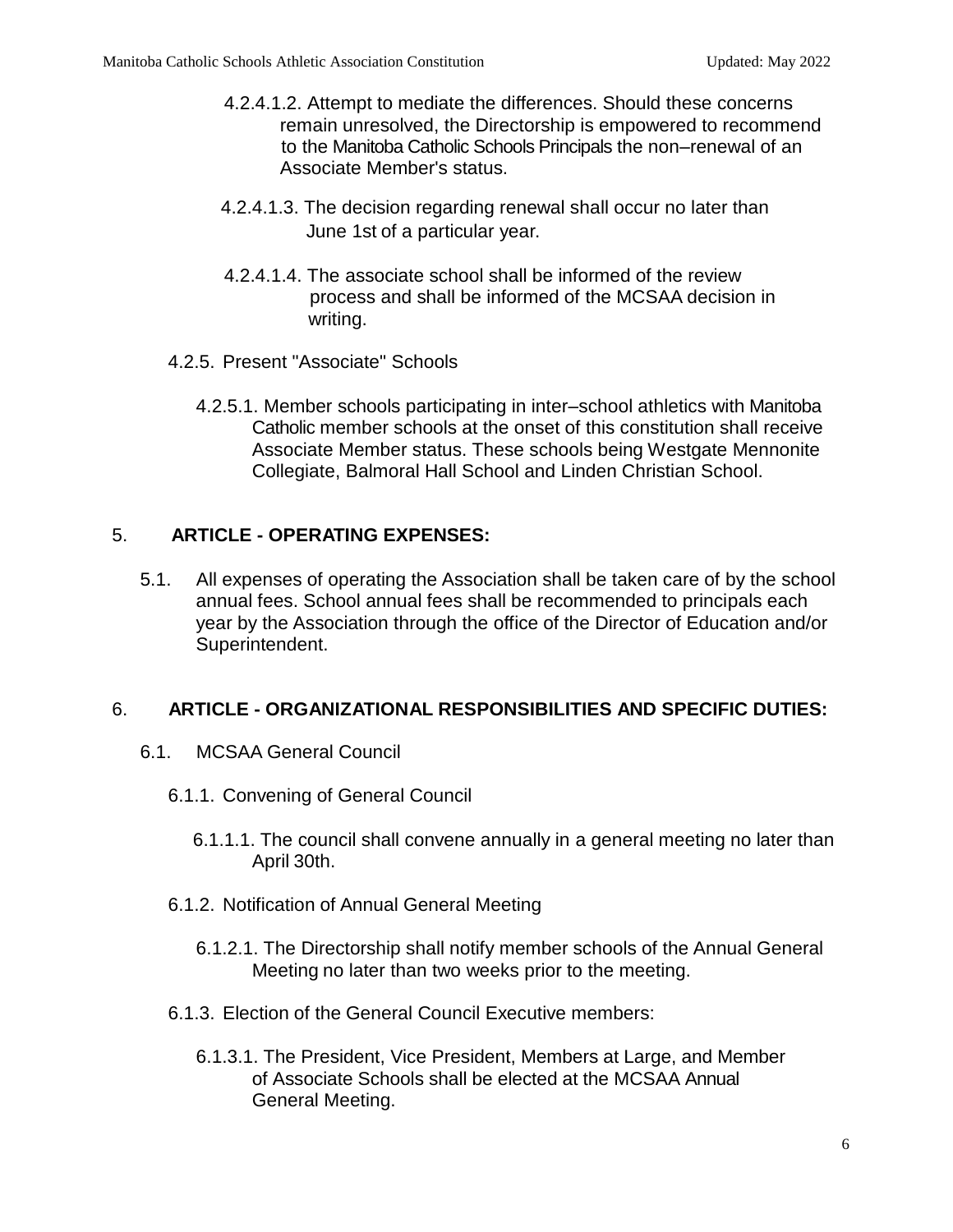6.1.3.2. All General Council Executive Members will serve for a term of five years, with the possibility for renewal.

- 6.1.4. Sports Convenorship
	- 6.1.4.1. Annually at the AGM, the Sports Convenorship shall be reviewed and revised.
- 6.2. Directorship
	- 6.2.1. Only representatives from Manitoba Catholic schools may serve on the Directorship.
	- 6.2.2. Responsibilities of elected members:
		- 6.2.2.1. President It shall be the duty of the President to:
			- 6.2.2.1.1. Preside at Directorship, Sports and Council meetings of the MCSAA.
			- 6.2.2.1.2. Annually, in April, prepare a schedule of dates for specific sports meetings.
			- 6.2.2.1.3. Contact the Sports Convenor at least one month prior to commencement of a sport in order to establish an agenda for a specific sports meeting.
			- 6.2.2.1.4. Maintain Convenor rotation sheet.
			- 6.2.2.1.5. Ensure the establishment and maintenance of specific sports Convenor files.
			- 6.2.2.1.6. Call and chair all Directorship meetings.
		- 6.2.2.2. Vice–President It shall be the duty of the Vice–President to:
			- 6.2.2.2.1. Assist the President in fulfilling his/her duties.
			- 6.2.2.2.2. Discharge the president's duties in his/her absence.
			- 6.2.2.2.3. Undertake such responsibilities as are assigned from time to time by the executive.
			- 6.2.2.2.4. Be responsible for all revision and updating of the MCSAA Constitution.
		- 6.2.2.3. Representative of Associate Schools It shall be the duty of the Representative of Associate Schools to: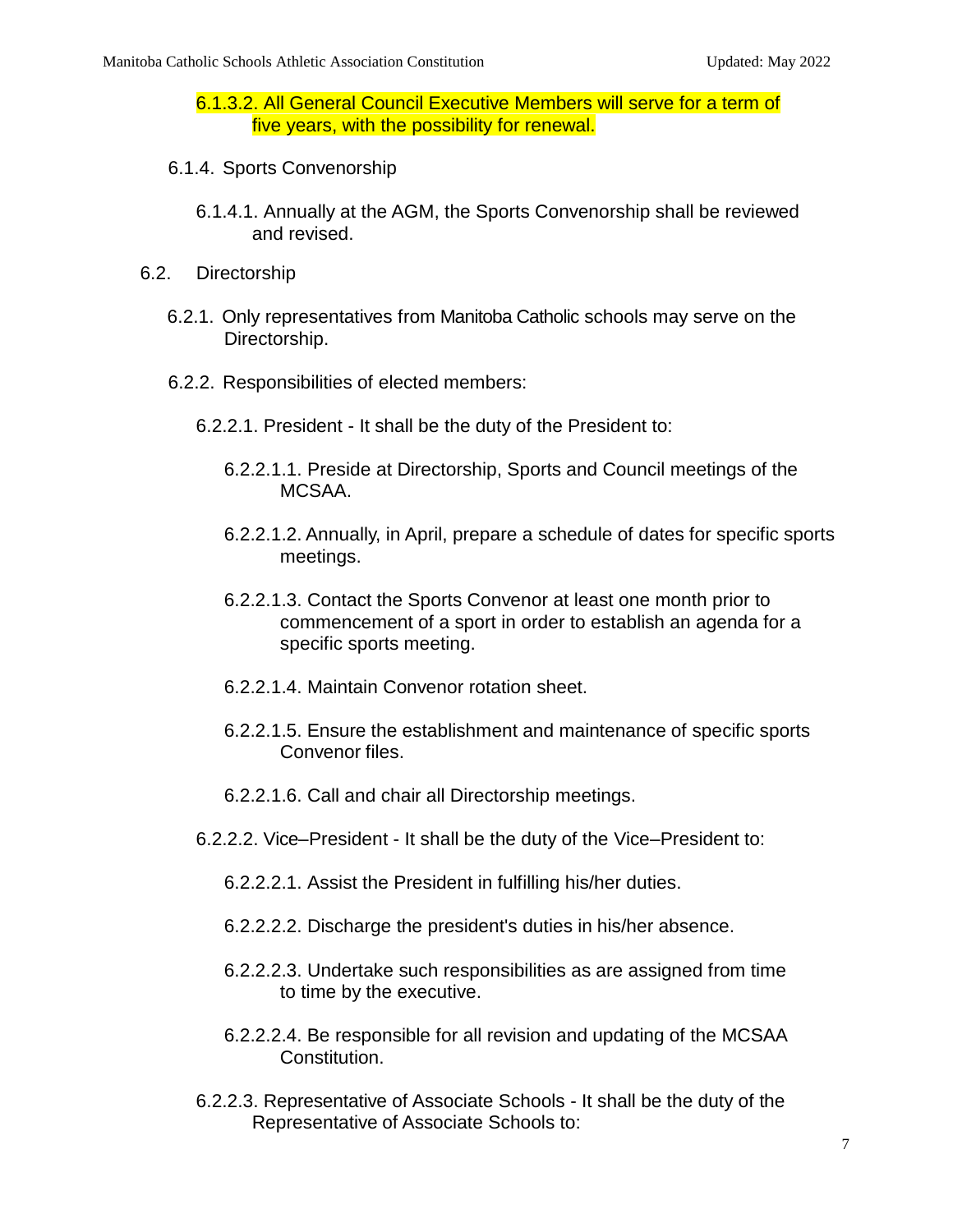- 6.2.2.3.1. Liaison between the MCSAA Directorship and the Associate Schools.
- 6.2.2.4. Secretary/Treasurer It shall be the duty of the Secretary/Treasurer to:
	- 6.2.2.4.1. Attend all Directorship, Sports and Council meetings.
	- 6.2.2.4.2. Record the minutes of all Directorship, Sports and Council meetings.
	- 6.2.2.4.3. Be the official custodian of all records and minutes.
	- 6.2.2.4.4. Distribute the minutes.
	- 6.2.2.4.5. Keep an accurate record of all moneys.
	- 6.2.2.4.6. Prepare, present and report at each scheduled Directorship meeting a current financial report, and also, a year-end financial report at the Annual General Meeting.
	- 6.2.2.4.7. Provide a cost budget of all activities from September to June.
- 6.2.3. Responsibilities of appointed members:

6.2.3.1. Director of Education and/or Superintendent - It shall be the duty of the Director of Education and/or Superintendent to:

- 6.2.3.1.1. Participate fully in the operations of the MCSAA Directorship.
- 6.2.3.1.2. Provide a 'system wide' input into the operation of the MCSAA.
- 6.2.3.1.3. Represent the Manitoba Catholic Schools on the Directorship.
- 6.2.3.1.4. Annually appoint two principals as members of the Directorship.
- 6.2.3.1.5. Appoint a Past President to the Directorship.
- 6.2.3.1.6. Provide the president and secretary with a list of all the member school physical education representative.
- 6.2.3.2. Principals It shall be the duty of the Principals to:
	- 6.2.3.2.1. Provide liaison with Manitoba Catholic School principals.
	- 6.2.3.2.2. Promotion of administrative co-operation in the area of inter– school athletics.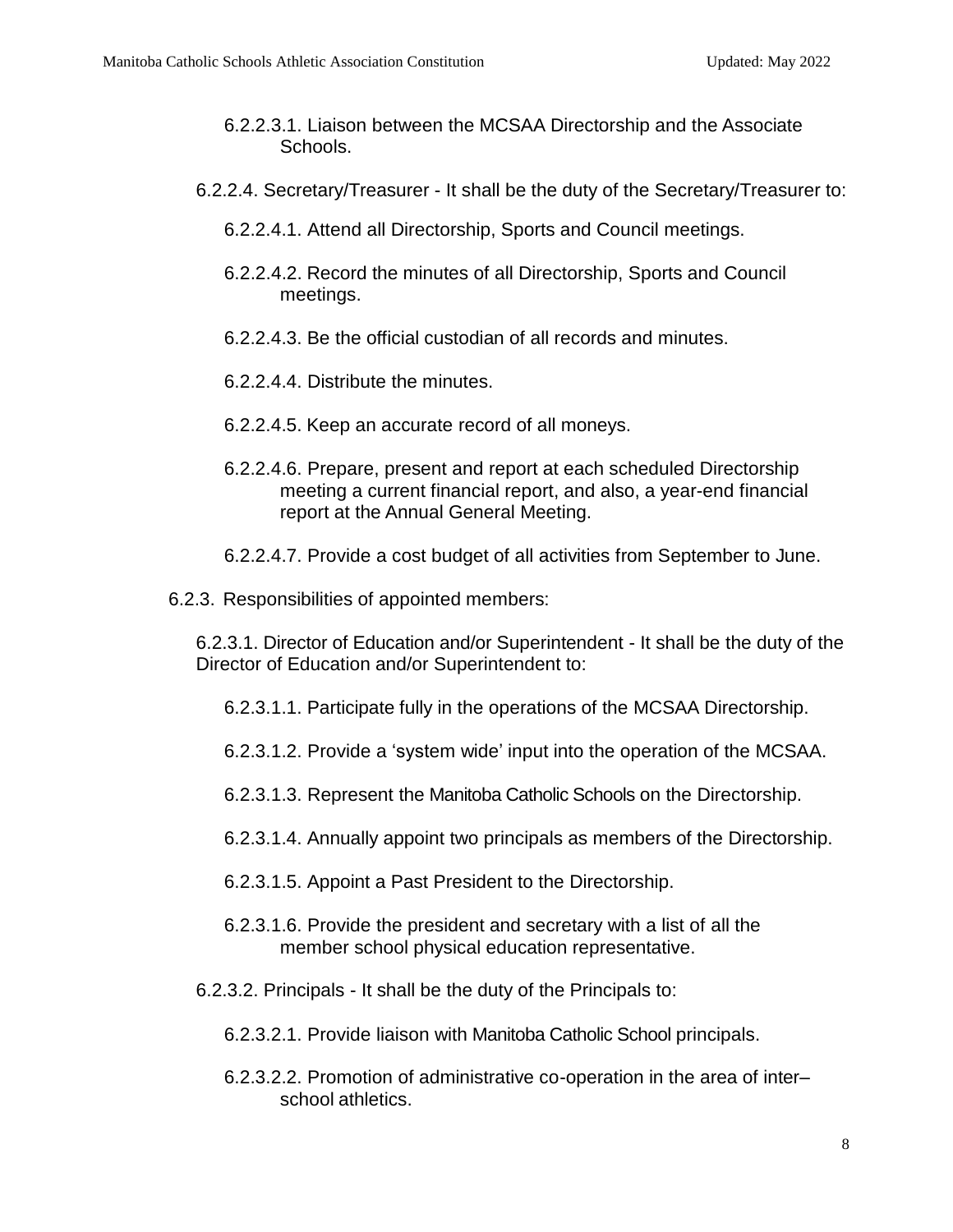6.2.3.2.3. Provide continuity of Directorship operation.

6.2.3.2.4. Participate fully in all functions and operations of the Directorship.

6.2.3.3. Past President - It shall be the duty of the Past-President to:

6.2.3.3.1. Attend all Directorship meetings as a voting member.

6.2.3.3.2. Provide assistance to the President when required.

6.2.3.3.3. Prepare a slate of candidates for the annual election.

6.2.3.3.4. Keep a record and inventory of trophies for all sports.

6.2.3.4. Member at Large - It shall be the duty of the Member at Large to:

6.2.3.4.1. Attend all Directorship meetings as a voting member.

- 6.2.3.4.2. Undertake such responsibilities as are assigned from time to time by the directorship.
- 6.2.4. Convenor Responsibilities:
	- 6.2.4.1. Each Convenor shall have responsibility for a particular school sport, subject to the constitution and by-laws adopted by the MCSAA.
	- 6.2.4.2. All Convenorship positions shall be assigned to the member schools and associate member schools on a rotational basis for a period of two years.
	- 6.2.4.3. Exchanges of Convenor responsibilities outside of the rotation order must be made at the Annual General Meeting in April and the Directorship notified.
	- 6.2.4.4. The Convenor positions shall be drawn from the MCSAA member schools and associate member schools.
	- 6.2.4.5. The Convenor(s) of each league shall present to the Directorship a written Annual Report, including a financial statement where applicable, as soon as possible after the completion of their activity season.
	- 6.2.4.6. A copy of the annual reports shall be distributed at the A.G.M.to all members and associate members of the MCSAA.
	- 6.2.4.7. The Convenors file shall contain the following information: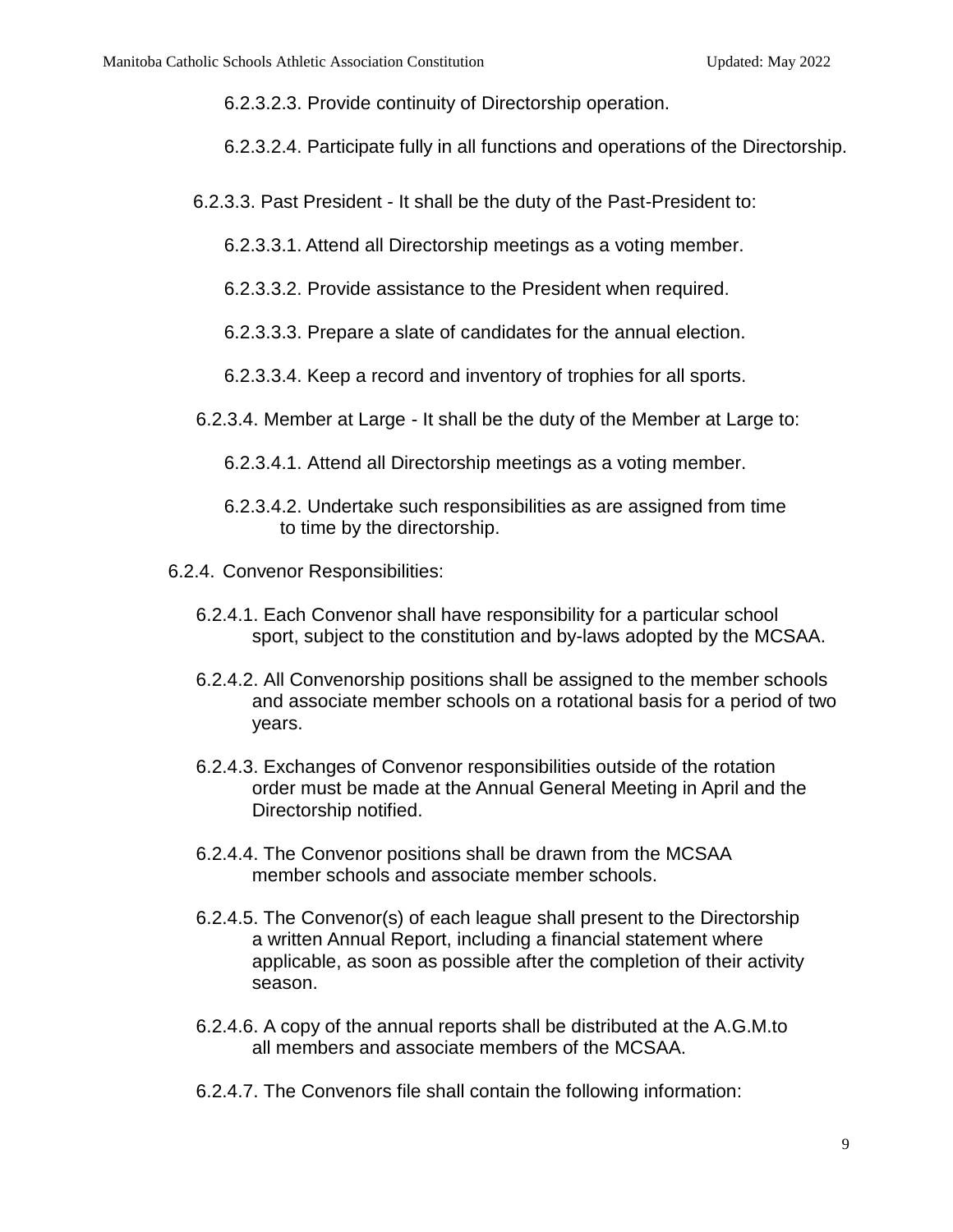#### 6.2.4.7.1. MCSAA Constitution

- 6.2.4.7.2. By-laws
- 6.2.4.7.3. List of participating teams.
- 6.2.4.7.4. Individual team roster with name, grade and age signed by the principal.
- 6.2.4.7.5. League and tournament schedule.
- 6.2.4.7.6. Annual report containing:
	- 6.2.4.7.6.1. Order of finish
	- 6.2.4.7.6.2. Trophies awarded
	- 6.2.4.7.6.3. Highlights, successes
	- 6.2.4.7.6.4. Difficulties, failures
	- 6.2.4.7.6.5. Personnel deserving credit
	- 6.2.4.7.6.6. Recommendations for the future
	- 6.2.4.7.6.7. Name of succeeding Convenor
- 6.2.4.7.7. Schedule of Convenorship: see Appendix "A"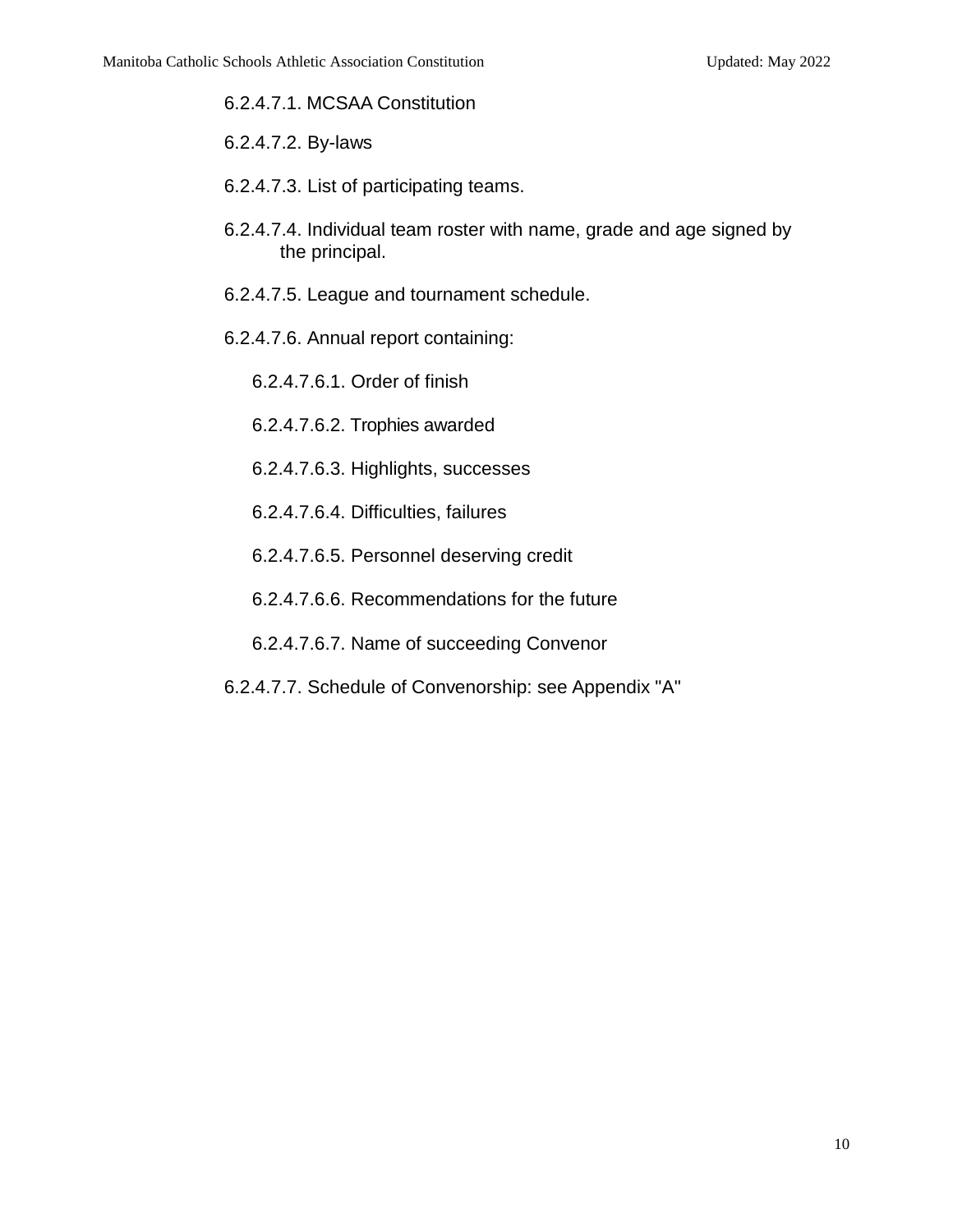#### 7. **ARTICLE - PROCEDURES:**

- 7.1. Annual Meeting of General Council
	- 7.1.1. Frequency and Order of Business
		- 7.1.1.1. An annual meeting shall be held in April of each school year. The annual meeting shall include:
			- 7.1.1.1.1. Acceptance of minutes of last meeting
			- 7.1.1.1.2. Business arising from the minutes
			- 7.1.1.1.3. A declaration of succeeding Convenors
			- 7.1.1.1.4. Distribution of Convenor files by the President
			- 7.1.1.1.5. Election of Directorship
			- 7.1.1.1.6. Amendments to the constitution
			- 7.1.1.1.7. Unfinished business
			- 7.1.1.1.8. New business
	- 7.1.2. Notification of Annual Meeting
		- 7.1.2.1. Notice of meeting including agenda, must be sent out by the President two weeks prior to scheduled date.
		- 7.1.2.2. Notice of the meeting shall be provided to the principals' committee by the superintendent at the March principals' meeting to enable staff members to be free to attend on the day of the AGM.
		- 7.1.2.3. Member and Associate schools shall be required to send one representative to the AGM. Schools sending more than representative must designate an official spokesperson.
	- 7.1.3. Quorum
		- 7.1.3.1. Two thirds of all member schools shall be required for a quorum.
	- 7.1.4. Voting Procedures
		- 7.1.4.1. A simple majority of all member schools present shall be required to determine a question unless otherwise governed by the constitution.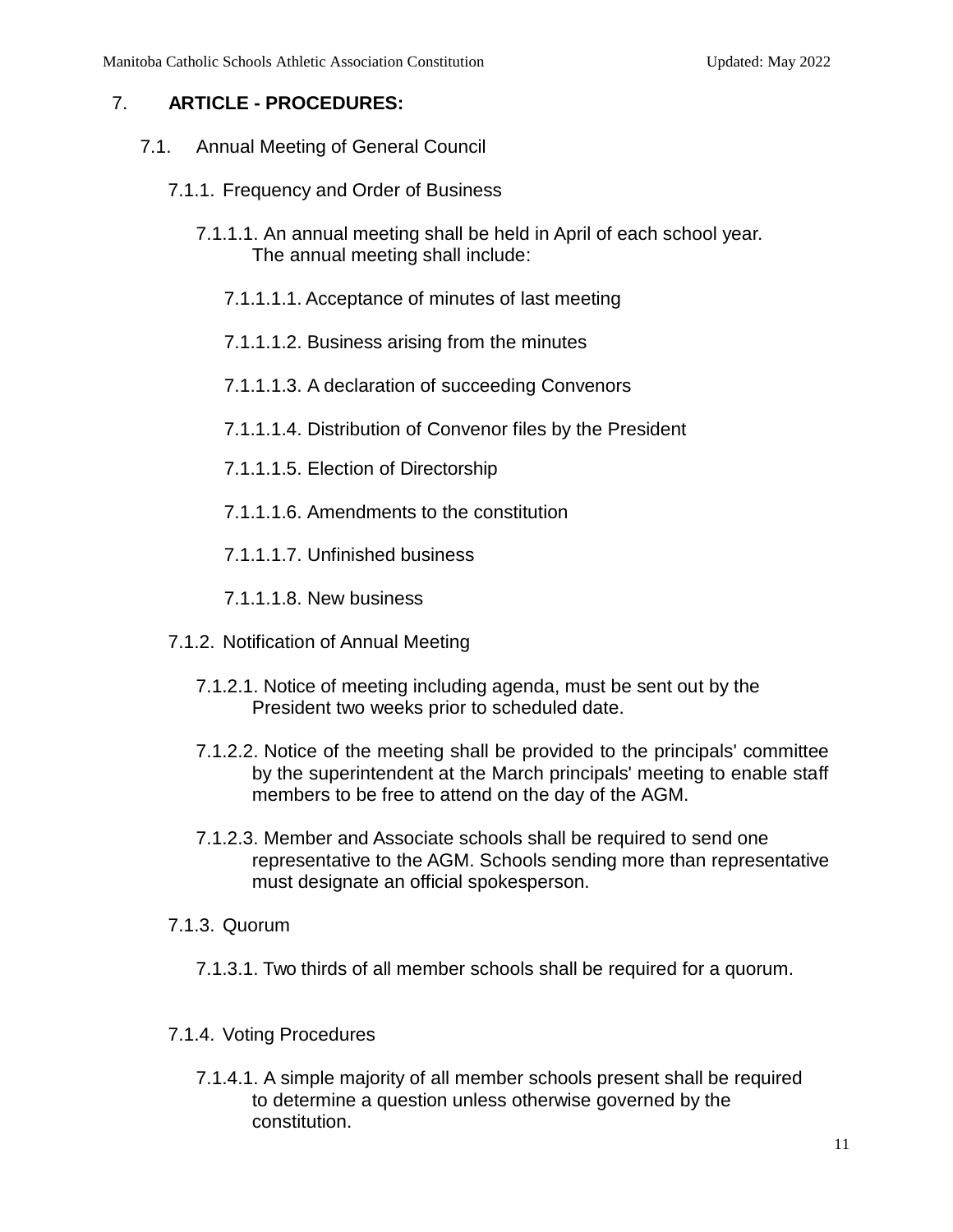- 7.1.4.2. Each member school shall be granted one vote on any question.
- 7.1.5. Special Meeting
	- 7.1.5.1. A special meeting of the MCSAA may be convened by the Directorship.
- 7.2. Directorship
	- 7.2.1. Frequency of meetings
		- 7.2.1.1. The Directorship shall meet no less than 3 times in a calendar year.
	- 7.2.2. Notification of meetings
		- 7.2.2.1. The President shall be responsible to call all Directorship meetings. A simple phone contact one week in advance of the meeting shall be required.
	- 7.2.3. Quorum
		- 7.2.3.1.75% of all directors will be required for Quorum.
	- 7.2.4. Voting Rights
		- 7.2.4.1. A simple majority vote of those present will be required to pass a motion.
- 7.3. Specific Sports Meetings
	- 7.3.1. Meeting Dates
		- 7.3.1.1. Dates for sports meeting will be set in April for the upcoming year by the MCSAA President. These dates will be included in the Superintendent's Calendar of Events.
	- 7.3.2. Notification of Meetings
		- 7.3.2.1. The President shall instruct the sports Convenor to prepare and circulate an agenda for the sports meeting no later than 2 weeks prior to the meeting date.
	- 7.3.3. Quorum
		- 7.3.3.1. Quorum shall consist of 50% of all the schools present.
	- 7.3.4. Voting Procedure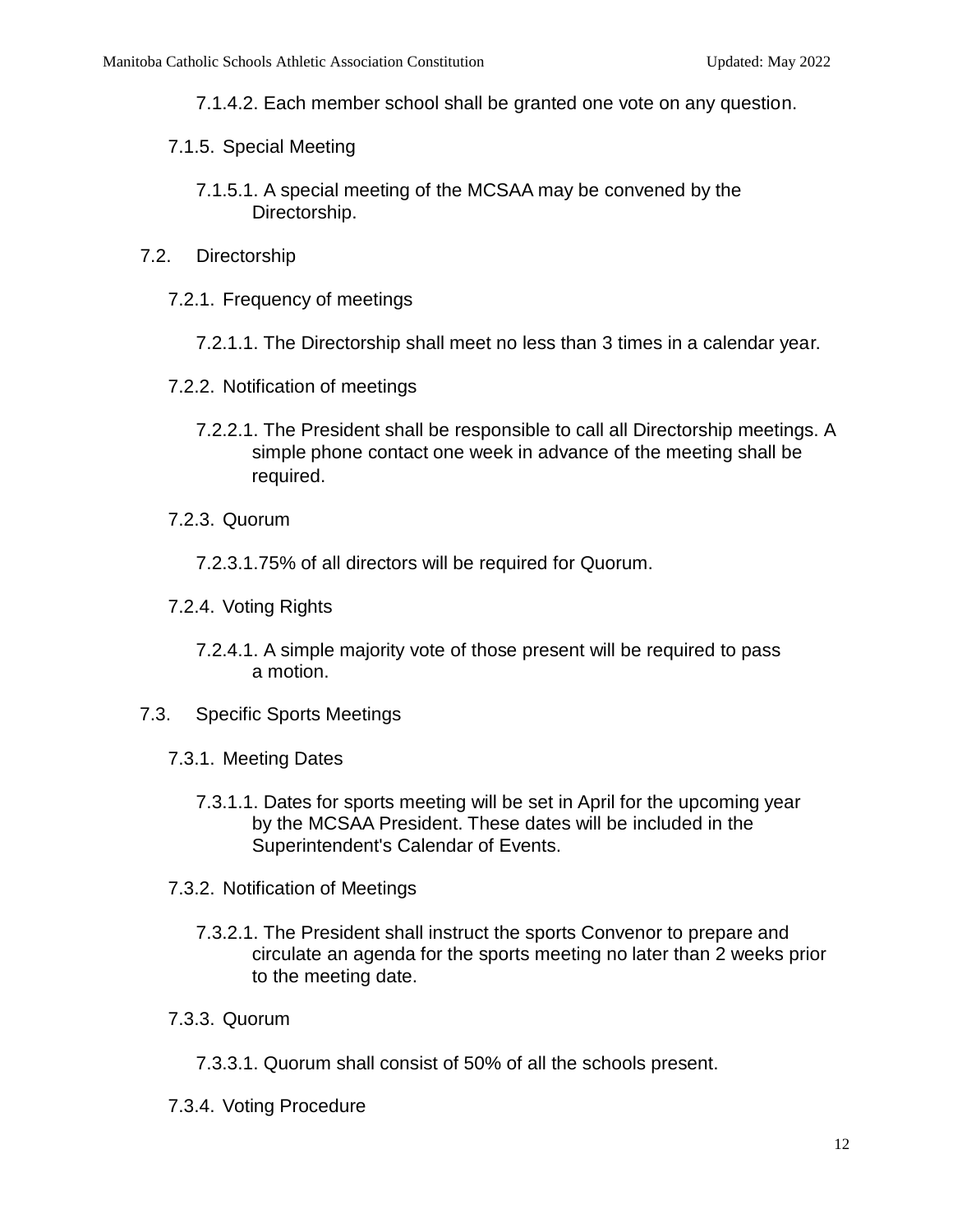- 7.3.4.1. A simple 50% majority will be required to enact a motion, except where the changing of a specific sports by-law is concerned. This is governed by section 8.2.
- 7.3.5. Participation
	- 7.3.5.1. Schools who choose not to acknowledge a specific sports meeting will be excluded from that sporting activity for the season.
- 7.3.6. Distribution of Minutes
	- 7.3.6.1. Minutes of all meetings shall be circulated to all principals and school sports representatives.
- 7.3.7. Rules of Order
	- 7.3.7.1. Roberts Rules of Order shall govern the operation of all meetings.

#### 8. **ARTICLE - AMENDMENTS:**

- 8.1. Constitutional Amendment
	- 8.1.1. Notification
		- 8.1.1.1. Proposed amendments to the constitution must be submitted to the Directorship at least one month prior to the scheduled AGM.
	- 8.1.2. Voting Procedure
		- 8.1.2.1. Changes to the constitution require 75% support of the voting member schools present at the Annual General Meeting.
	- 8.1.3. Voting Provision
		- 8.1.3.1. Only AWCS and CSC full member schools shall be granted a vote on constitutional matters.
		- 8.1.3.2. Each school is allowed one vote.
	- 8.1.4. Constitutional Updates

The constitution must be updated within 10 days of any changes made and published online as well as emailed to all Phys. Ed. Representatives. It is the Presidents' or the President's delegate responsibility to update any changes that are put into place.

8.2. Specific Sports By-laws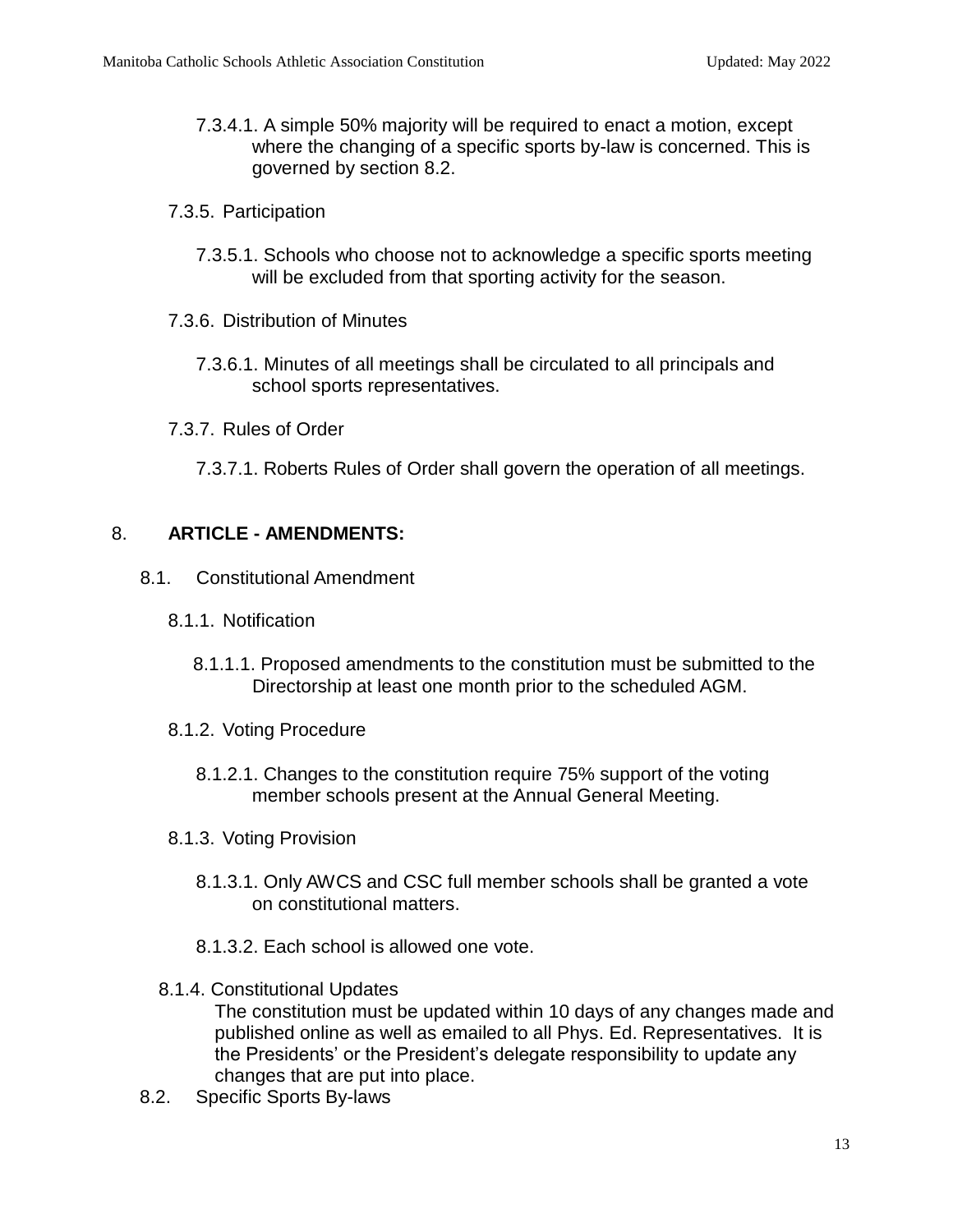#### 8.2.1. Notification

8.2.1.1. Proposals for modifications to Volleyball by-laws must be in writing and submitted to the president (and participating schools) 1 week prior to the Volleyball meeting for inclusion in the agenda. Proposals for modifications to Basketball, Badminton and Track & Field by-laws must be in writing and submitted to the president (and participating schools) 2 weeks prior to the sports meeting for inclusion in the agenda.

#### 8.2.2. Voting Procedures

8.2.2.1. 75% of all participating schools present will be required to amend sports by-laws.

# 9. **ARTICLE - ELIGIBILITY OF ATHLETES:**

- 9.1. Eligibility rule for team sports:
	- 9.1.1. Participation is open to all grade 6, 7 and 8 students, 14 years old and under, as of January 1st of the particular year. Students are allowed only three years of competition.
	- 9.1.2. If a player moves up to a higher league (i.e.: Grade 9) for more than one (1) game that player must remain up and consequently be disqualified from the Junior League.
	- 9.1.3. The volleyball and basketball leagues will be divided into two tiers Tier 1 and Tier 2. Tier 1 and Tier 2 will have separate playoffs and championships. Teams may choose to enter two teams of different skill levels – one team into each tier. Each team must be equal in number of players.

Teams shall declare as either Tier 1 or Tier 2 before the regular season begins. If there are less than 5 teams that declare as Tier 1 teams, and all the teams are playing together for the regular season, the playoff format will be as follows:

- $\blacksquare$  The top 8 teams will be placed into the Tier 1 playoffs, seeded 1 through 8. In the quarter-final round, the 4 losing teams shall be dropped into Tier 2 playoffs and become the top seeds. The remaining teams shall then be added to Tier 2 playoffs.
- If there are less than 8 teams in Tier 1, the top teams from Tier 2 will fill in the remaining spots in Tier 1 for the quarter-final round.
- **If there are more than 8 teams in Tier 1, the lower placed teams drop into** Tier 2 playoffs, based on their seeding at the end of the regular season, becoming the top seeds in Tier 2 playoffs.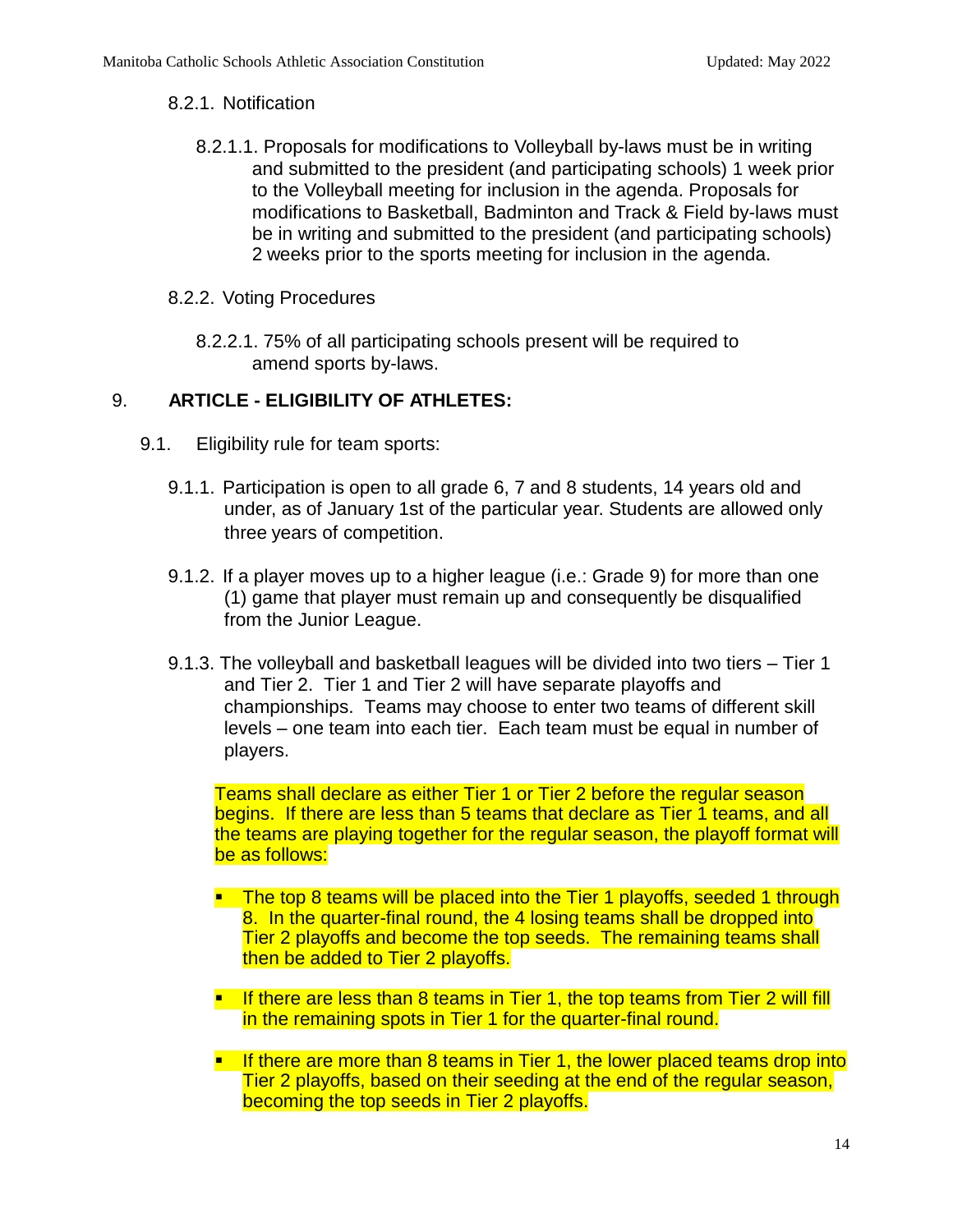- **Tier 1 and 2 Quarter-Final Games shall be played at the higher ranked** team's school. Tier 1 and 2 Semi-Finals and Finals shall be at St. Paul's **High School.**
- 9.2. Eligibility Sheets
	- 9.2.1. It is mandatory that the schools of participating teams in the MCSAA competition submit to the Convenor a list of participating athletes with Name, Date of Birth, and Grade signed by the principal of the school involved.
	- 9.2.2. Only players eligible to play in regular season or playoff games are those on the roster. Rosters need to be submitted before the first league game.
	- 9.2.3. Athletes who are playing on the development team may play up into the competitive team any time during the season, including playoffs, to a maximum of two games per player. If they play up for three or more games, they must continue to play with the competitive team for the rest of the season.
- 9.3. Exceptions
	- 9.3.1. Requests for exceptions to eligibility rules may be submitted in writing to the President two weeks prior to the league play for discussion by the Directorship.
	- 9.3.2 The MCSAA endeavors to provide equal opportunities for all athletes. Athletes may try out for the boys or girls team, if there is no team to play on that corresponds to their gender identity (example, there is no girls or boys program):
		- They may not play on both the girls and boys team for the same sport in the same season. Schools should make every effort to create both boy and girls teams and athletes should be encouraged to play for their respective gender.
		- **The School Physical Education Teacher and Principal, on behalf** of the athlete who wishes to play on a different gender team, must submit an Exceptions for Eligibility form in writing (see Exceptions for Eligibility by-law) to the President and Superintendent, which would be forwarded to the MCSAA Executive.
		- The form must be submitted 10 school days prior to the first league game for that sport. There will be no exceptions once the deadline has expired and athletes may not switch teams once an exception has been granted and accepted.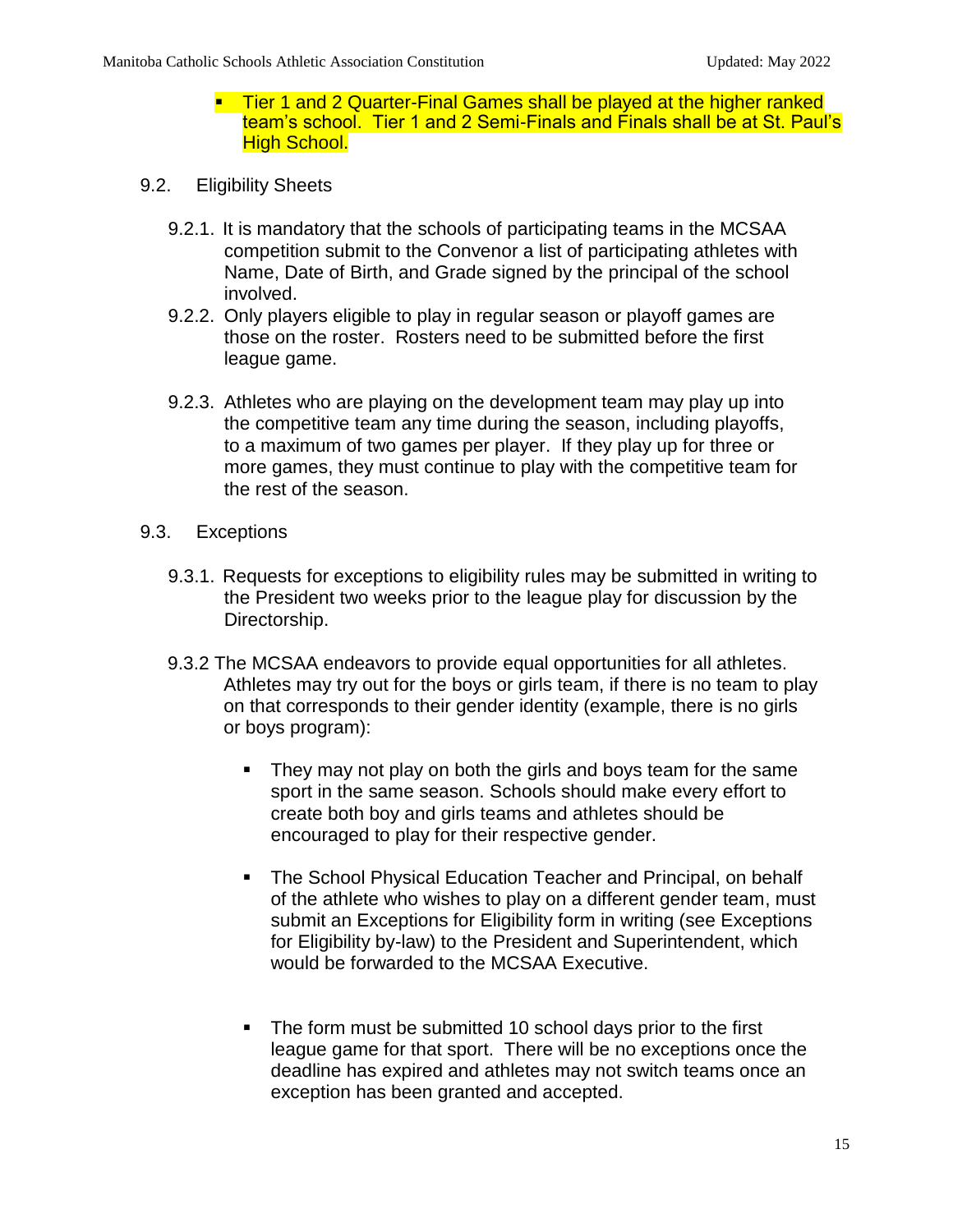- It is the responsibility of school Physical Education Teachers and Principals to inform all athletes and coaches of these requirements at least 15 school days prior to the first league game of that sport.
- **The process outlined above must always be in keeping with the** Manitoba Human Rights Code and the Manitoba Catholic Schools Respect for Human Dignity and Equality Policy.

# 10. **ARTICLE – HOME AND VISITING TEAM RESPONSIBILITIES**

- 10.1. It shall be the responsibility of the home team to:
	- 10.1.1. Supply the equipment necessary to the contest.
	- 10.1.2. Provide necessary dressing facilities.

10.1.3. Provide officials and personnel necessary for the operation of the contest, which includes a minimum of 1 certified referee and 1 adult or 2 students for Volleyball; Basketball must have 2 scorekeepers regardless of age.

- 10.1.4. Provide teacher supervision
	- 10.1.4.1. At all games each school must be represented by a staff supervisor/staff coach, from their own staff (on the player's bench). If the teacher supervisor/staff coach is not present the game will be defaulted at 4:15, unless notified of being late.

In the case of a staff supervisor, they are to make themselves known to the head official, and scorer's table, by signing the score sheet.

10.1.5. E-mail the volleyball and basketball scoresheets/results to the Convenor within 24 hours after the game.

# 11. **ARTICLE - SPORTSMANSHIP POLICY AND PROTEST PROCEDURES:**

- 11.1. General Guidelines Recommendations
	- 11.1.1. Each School Board should outline specific policies pertaining to Sportsmanship, and ensure that the school personnel are aware of the responsibility to observe the policies and proper conduct.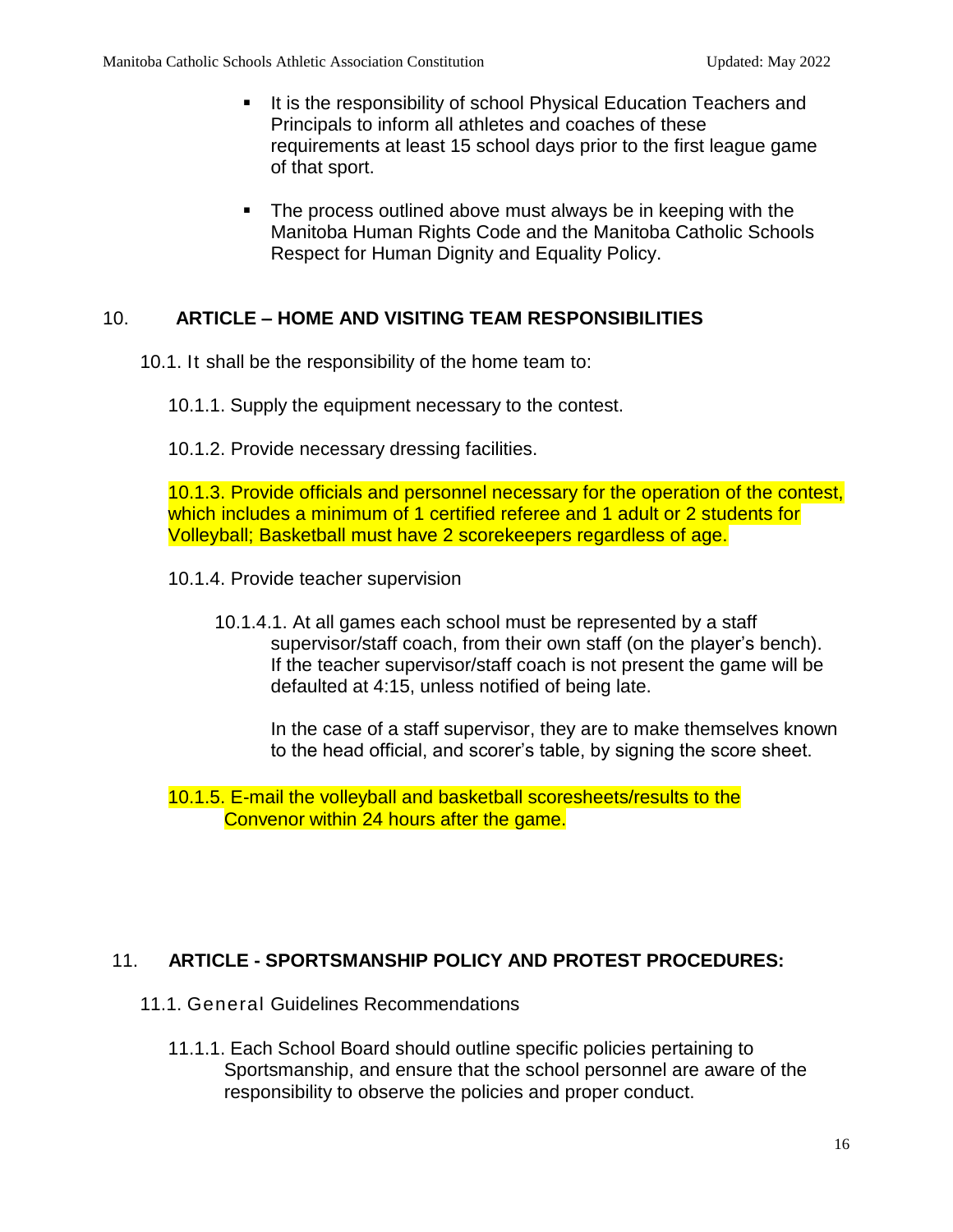#### 11.2. Sportsmanship Policy

- 11.2.1. Sportsmanship Rule: High standards of courtesy, fair play, and sportsmanship must be features of all MCSAA competitions.
- 11.2.2. Schools with more than one team are required to achieve a balance in ability (social, physical, and emotional development) between the two teams. Failure to achieve the expected balance in ability between the two teams may result in both teams being excluded from the playoffs.
- 11.2.3. It shall be the responsibility of the School Administrator to foster good sportsmanship at all levels of competition.
- 11.2.4. The integrity of schools, coaches, representative teams and competitors shall be above reproach. Competition should be in the spirit of friendly rivalry rather than enmity. Emphasis should at all times be on the activity rather than on the result.
- 11.3. Protest Procedure
	- 11.3.1. Directorship Authority: The MCSAA vests authority in its President and Directorship to investigate and take appropriate action on any reported flagrant violation of the Sportsmanship rule occurring during inter–school competition.
	- 11.3.2. Reported violations shall be resolved in a manner sufficient to correct the problem and may range from a written statement of findings by the Directorship to the school administrators, to probation or suspension for the school's players, coaches and/or team.
	- 11.3.3. All flagrant violations of the Sportsmanship Rule occurring during a MCSAA sponsored event must be reported in writing within three teaching days of the incident to the President of the Association by the principal of the school registering the protest.
	- 11.3.4. Upon receipt of the report, the president of the Directorship shall investigate the said incident. After consultation with the Directorship members, the President shall respond to the report in an appropriate manner.
	- 11.3.5. Appeals of the ruling shall be submitted to the President by the school principal within three teaching days after receipt of the ruling. Thereupon, the Directorship will hear the appeal at the earliest convenience to all parties.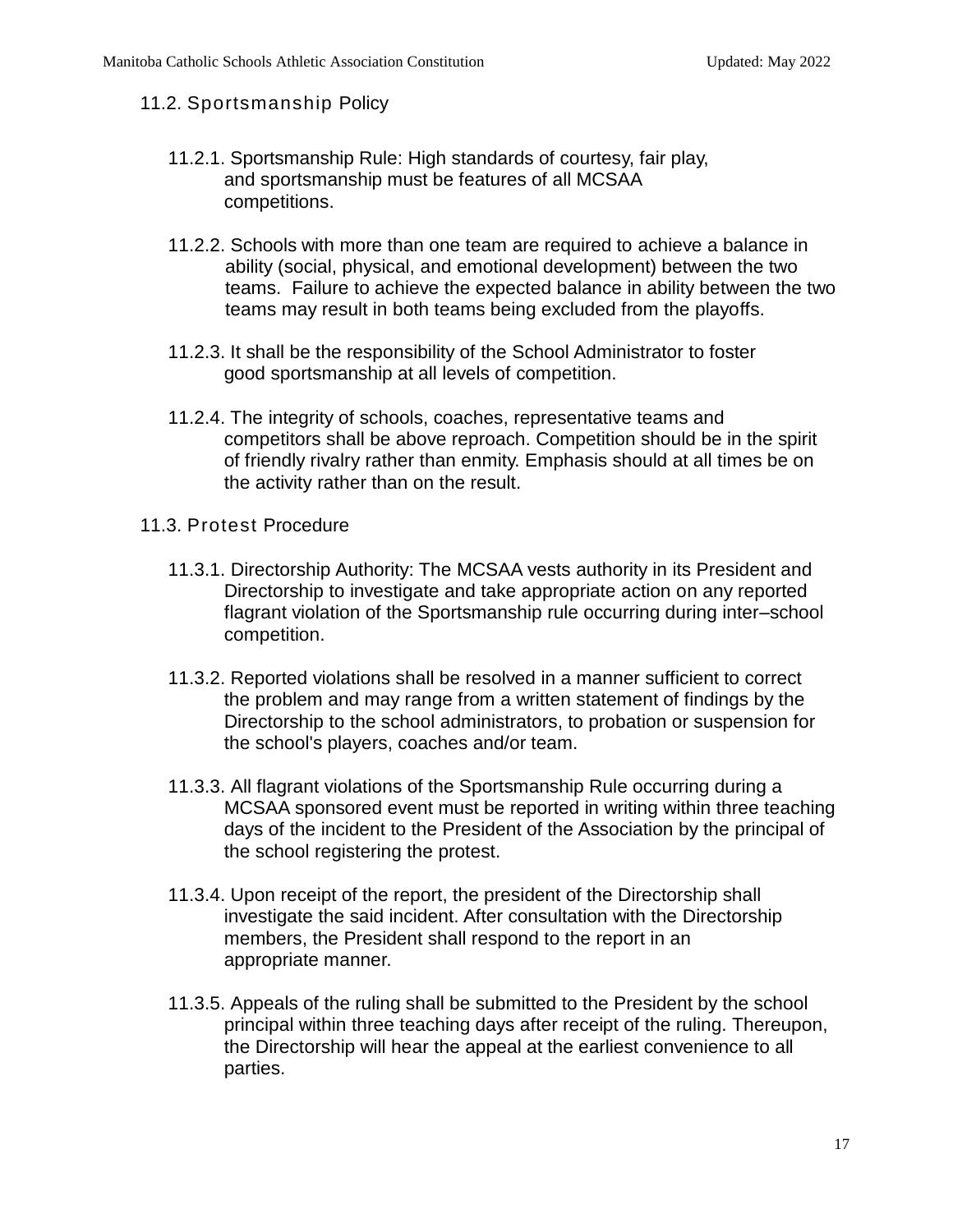# 12. **ARTICLE - ACTIVITIES:**

12.1. Official Activities

12.1.1. The activities available for inter–school competition under MCSAA jurisdiction are the following:

- 12.1.2. Volleyball
- 12.1.3. Basketball
- 12.1.4. Badminton
- 12.1.5. Track and Field
- 12.2. Governing Official Activities
	- 12.2.1. The by-laws following Article 13 shall govern the MCSAA inter-school activities.

#### 13. **ARTICLE - AWARDS:**

- 13.1. Available Awards The following awards will be given out for these sports:
	- 13.1.1. Volleyball: Banner to first place, banner to finalist, circulating trophy for first place in Tiers 1 and 2; third place trophy for schools to keep for Tiers 1 and 2. All awards will be decided per sport at the discretion of the General Executive Council, referring to Article 9.1.3.
	- 13.1.2. Basketball: Banner to first place, banner to finalist, circulating trophy for first place in Tiers 1 and 2; third place trophy for schools to keep for Tiers 1 and 2. All awards will be decided per sport at the discretion of the General Executive Council, referring to Article 9.1.3.
	- 13.1.3. Badminton:
		- 13.1.3.1. Individual medals for 1st place and ribbons for 2nd, 3rd and 4th place.
		- 13.1.3.2. Two banners will be presented. One for grades 7 and 8 girls, and one for grades 7 and 8 boys. The banners will be awarded based on the accumulation of points for singles, doubles, and mixed doubles. Points will be awarded as follows: 1st place  $=$  5 points, 2nd place  $=$  4 points, 3rd place = 3 points, 4th place = 2 points, quarter finalists = 1 point.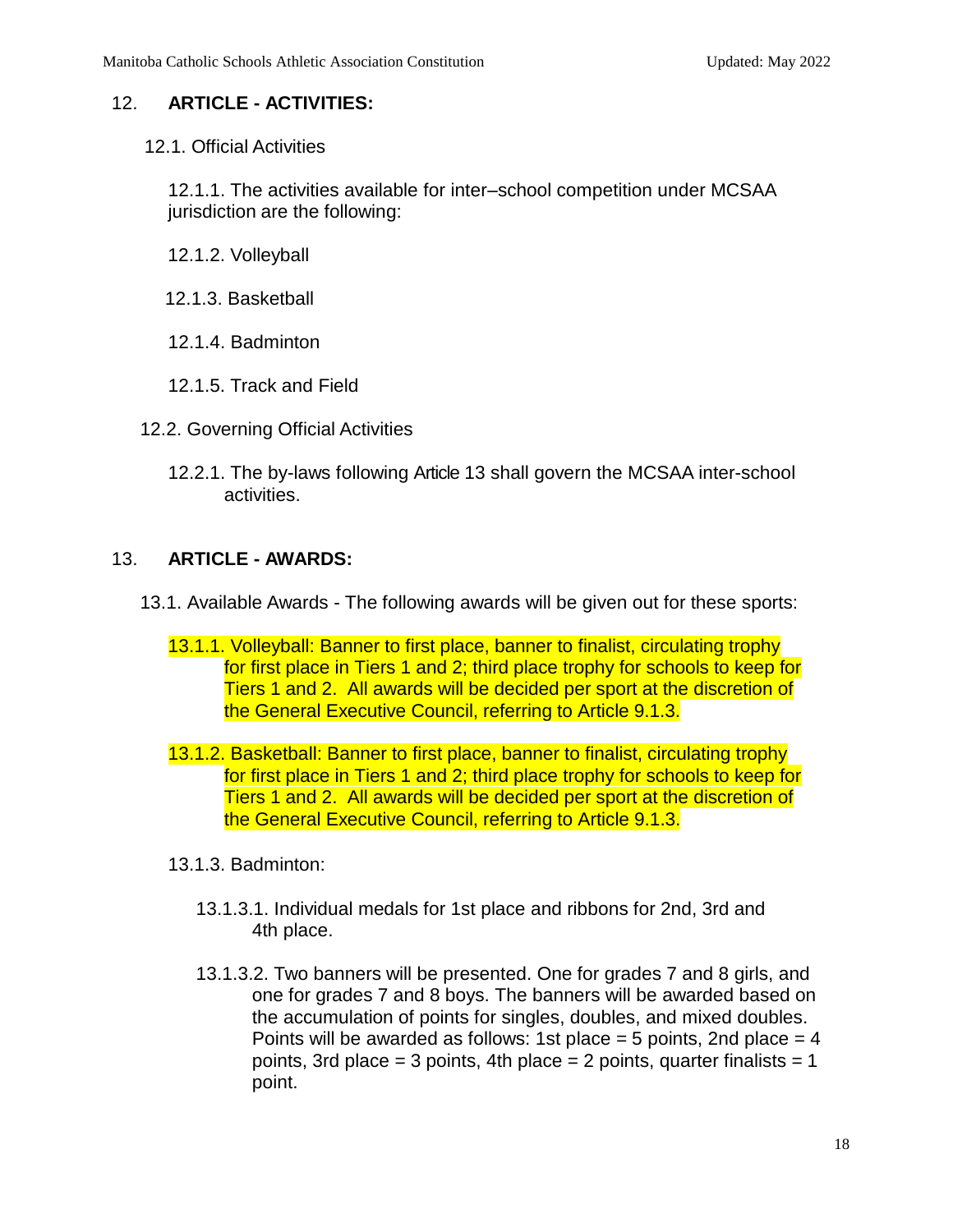13.1.4. Track and Field:

- 13.1.4.1. Individual medals supplied by the Knights of Columbus.
- 13.1.4.2. One banner to Grades 7 & 8 boys, one banner to Grades 7 & 8 girls, one banner to the top Grades 4, 5 and 6 boys, and one banner to the top Grades 4, 5, and 6 girls team. Banners will be awarded based on the final results as recorded by the Track and Field Convenors. Ties would be broken based on 1st place finishes (then 2nd if needed, etc.) Points will be awarded as per the by-Laws for Track & Field.

# 14. **ARTICLE - TIE BREAKER FORMULA:**

- 14.1. In the event of a tie between two or more teams at the end of the sport, prior to playoffs, the following formula will be used to break the tie:
	- 14.1.1. Head to head
	- 14.1.2. Record versus Common Opponents

14.1.2.1. In volleyball, the record refers to the number of sets won/lost versus common opponents.

14.1.3. Points against

14.1.3.1. In volleyball, points for/against versus the tied teams refers to the scores recorded in the sets played.

14.1.3.2. In basketball, points for and against versus the tied team refers to the points scored against in the games played.

14.1.4. Coin Toss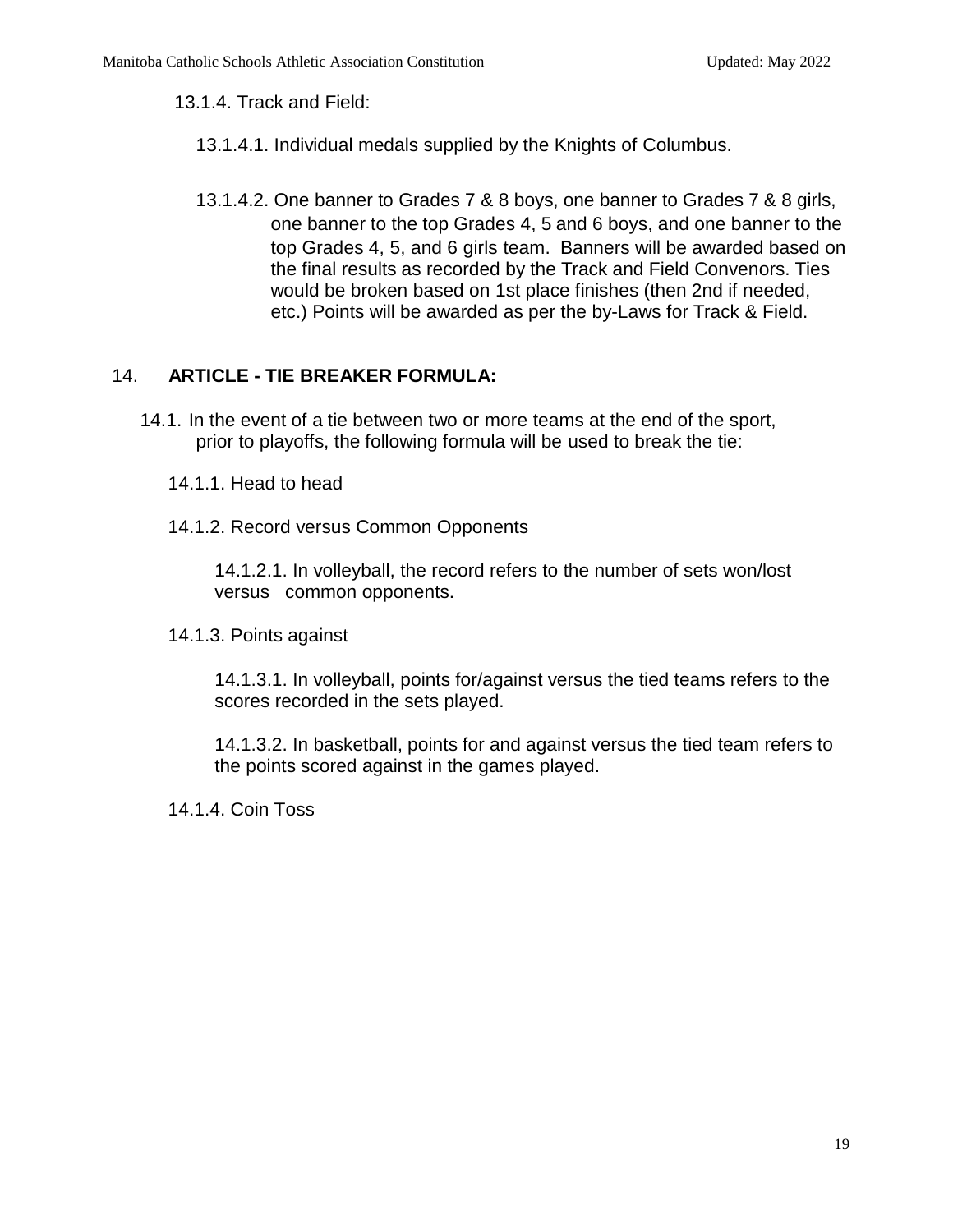#### **ROUND ROBIN FORMAT TIE BREAKER RULES/MUST PLAY RULES EXPLANATION**

- The purpose of the round robin games is to rank and to qualify the teams for the playoffs.
- Once the teams are qualified, they are "SEEDED" by their ranking.
- No team can qualify for the playoffs if they are NOT willing to play all of their round robin games. The exception is "FORFEITS" or schedule changes made by the Tournament Director.
- 1. **RANKING**: Teams are "RATED" by their won loss record.
- 2. **"HEAD TO HEAD"**: The record of a team against each other. The "HEAD TO HEAD" comparison is the ultimate or highest method of breaking the tie.
- 3. **POINT DIFFERENTIAL**: The total number offensive points scored for a team LESS the total number of Points given up to the opposing team. The teams will be ranked by who has the highest to the lowest POINT DIFFERENTIAL
	- o Point Differential Cap: Any games won by more than 15 points would only be scored as a plus 15 for the winning team and minus 15 for the losing team.

#### **TIEBREAKER RULES:**

- 1. If two teams are tied with the same record, then the result of their game against each other (Head to Head) will be used to break the tie.
- 2. If two teams are tied and they DID NOT play each other, then the team with the best 'POINT DIFFERENTIAL' wins the tiebreaker.
- 3a. If three (3) teams are tied and one team has won the "HEAD TO HEAD" competition against the other two tied teams, then the team that has beaten the other two teams has won the tie breaker. The remaining two (2) teams will be compared using the "HEAD TO HEAD" rule.
- 3b. If three (3) teams are tied and no team has beaten the other two tied teams "HEAD TO HEAD", then rank the teams by the POINT DIFFERENTIAL, then drop the bottom team and compare the two (2) remaining teams by using the "HEAD TO HEAD" rule to break the tie and determine the ranking.
- 4a. If four (4) teams are tied and one team has beaten the other three (3) teams, in "HEAD TO HEAD" competition, then that teams wins the tie breaker. Rank the remaining three (3) teams by "POINT DIFFERENTIAL" Then drop the bottom team and compare the top two (2) remaining teams by using the "HEAD TO HEAD" rule break the tie and determine the ranking.
- 4b. If four (4) teams are tied and none of the teams has beaten the other three (3) teams, then rank the four (4) teams using the "POINT DIFFERENTIAL" Rule. Then drop the bottom two (2) teams and compare the top two (2) teams using the "HEAD TO HEAD" Rule. The bottom two (2) teams will be ranked by the "POINT DIFFERENTIAL"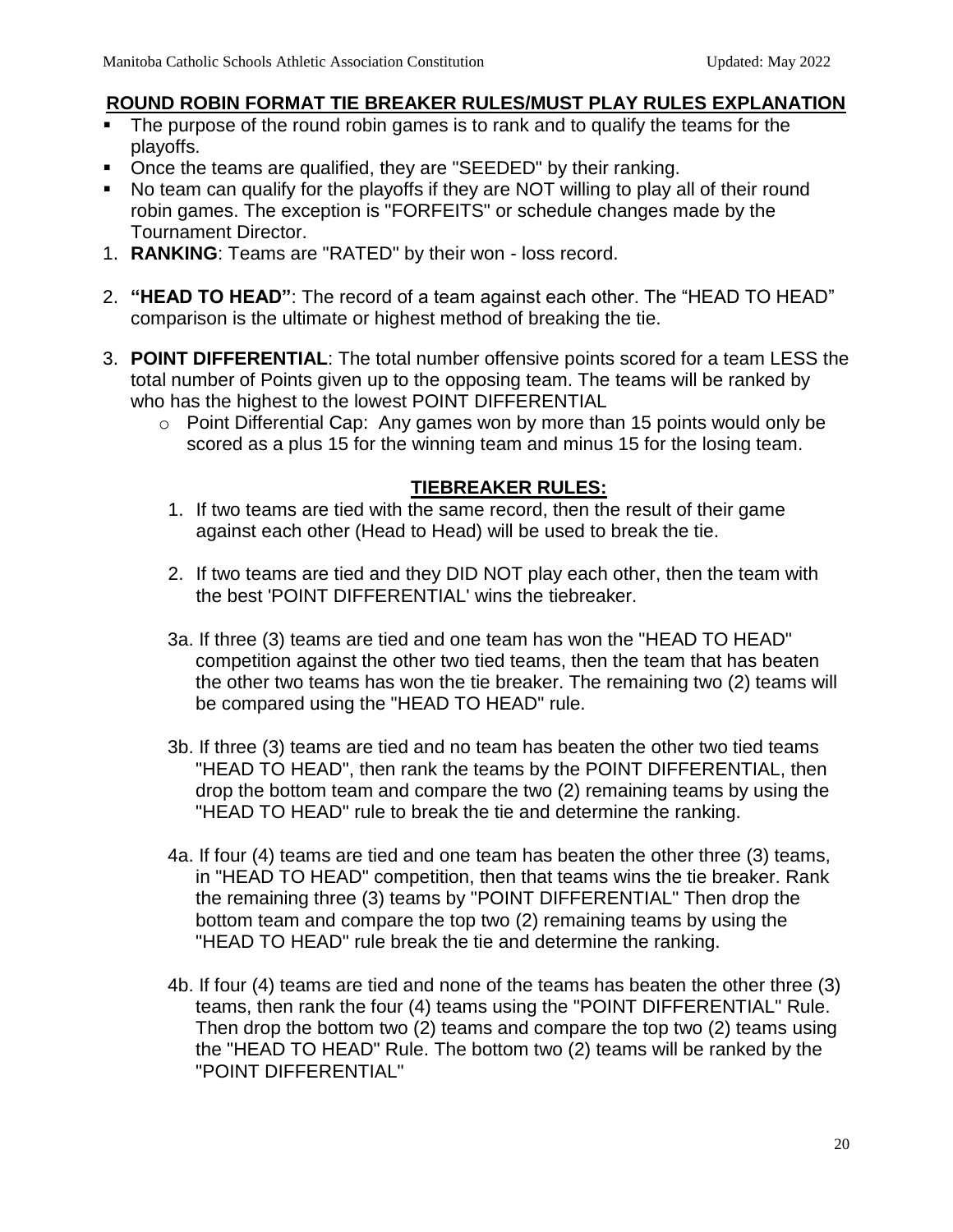- 5a. If two (2) teams are tied but HAVE NOT played each other or they played twice with each team winning one and losing one, then use the "POINT DIFFERENTIAL" of all games played in the round robin to break the tie.
- 5b. If both teams have the same "POINT DIFFERENTIAL" then the following rules apply: The team with the most point scored wins the tiebreaker and if still tied, the team with the least points scored against then wins the tiebreaker. If still tied, then the winner of a "COIN TOSS" wins the tie.

# **VOLLEYBALL CANADA TIE-BREAKING PROCEDURES**

- If two or more teams are tied at the end of the round, the following criteria will be applied, in order:
	- 1. The team having the best ration of won/lost whole games, considering games played between the tied teams, will be ranked higher.
	- 2. The team having the best ratio of won/lost sets, considering matches played between the tied teams, will be ranked higher.
	- 3. The team having the best ratio of won/lost sets, considering all matches of the round, will be ranked higher.
	- 4. The team having the best ratio of set points for/against, considering games played between the tied teams, will be ranked higher.
	- 5. The team having the best ration of set points for/against, considering all games played during the round, will be ranked higher.
	- 6. Toss of coin
- When you apply this rule to break a tie, you should follow this sequence:
	- 1. When two teams are tied, the tie-breaking criteria are applied one after the other until the tie has been broken.
	- 2. When three or more teams are tied, the tie-breaking criteria are applied on after the other until all the tied teams have been ranked.

#### **Examples:**

In the bottom example, 3 teams are tied

| Rank | Team | Win | Loss | <b>Tie</b> | <b>Sets Won</b> | <b>Sets Lost</b> |
|------|------|-----|------|------------|-----------------|------------------|
|      | Α    | 6   |      |            | 20              | 9                |
| ົ    | B    | 5   | າ    |            | 19              | 10 <sup>1</sup>  |
| 0    |      | 5   | 2    |            |                 | 8                |
|      |      | 5   | ົ    |            | . 7             | 12               |
| 5    |      | 4   | З    |            | 15              | 16               |
| 6    |      | 3   |      |            | 9               | 16               |
|      | G    | 2   | 5    |            | 6               | 18               |
|      |      |     | հ    |            |                 |                  |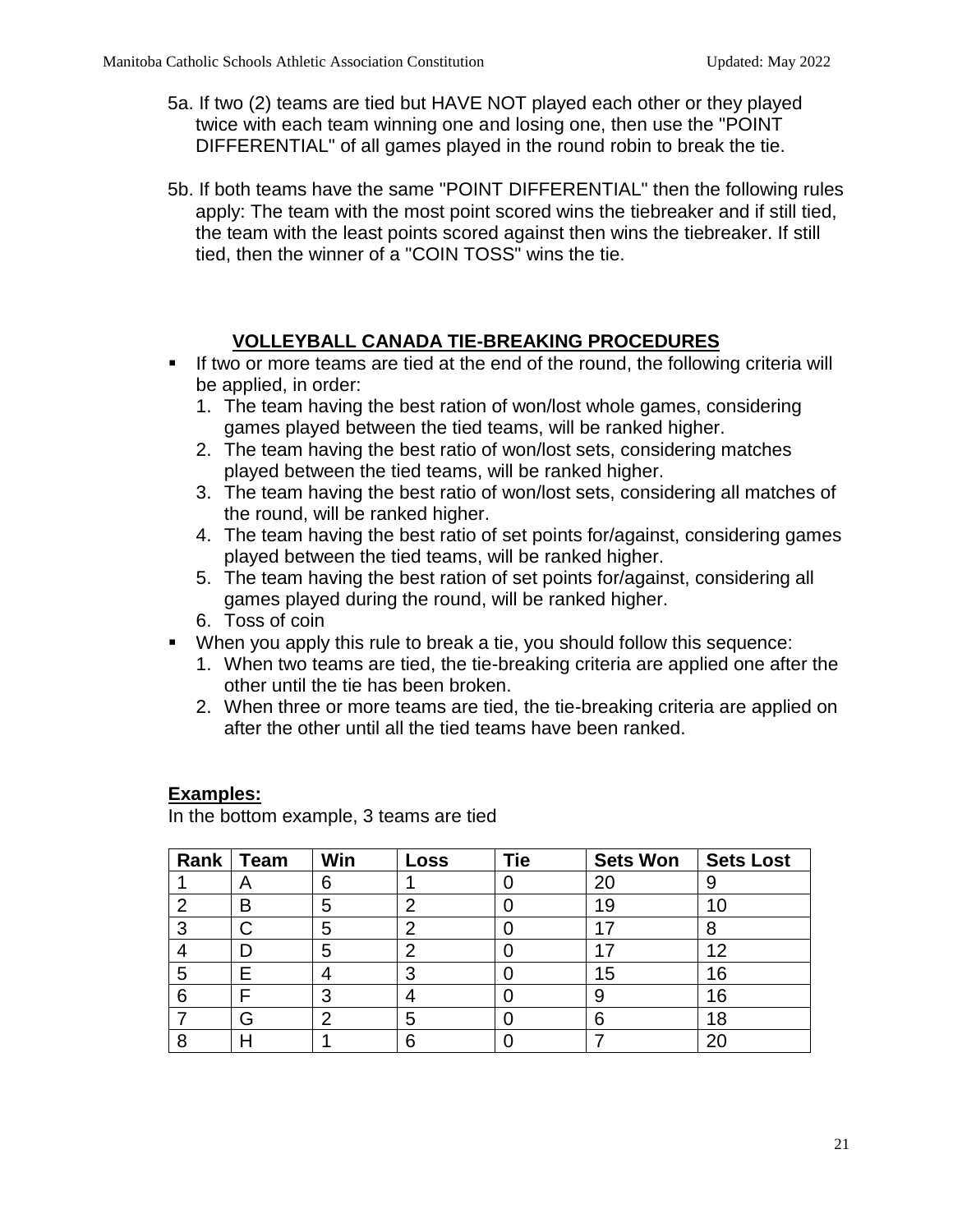**Looking at the games played between the tied teams, we see sets won and** lost between the 3 tied teams:

|        |                       | Home | Away   |        | <b>Sets</b><br>Won | <b>Sets</b><br>Lost | Rank |
|--------|-----------------------|------|--------|--------|--------------------|---------------------|------|
| Team B | <sup>-</sup> eam C ∣2 |      | n<br>u | Team B | 5                  |                     |      |
| Team B | Team D                |      |        | Team D |                    |                     |      |
| Team C | <sup>-</sup> eam D    |      | u      | Team C |                    |                     |      |

 After calculating the total sets won and lost between the teams, you can determine the rank between the tied teams using the tie break procedure. In the above example, Team B will be in first having a higher ratio of matches won/lost, then Team D followed by Team C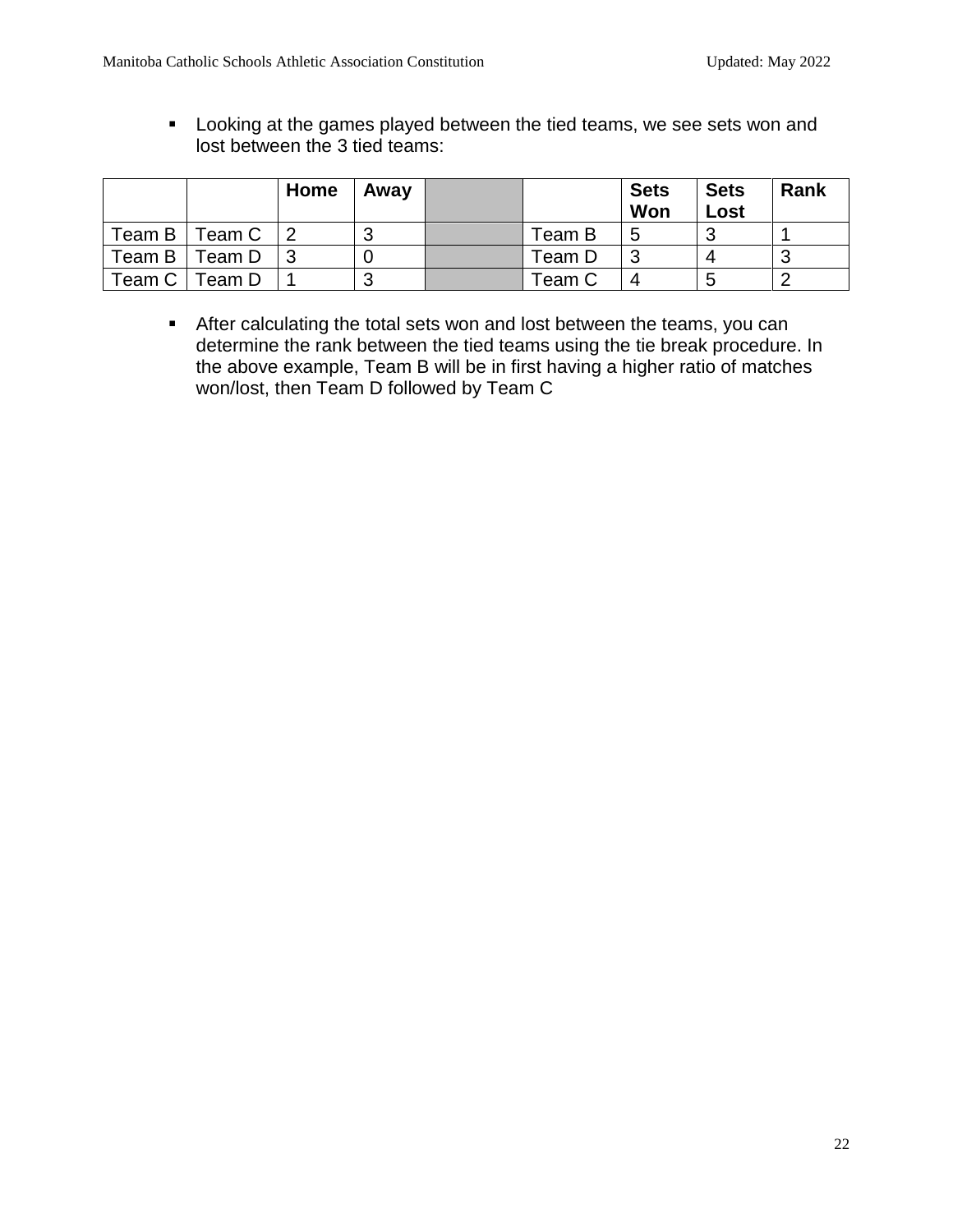# **VOLLEYBALL BY-LAWS:**

- 1. The Canadian Official Volleyball Rules will govern the game. Exceptions:
	- 1.1. A team may have as many spares as it wishes and all players may enter the match.
	- 1.2. The height of the net will be 7 feet for boys and girls play.
	- 1.3. In the competitive leagues, players may take **one step** over the baseline during an **underhand serve** only.
	- 1.4. In the Developmental leagues, players MUST underhand serve. You may serve from the service box in the Developmental league ONLY. In the competitive leagues, there will be a **5 serve limit**. Once a server has reached the 5 serves, then the team will rotate to the next server.

1.5. A match is won by the team that wins 2 out of 3 sets. A set is to 25 points, in the event it is 24-24, a team must win by 2 points (no cap).

- 1.6. Athletes who play in the first set may not play in the second set. The third set of the best of three is exempt from personnel limitations. See substitution exceptions below:
	- 1.6.1. The six players who start the first set must play the entire set unless there is an injury. Players who did not start the first set must start and play the entire second set.
	- 1.6.2. Substitutes are allowed if a team has more than 12 players in the first and second set.
- 2. Scheduling Games
	- 2.1. Schools must notify the Convenor at the September meeting if they will have teams competing in Volleyball.
	- 2.2. League games will be scheduled by the Convenor on Mondays and Wednesdays.
	- 2.3. Any changes to the schedule must be initiated by the school having the conflict, with the team that they are to play. The team initiating the change will notify the Convenor.
	- 2.4. For all unplayed games, the team originally requesting the change will receive a loss and the other team a win.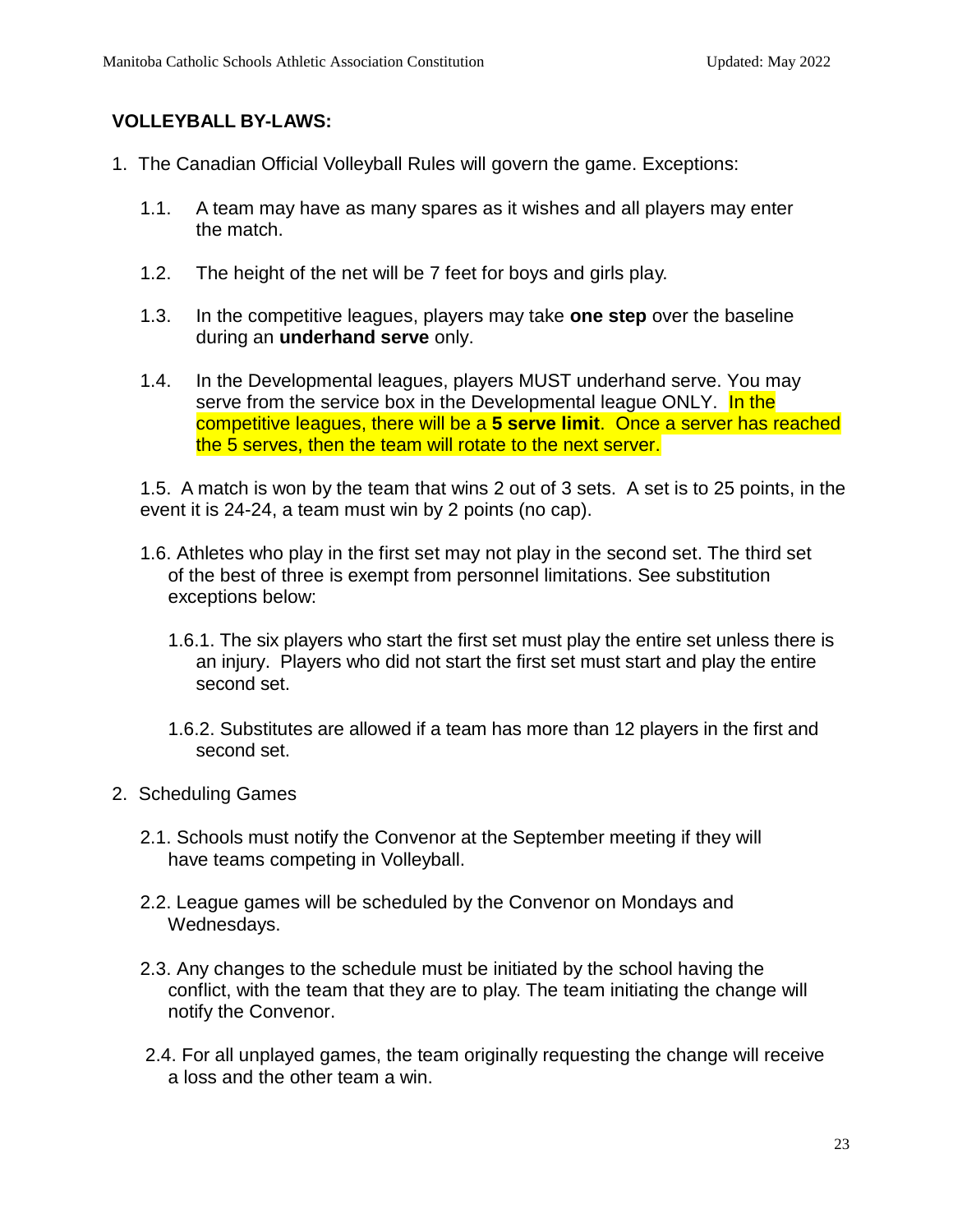- 2.5. Rescheduled games played after the official end of the league schedule will not be counted in rankings for the playoffs.
- 2.6. League play shall consist of 8 games.
- 2.7. All league teams are eligible for the playoffs. The playoffs will take place over the period of a week. The playoff format will be an elimination tournament. After the second round, winning teams will advance to the championship side of the draw, based on a play-in format, with an 8 team draw. Playoff seeding will be determined by the final league standings. Example: #1 vs. #10, #2 vs. #9, etc. A pool system variation will also be acceptable.
- 2.8. Playoffs and finals are to be completed on the last weekend of November.
- 3. Teams should arrive at designated schools for games as soon as possible (4:00 p.m. start). A game may be called at 4:20 p.m. if prior arrangements have not been made.
- 4. The hosting team is responsible for obtaining a referee and an umpire for the matches. Referees should be paid a minimum of \$14.00.
- 5. Referees must meet the following qualifications:
	- 5.1. Must be at least a senior high school student.
	- 5.2. Must have attended a referee clinic.
- 6. The home team is responsible for emailing in the score sheet to the Convenor within 24 hours after the game.
- 7. All players should be dressed in their school's team uniform (must wear running shoes, **no sweat pants, or cut-offs**). Athletes not in uniform cannot play.
- 8. Participation is open to all grade 6, 7, and any grade 8 who is 14 years of age or under as of January 1st of that school year.

Volleyball rule reminders...

- a. The volleyball is still considered 'live' if it hits the net off a serve and goes over the net.
- b. A set must be won by 2 points. First and second set shall be won by the team that has scored 25 points first and is at least 2 points ahead. The third set is won by the team that has scored 25 points first and is at least 2 points ahead. The third set may be played even if the outcome has already been decided.
- c. Players can volley after a serve.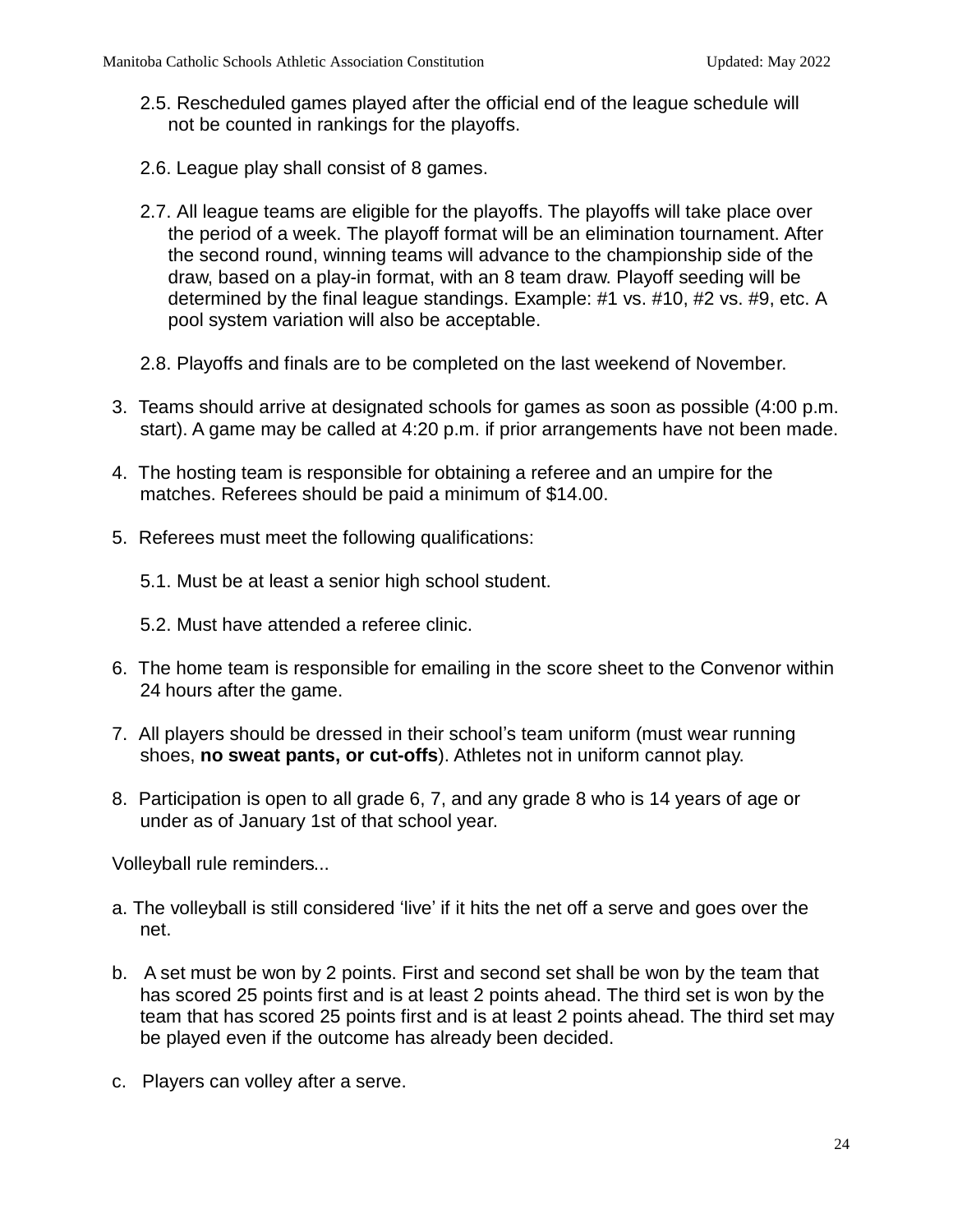# **BASKETBALL BY-LAWS:**

1. The official, FIBA rules, will govern the game (Basketball Manitoba), with the following exceptions (applies to league and playoffs):

1.1. Man to man defence must be used in the entire game (guideline: defender must be within 6 feet of opponent). A zone defence is not permitted. There will be no clear out or isolation offences. Double teaming the ball on the court during basketball for **competitive league** is allowed.

1.2. Full court pressure is allowed in the entire game providing the team pressing is not up by more than 15 points.

1.3. Each team will be allowed 2 x 60 second time-outs in the first half, and 3 x 60 second time-outs in the second half (no carry over).

1.4. Each game will consist of four, eight minute quarters, stop time. The first two quarters will be divided into 4 minute periods in which new players are played alternately. The scorekeeper will sound the horn at 4 minutes. The team with the ball will retain possession.

1.5. The 4th quarter will be running time if one team is leading by 15 points (or more) at the end of the third quarter, or anytime during the 4th quarter.

1.6. Participation:

1.6.1 .If a team has more than 10 players they may be substituted in during the four minute periods (see 1.4 above). No player shall play more than a total of 8 minutes in the first half (unless the team has less than 10 players).

1.6.2 .If a team has less than 10 players, no player may play more than 2 - four minute periods in a row, in the first half (see 1.4 above).

1.6.3. In the event that an opposing coach is met with a team consisting of less than 10 players, the first coach has the option of matching players with the same number of players as the opposing team.

1.7. Three-point field goals awarded.

#### 2. Scheduling Games

2.1. Schools must notify the Convenor at the December meeting if they will have teams competing in Basketball.

2.2 League play shall consist of 8 games.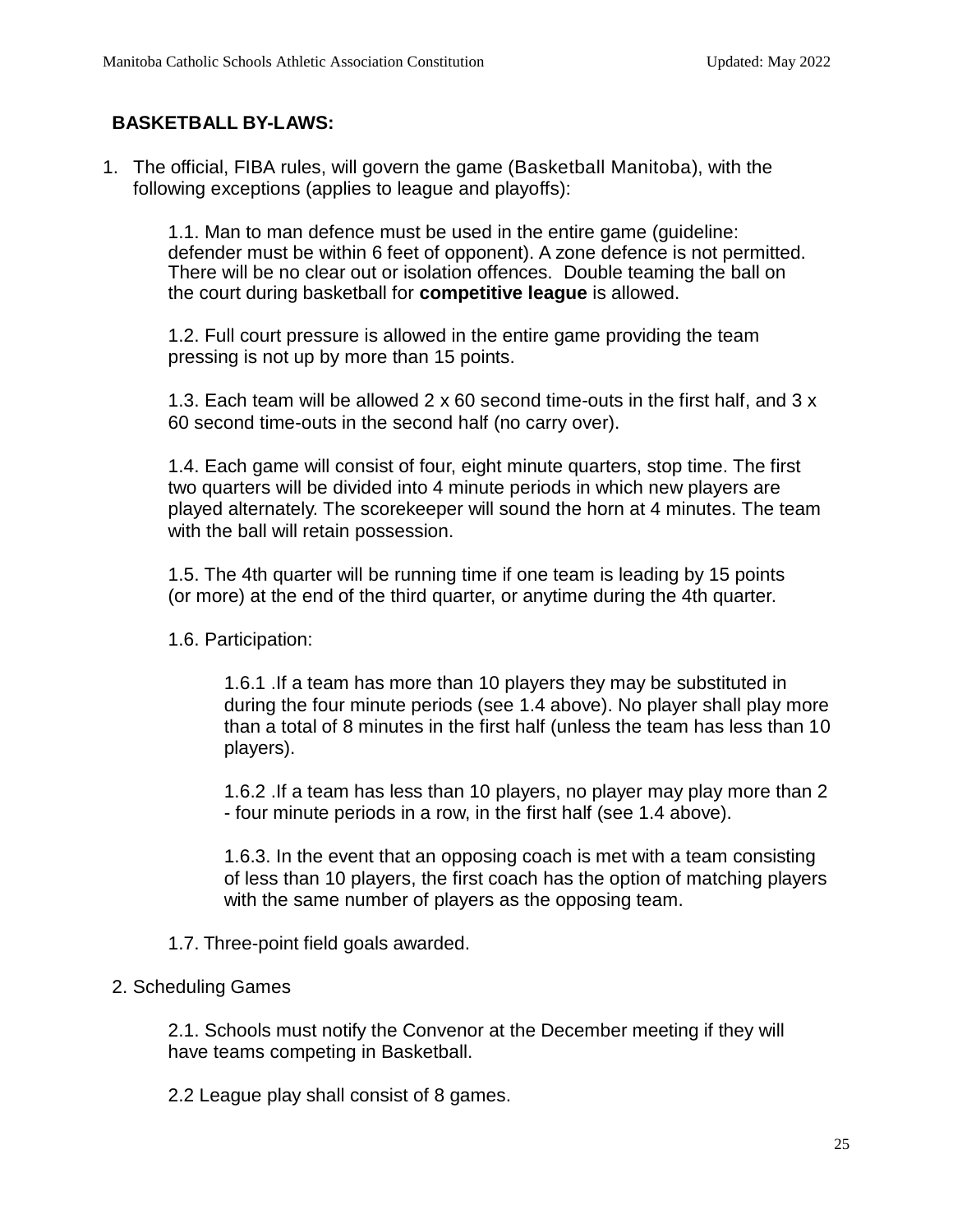2.3. League games will be scheduled by the Convenor on Mondays and Wednesdays.

2.4. Any changes to the schedule must be initiated by the school having the conflict, with the team that they are to play. The team initiating the change will notify the Convenor.

2.5. For all unplayed games, the team originally requesting the change will receive a loss and the other team a win.

2.6. Rescheduled games played after the official end of the league schedule will not be counted in rankings for the playoffs.

2.7. All league teams are eligible for the playoffs. The playoffs will take place over the period of a week. The playoff format will be an elimination tournament. After the second round, winning teams will advance to the championship side of the draw, based on a play-in format, with an 8 team draw. Playoff seeding will be determined by the final league standings. Example: #1 vs. #10, #2 vs. #9, etc. A pool system variation will also be acceptable.

2.8. Boys' playoff games will be scheduled on Monday and Wednesday of the playoff week. Girls' playoff games will be scheduled on Tuesday and Thursday of the playoff week.

2.9. Playoffs and finals are to be completed on the last weekend before the last week of classes prior to the start of the AWCS and CSC spring break.

3. Teams should arrive at designated schools for games as soon as possible (4:00 p.m. start). A game may be called at 4:20 p.m. if prior arrangements have not been made.

#### 4. Referees & Assigner

4.1. Referees - Two certified referees must be at every competitive and developmental league game.

4.2. Assigner - An assigner shall be used for all the referees needed for all the competitive games in the division, if one is available. The assigner could also take care of developmental games as well if a school so chooses. A school may choose to opt out when you declare your teams.

5. Referees must meet the following qualifications:

5.1. Must be at least a senior high school student.

5.2. Must have attended a referee clinic.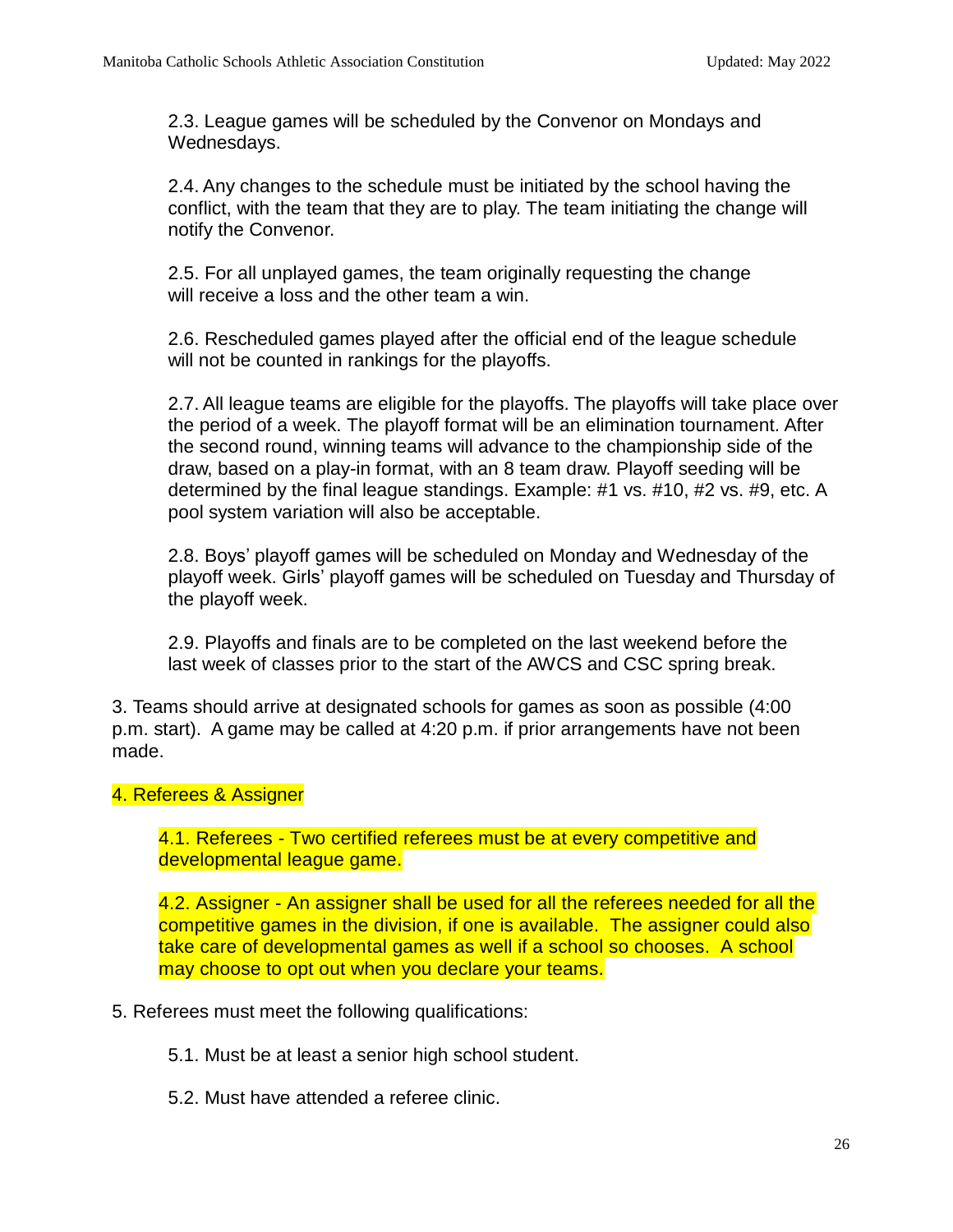6. The home team is responsible for e-mailing the score sheet to the Convenor within 24 hours after the game.

7. All players should be dressed in their school's team uniform (must wear running shoes, **no sweat pants**, **or cut-offs**). Athletes not in uniform cannot play.

8. Participation is open to all grade 6, 7, and any grade 8 who is 14 years of age or under as of January 1st of that school year.

Basketball rule reminders....

- a. If the score is tied at the end of the 4th quarter, play shall continue without change of baskets for 1 or more extra periods with a 1 minute intermission before each extra period. The length of each extra period shall be 4 minutes. As many such periods as are necessary to break the tie shall be played. Extra periods are an extension of the 4th quarter.
- b. Penalty free throws are on the 5th team foul of every quarter, and there is an automatic two free throws awarded (1 point each)
- c. Note: Failure to comply with 1.1, 1.2, and 1.6 of the MCSAA Basketball Bylaws will be noted and forwarded to Convenor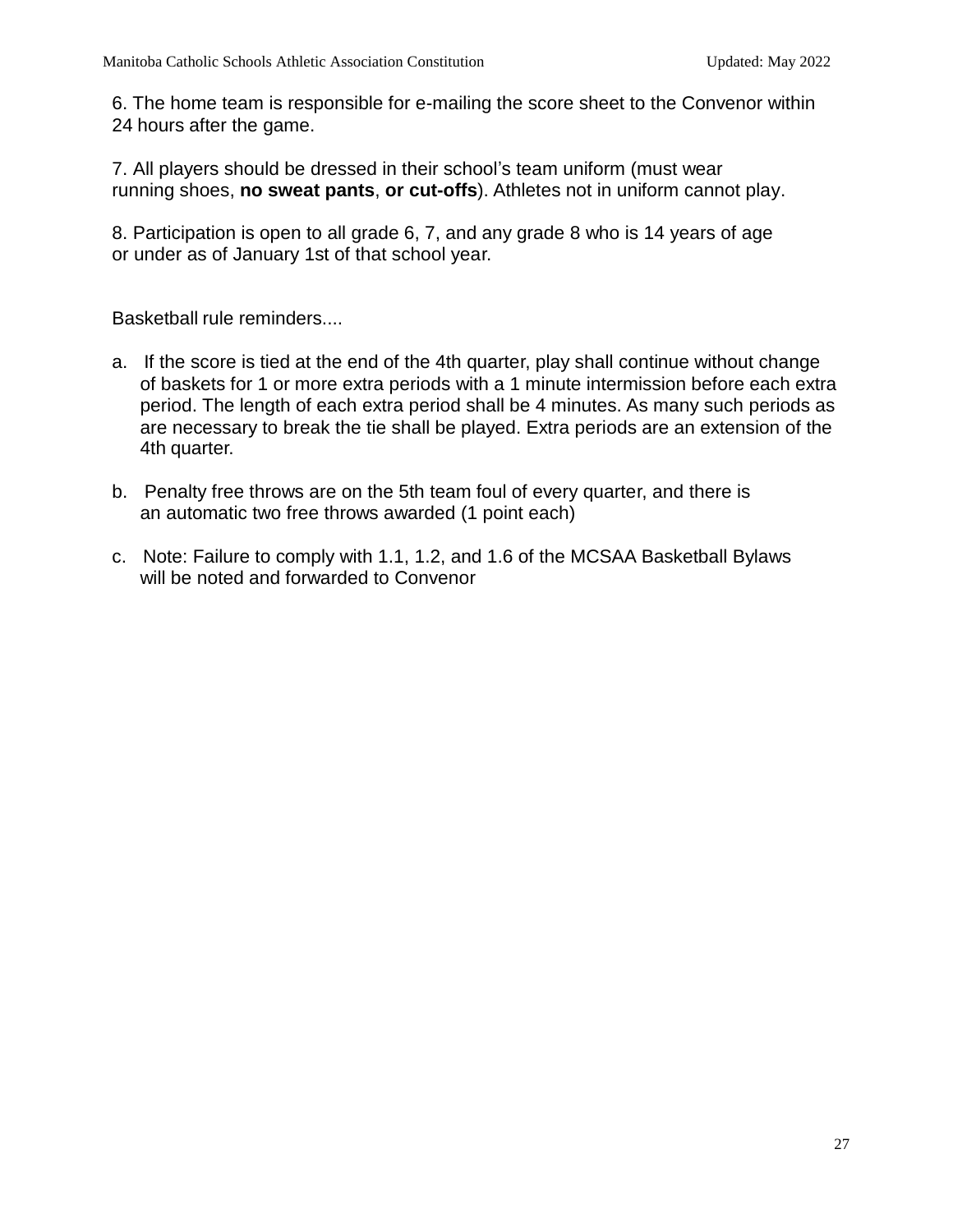# **BADMINTON BY-LAWS:**

- 1. Official International Badminton Federation Rules shall be used with the exception of type of shuttle & length of game.
- 2. Competitions will be held in the following events:
	- 2.1. Boys & Girls Singles
	- 2.2. Boys & Girls Doubles
	- 2.3. Mixed Doubles

3. Each school is allowed to enter 2 singles boys, 2 singles girls, 2 doubles boys, 2 doubles girls, and 2 mixed doubles team at each grade level (7,8,9).

3.1 Balmoral Hall may submit three girls' doubles teams in each grade, to compensate for their inability to put mixed doubles teams into the tournament.

4. A player may enter two events.

4.1 Badminton coaches should try to fill an absent player with another player the day of that player's competition.

4.2 A set deadline of noon the day of the tournament, the Convenor needs to be notified of any change (replacing an absent player).

5. Tournament Format

5.1. Tournament will be a round robin format, followed by a single elimination. All matches shall consist of one 21 point game, win by two, cap at 30.

5.2. Players will be required to supply own racquets.

5.3. Players must be ready to play 15 minutes prior to their game.

5.4. The Convenor shall make three calls for a late contestant, after which failure to respond shall result in default.

5.5. To decide serve, the players will **toss the birdie**. **The winner of the toss decides serve or court.**

5.6. The WINNER of each match must report the results to the scoring desk.

5.7. The honour system of refereeing shall be used for all games except the semi- finals and finals, a neutral coach shall act as referee.

6. Each team must provide a teacher–supervisor to be present for all games. Players must forfeit the game if no supervision is present.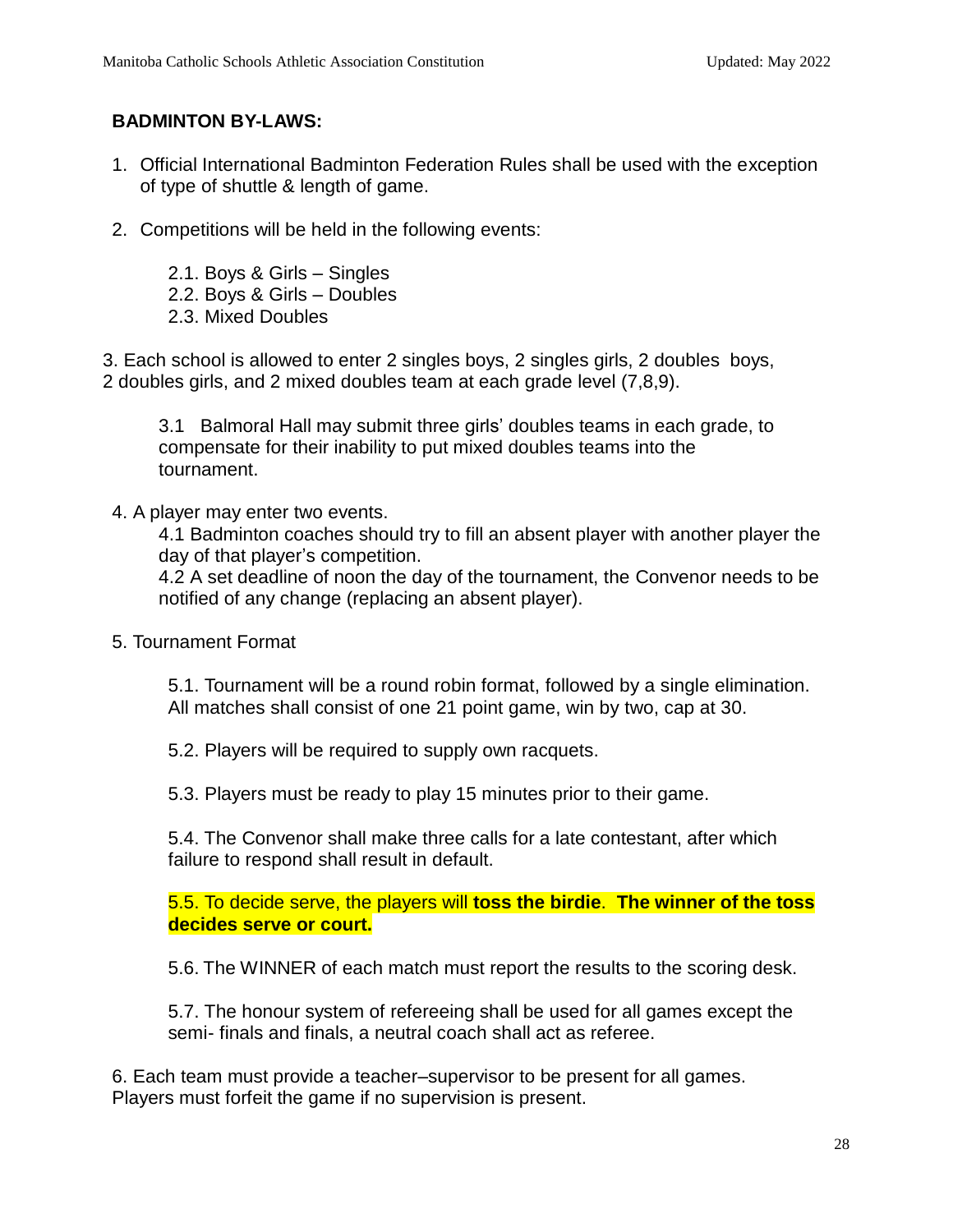7. The competition shall be held after spring break; date to be determined by the Convenor.

8. All players should be dressed in their school's team uniform (must wear running shoes, **no sweat pants**, **or cut-offs**). Athletes not in uniform cannot play.

Badminton rule reminders...

.

- a. When serving, the server must keep the racquet head below waist level when hitting the bird, and must have both feet ON THE GROUND and in the server's court.
- b. It is a FAULT to STAND ON A LINE while serving or receiving.
- c. A bird landing on a line on the edge of the area to which it was to be hit is good.
- d. A bird touching the net (either in service or in rally) and landing in the correct court is good.
- e. A bird hitting a player or his clothing is a fault for the side on which the player was hit.
- f. To reach OVER the net to hit a bird is a fault, but if the bird is hit on the proper side of the net, and the racquet follows it over the net without hitting the net, then the shot is good.
- g. It is a fault if a racquet or any part of a player touches the net during the rally.
- h. Disputes will be mediated by Convenor. Coaches are not to interrupt matches.
- i. If the score reaches 20-20, the players continue playing and must win by two points. The score is capped at 30 points.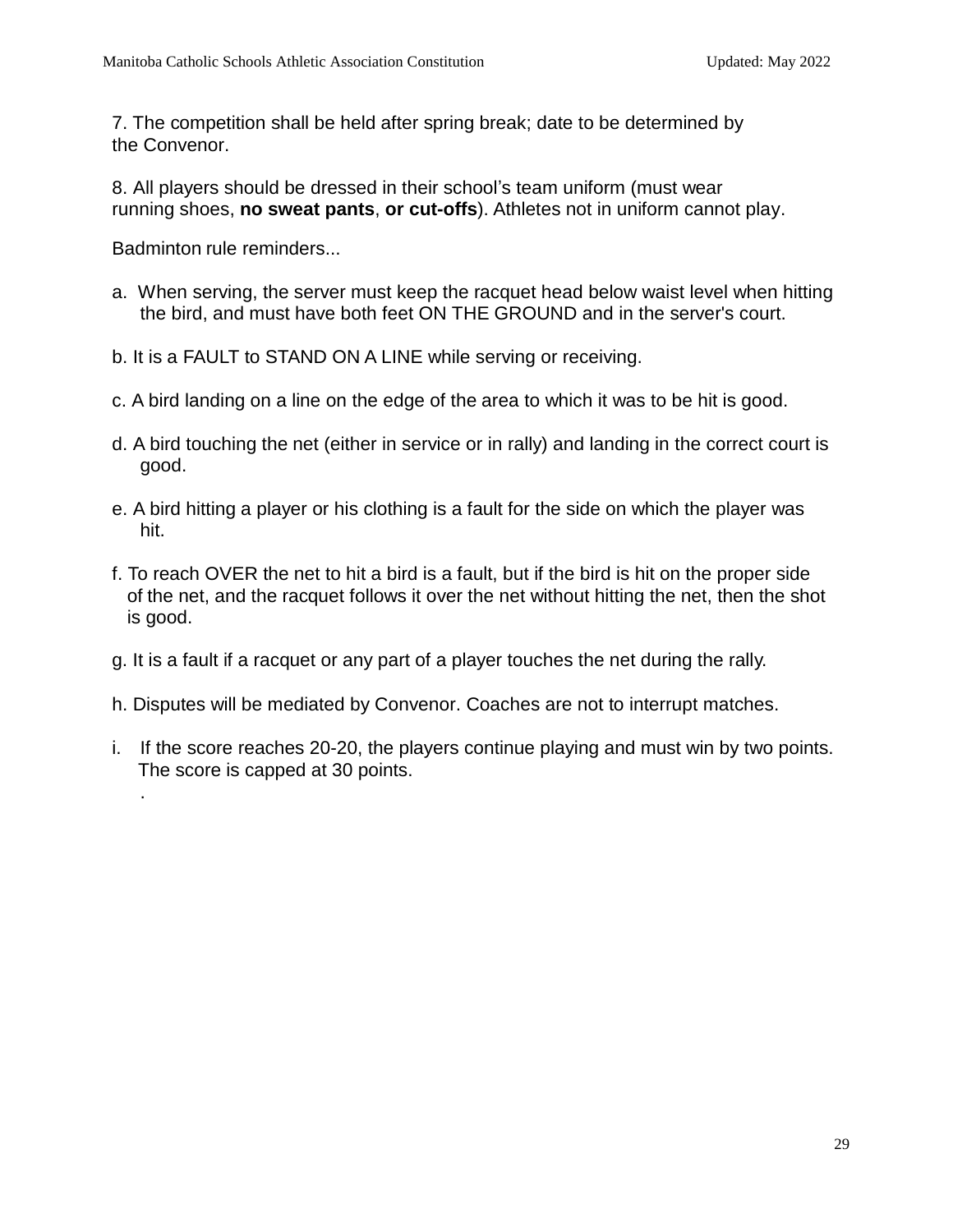# **ELEMENTARY TRACK MEET**

•AGE GROUPS: As of January 1st of each school year

- Grade 4
- Grade 5
- Grade 6

#### •EVENTS:

•Track

- •80 m heats and final
- •150 m heats and final
- •600 m timed final
- •4 x 100 m times final

•Field

- •Ball Throw •Long Jump •Shot Put
- •High Jump

# **JUNIOR HIGH TRACK MEET**

•AGE GROUPS: As of January 1st of each school year

- Grade 7
- Grade 8
- Grade 9

#### •EVENTS:

•Track

- •1200 m Timed Finals
- •100 m Heats/Finals
- •300 m Timed Finals
- •800 m Timed Finals
- •4 x 100 m Relay Timed Finals

#### •Medley Relay

•Field

- •Long Jump •High Jump •Discus
- •Shot Put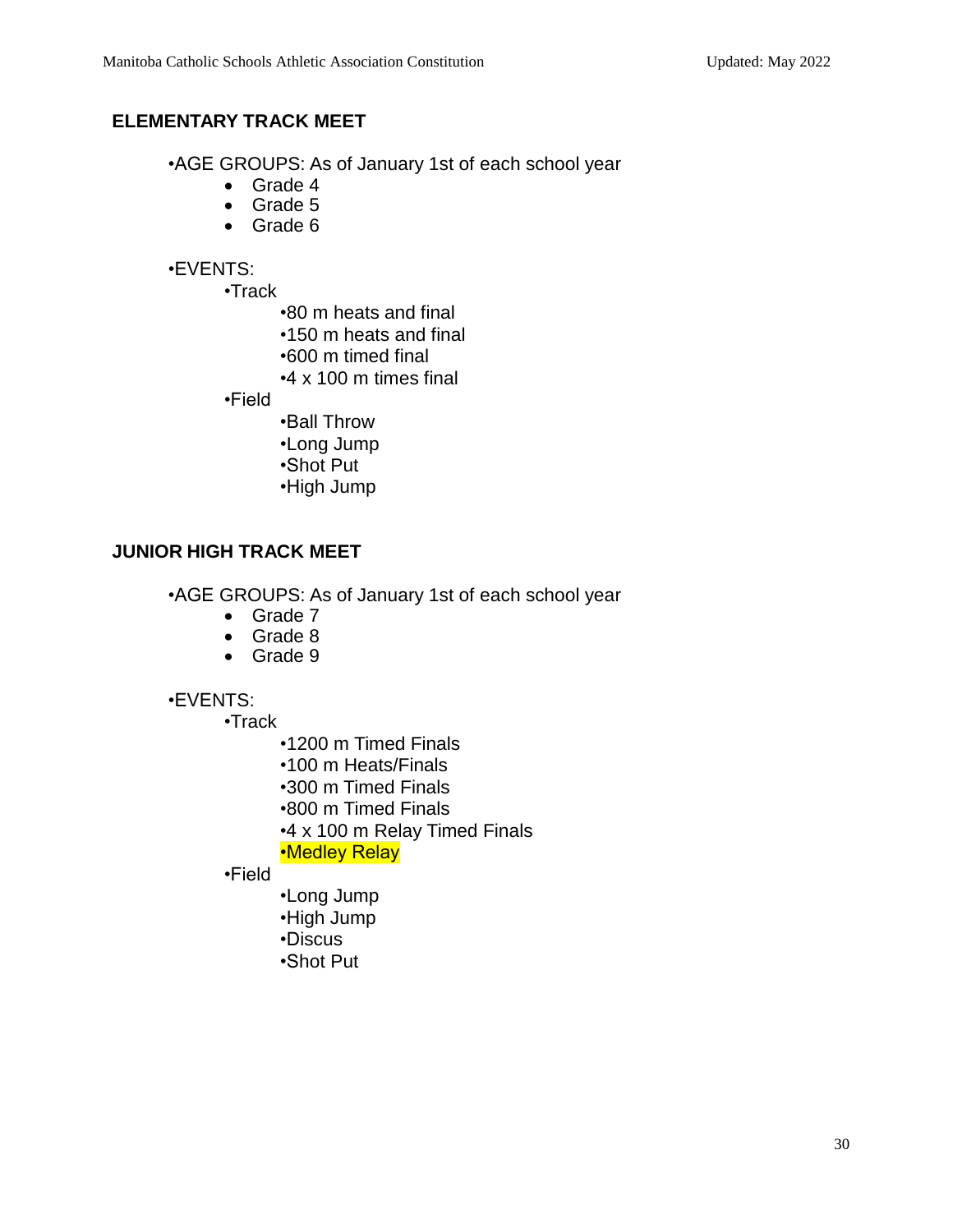| <b>POINT</b><br><b>SYSTEM:</b> |                |  |  |  |
|--------------------------------|----------------|--|--|--|
| Place                          | Points         |  |  |  |
| 1st                            | 8              |  |  |  |
| 2nd                            | 7              |  |  |  |
| 3rd                            | 6              |  |  |  |
| 4th                            | 5              |  |  |  |
| 5th                            | 4              |  |  |  |
| 6th                            | $\overline{3}$ |  |  |  |
| 7th                            | $\overline{2}$ |  |  |  |
| 8th                            |                |  |  |  |

# •SOME RULES DISCUSSED AND ACCEPTED:

a. 3 entries in an event per school.

b. Each student can enter a maximum of 3 events, not including relays (4 events total for Elementary or 4-5 events total for Junior High if relays are included as one of the events).

- c. Track spikes are allowed to a maximum of 7 mm or less.
- d. With a proper discus cage at the track meet, a spin delivery is allowed.

#### •SCHOOL IDENTIFICATION

•All schools participating in the MCSAA Track and Field Meets must have their students wear an identifying symbol which indicates which school the student belongs to. This would be applicable to all students from a school, competitors and helpers that would be at the Track Meet. This symbol may take the form of a pinnie, T-shirt, competitor's number, wrist band, etc. By clearly identifying which school a student belongs to, will help in the supervision process at the Track Meet. It will also become apparent who is a welcomed participant and who is a trespasser,

Each school must submit an entry form with the students' names, as well as, the school's identifying symbol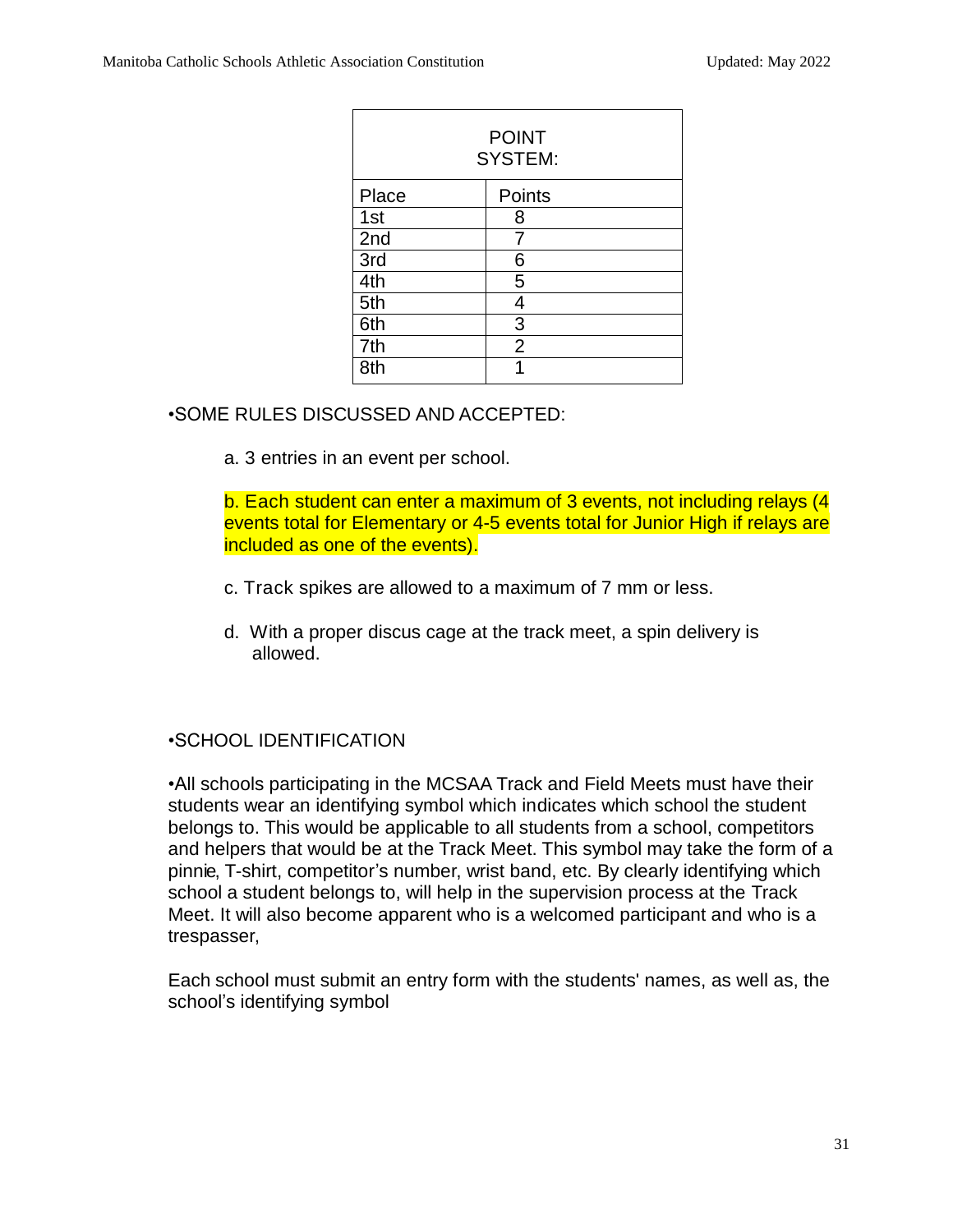### INSTRUCTIONS FOR TRACK & FIELD OFFICIALS GRADES  $4 - 9$

1. Starter's and Recall Starter's Duties:

1.1. The starter shall have entire control of the competition. They shall be the sole judge of any facet connected with the start of the race. The starter shall recall competitors by the firing of the gun in any race if in his/her opinion the start was not a fair one.

1.2. Check that timekeepers are ready and can see the flash of the pistol. Check the mechanism of the gun.

1.3. Speak to the competitors who should be gathered on assembly line. (Relax them, give method of start, orders given, and explain false starts – firing of second shot.)

1.4. Sound whistle – check to make sure judges and timers etc., are ready.

1.5. Order – "On your marks" – check hand and/or foot positions, correct them if necessary.

1.6. Order – "Set" – watch for competitors breaking.

1.7."Smoke or Fire" – If there is a false start – recall runners – give warning to offenders (by number).

1.8. On false start, give order to "Stand Up." Begin starting process again. Must disqualify on second false start.

2. Track Marshall duties:

2.1. Ensure runners are in correct heat or race.

- 2.2. Place runner in correct lane or station.
- 2.3. Assemble runners on assembly line (behind starting line).
- 2.4. Signal starter when runners are properly placed.
- 2.5. Ensure first person in relays has a baton.
- 2.6. Reassemble runners after false start or on starter's orders "Stand up."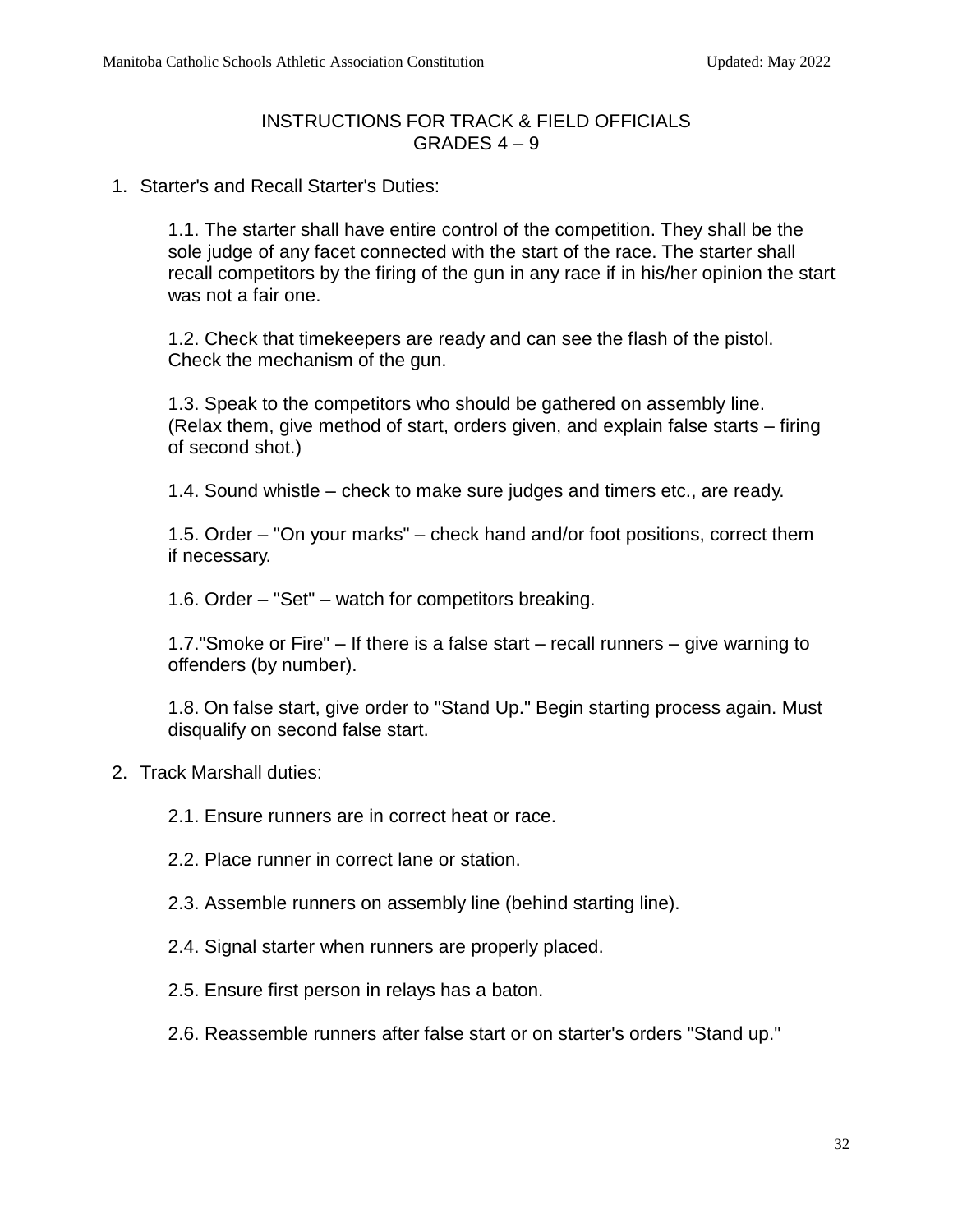3. Umpires duties: (3)

- 3.1. Are assistants to the Referee without power to give a decision.
- 3.2. Corner duties Watch for runners out of lane (all races will be run in lanes).
- 3.3. Report infractions to referees, noting lane and competitor number.
- 4. Relay Take-over Duties:

4.1. Outgoing runner is within the authorizing starting distance from the box at the start (Box 22 yd. plus 11 yd.). That the baton is passed within the allowed zone. That if the baton is dropped then the person who dropped it must pick it up. That outgoing runner gets back in the box to get the baton if it is retrieved by the incoming runner who dropped it. That if any of the other teams were impeded by the dropped baton. That the runner stays in his/her lane after passing baton until all other runners have passed him/her.

- 5. Timekeepers:
	- 5.1. Start timing on the flash or smoke of the gun.

5.2. Stop when any part of the torso reaches the perpendicular plane of the nearer edge of the finish line. Torso must be distinguished from the head, neck, arms, legs, hands or feet.

5.3. Do not return watches to zero until instructed to do so, by the chief timekeeper.

- 6. Chief timekeepers duties:
	- 6.1. Assign timing duties to timekeepers.
	- 6.2. Record times on record sheet.
	- 6.3. Order watches to be returned to zero.
- 7. Track referee:
	- 7.1. See that the rules are observed.
	- 7.2. Allocate specific duties to each judge in each event.

7.3. Ensure that all competitors are familiar with the rules and any special conditions, ex: hand – over zones, etc.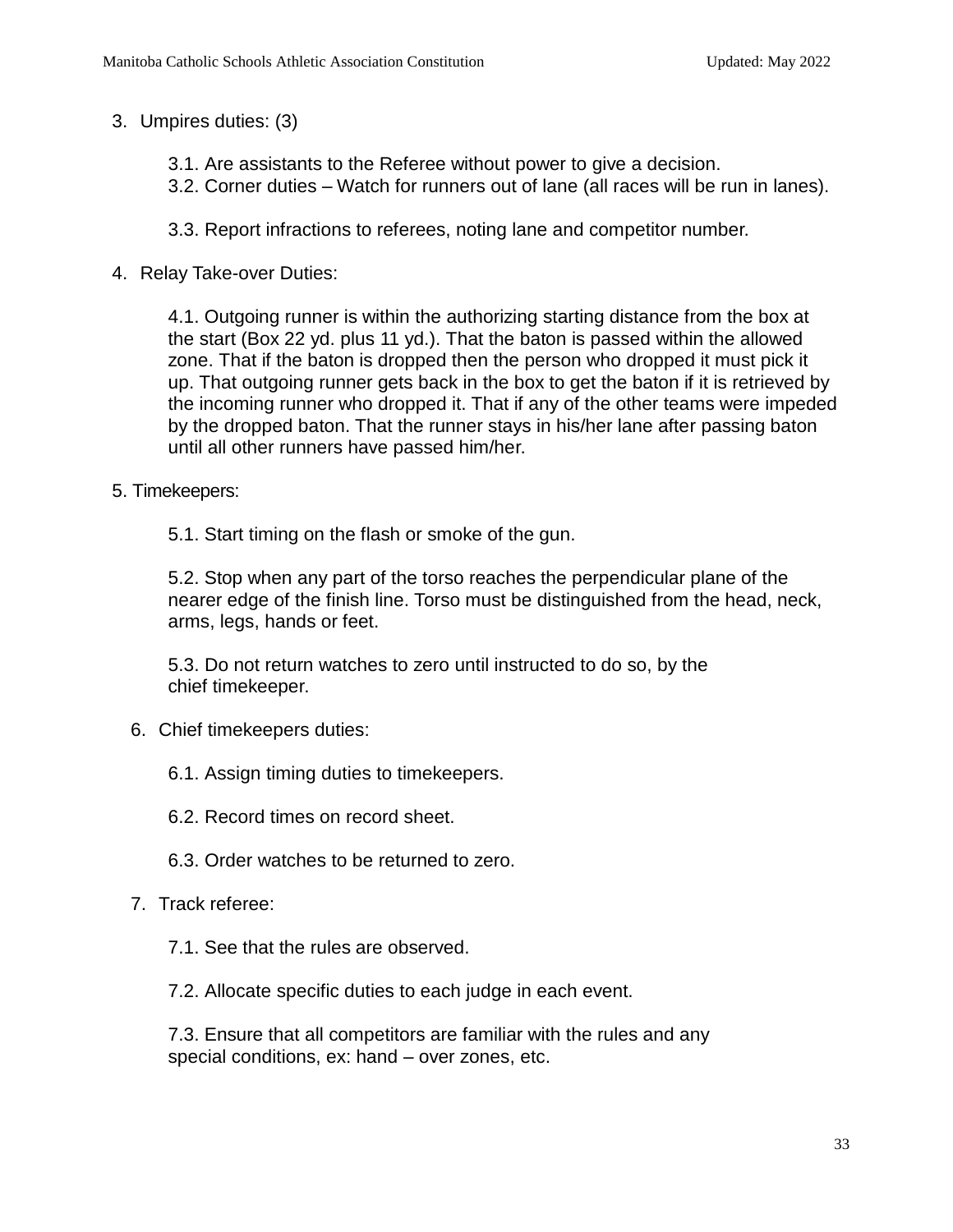7.4. Power of disqualification of any competitor for rule infractions, improper conduct, etc.

- 7.5. Check final results.
- 7.6. Place Umpires in strategic locations.
- 8. Track

Judges:

8.1. Will decide the order in which competitors finish. Placing is decided when the "Torso" reaches the perpendicular plane of the nearer edge of the finish line.

9. Chief

Judge:

- 9.1. Ensure that all places are being judged before the start of the race.
- 9.2. Record positions as given by judges.

# COMMON RULES TO ALL TRACK EVENTS:

- a. All races up to and including 400 m. will be run in lanes.
- b. Both feet must be in contact with the ground when starting.
- c. H and s or fingers must be behind, NOT on the starting line.
- d. A false start will be signaled by the firing of a second shot.
- e. Baton changing errors:
	- A person who drops a baton must pick it up.

In picking it up, he/she must not impede other runners.

Incoming runners must stay in lane after passing off until track is clear.

- f. The baton must be handed over in the box, NOT thrown.
- g. During the progress of an event, no competitor shall receive any assistance from any person whatsoever (i.e. pacing a runner)
- h. Clothing must be clean and not objectionable. No cut-off jeans or T-shirts.
- i. Not less than six competitors shall qualify for the finals.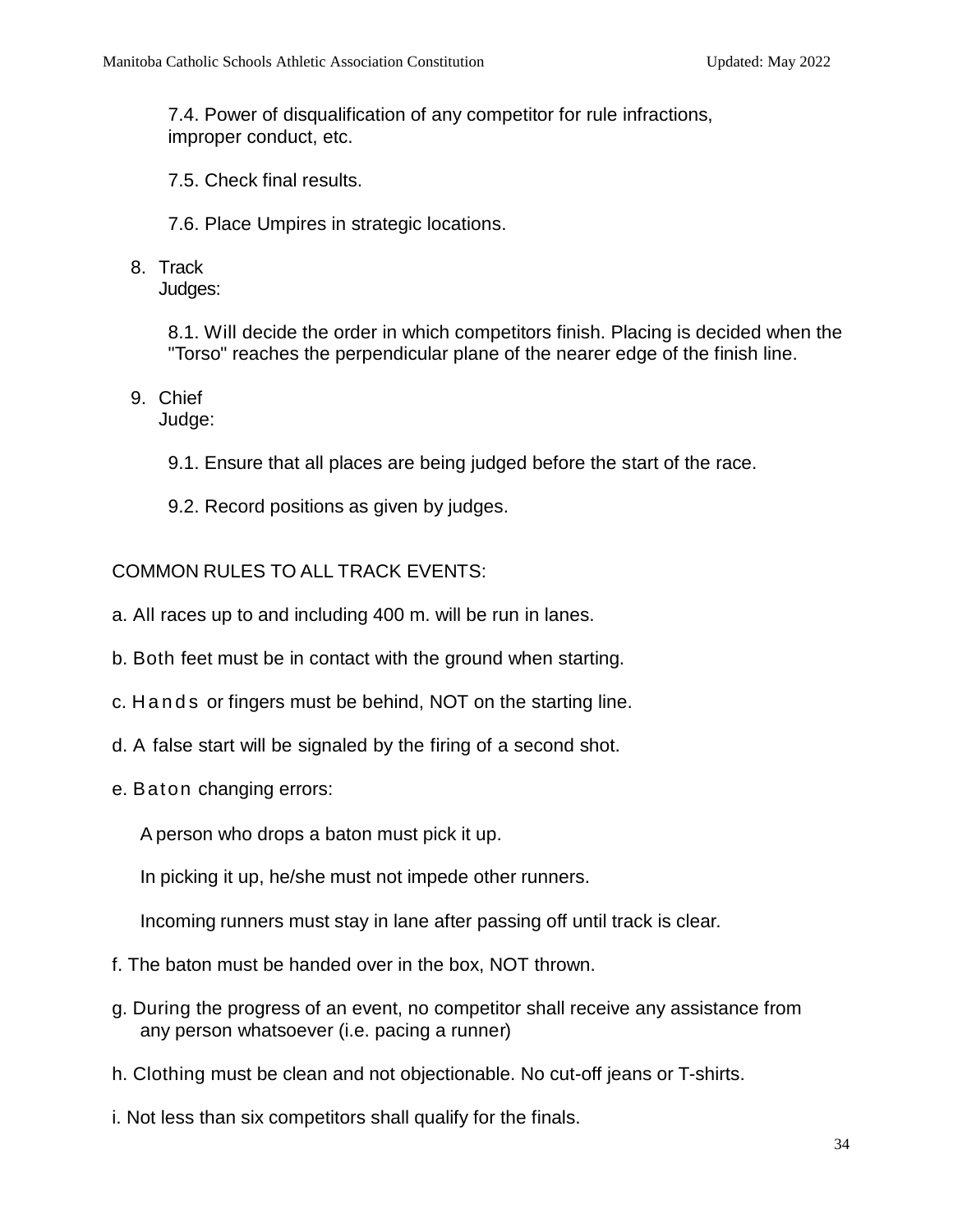# 1. JUDGING THE LONG JUMP

- 1.1. HEAD JUDGE
	- 1.1.1. Supervise drawing all equipment, and its return at the conclusion of an event.
	- 1.1.2. Be sure pit is prepared.
	- 1.1.3. Keep pit area and runway clear of spectators.
	- 1.1.4. Take draw attendance and explain procedure for trials to jumpers.
	- 1.1.5. Announce order of trials.
	- 1.1.6. Watch board for faults.
	- 1.1.7. Read and record results after each jump.
	- 1.1.8. Compute results 1st 8th and send to Chief Recorder.
- 1.2. Helper #1
	- 1.2.1. Help watch for foot faults
	- 1.2.2. Hold recording end of tape at front take off board (front)
	- 1.2.3. Keep take off board clear of dirt.
- 1.3. Helper #2
	- 1.3.1. Hold "0" end of tape in mark in sand closest to the jumping board (Usually heels).
- 1.4. Helper #3
	- 1.4.1. Rake pit
- 1.5. PROCEDURE FOR TRIALS
	- 1.5.1. Competitors will take a jump when called, until all have had three trials.
	- 1.5.2. At conclusion the top 8 jumpers will be given three more jumps.
	- 1.5.3. The best jump of the 6 trials will count towards standings.
	- 1.5.4. In the end of a tie, the next best jump will determine first place.
	- 1.5.5. Any part of the foot (however so slight) will count as a fault, if it protrudes beyond the front of the take-off board.
	- 1.5.6. All measurements will be from the front of the takeoff board, to the nearest mark in the pit.
- 1.6. EQUIPMENT
	- 1.6.1. Tape measure, rake, clip board, pen and official recording sheets.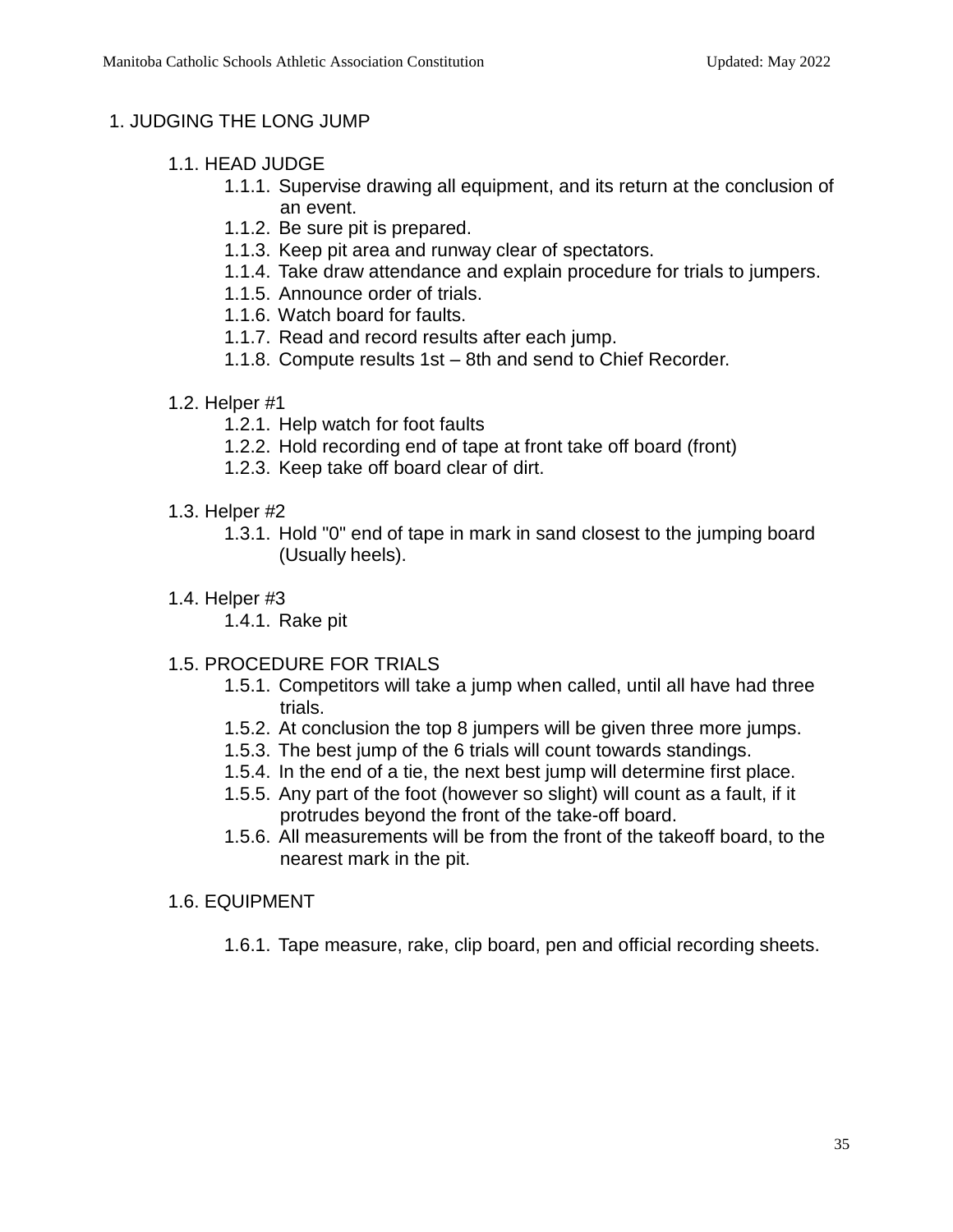# 2. JUDGING THE HIGH JUMP

- 2.1. Head judge:
	- 2.1.1. Supervise the drawing of all equipment and its return at the conclusion of the event.
	- 2.1.2. Take draw attendance and explain procedure of trails to jumpers.
	- 2.1.3. Call order of trials.
	- 2.1.4. Watch for any jumping faults.
	- 2.1.5. Keep record of results.
	- 2.1.6. Break any ties.
	- 2.1.7. Compute results and send to chief Recorder (1st 5th)
- 2.2. Helper #1
	- 2.2.1. Watch bar and replace when knocked off.
	- 2.2.2. Keep spectators back from pit and jump area.
	- 2.2.3. Help measure and set new heights.
- 2.3. Helper #2
	- 2.3.1. As helper #1
- 2.4. General Rules
	- 2.4.1. Jumper may start at any height beyond the chosen starting height.
	- 2.4.2. Each jumper has a maximum of three jumps to make a height.
	- 2.4.3. Each jumper has 2 minutes from name call to make an attempt, or a miss shall be counted against him.
	- 2.4.4. A jumper may choose to pass at any given height.
	- 2.4.5. Any style is permitted except a 2 foot take off.
	- 2.4.6. Breaking the plane of the bar without clearing the bar is a failure.
- 2.5. Breaking a Tie
	- 2.5.1. The jumper who, marking back, missed the least jumps, is the winner.

| EXAMPLE: |  |
|----------|--|
|          |  |

|                        |  | 4' 4'2" 4'4" 4'6" 4'7" |                    |
|------------------------|--|------------------------|--------------------|
| JUMPERAX X X OOX OOO   |  |                        | <b>Winner is B</b> |
| JUMPER B X OX X OX OOO |  |                        |                    |

2.5.2. Jumper who had the least # of jumps over all.

| EXAMPLE:             |                        |  |             |
|----------------------|------------------------|--|-------------|
|                      | 4' 4'2" 4'4" 4'6" 4'8" |  |             |
| JUMPERAX PASSX X 000 |                        |  | Winner is A |
| JUMPER B X X X X OOO |                        |  |             |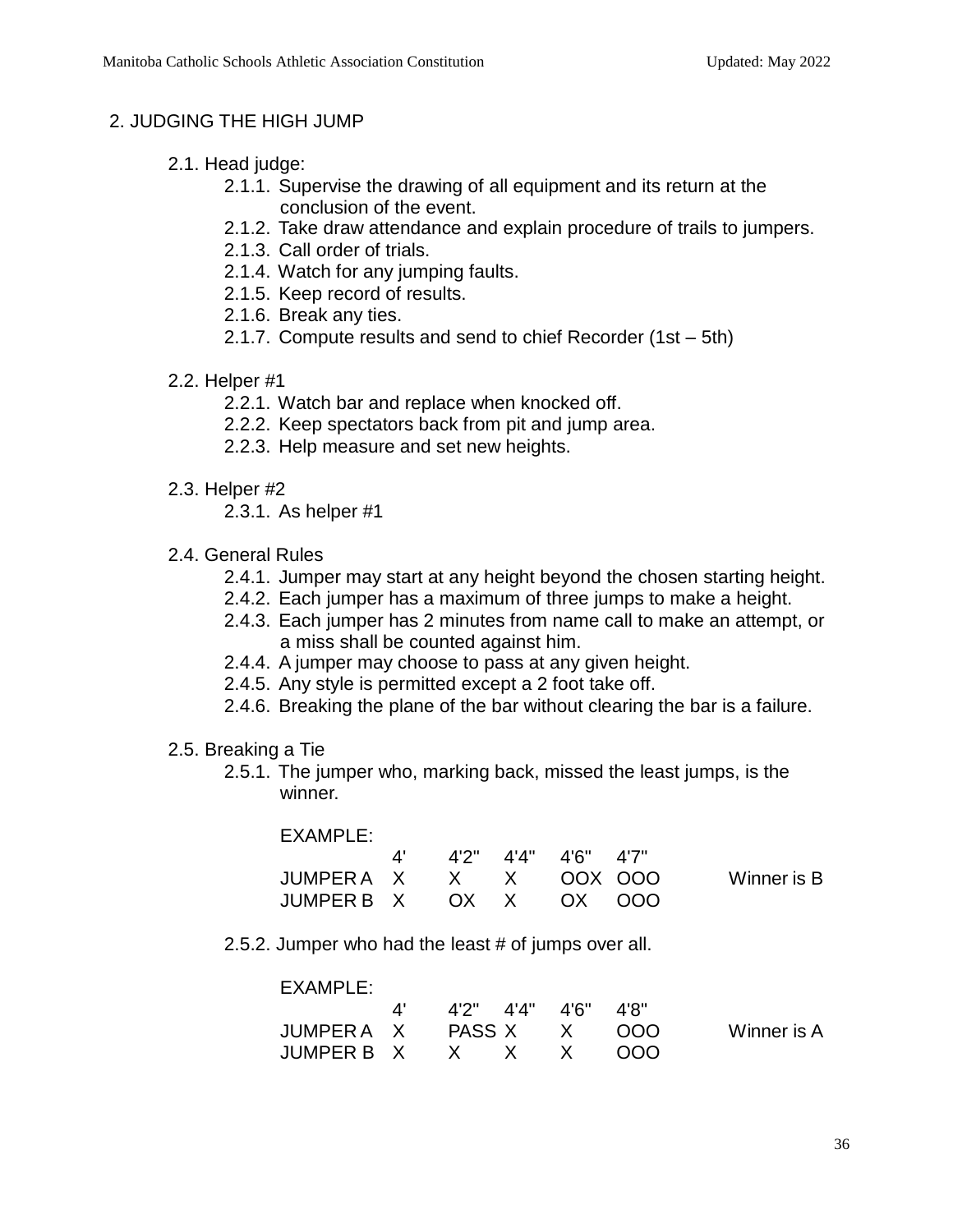# 3. JUDGING THE DISCUS

- 3.1. Head Judge
	- 3.1.1. Supervise the drawing of all equipment and its safe return at the conclusion of the event.
	- 3.1.2. Take draw attendance and explain procedure for trials to throwers.
	- 3.1.3. Announce order of trials.
	- 3.1.4. Watch for throwing faults.
	- 3.1.5. Read and record results.
	- 3.1.6. Compute results 1st to 5th and send to Chief Recorder.
- 3.2. Helper #1
	- 3.2.1. Help watch for throwing faults
	- 3.2.2. Supervise general area around circle
	- 3.2.3. Hold recording end of tape
	- 3.2.4. Receive discus from helpers #2 & 3 & give to next thrower
- 3.3. Helper #2

3.3.1. Hold "0" end of tape

3.3.2. Help mark landing spot of discus

- 3.4. Helper #3
	- 3.4.1. Mark landing spot
	- 3.4.2. Safely return discus to Helper #1
- 3.5. Procedure for Trials
	- 3.5.1. Each competitor will get three trials, one trial per rotation.
	- 3.5.2. The top eight will then be given 3 more trials.
	- 3.5.3. The winner will be determined by his or her best throw of the total 6 throws.
- 3.6. Throwing Faults
	- 3.6.1. Touching the top of the stop board of circle
	- 3.6.2. Touching the ground beyond the circle
	- 3.6.3. Not leaving the circle from a controlled position
	- 3.6.4. Not leaving the back of the circle
	- 3.6.5. The discus not landing within the prescribed boundaries
- 3.7. Equipment
	- 3.7.1. Correct size discus (bring 2 minimum), 1 kg. discus for all, 1 tape measure (long), marking pegs, clip board, pen or pencil & official sheets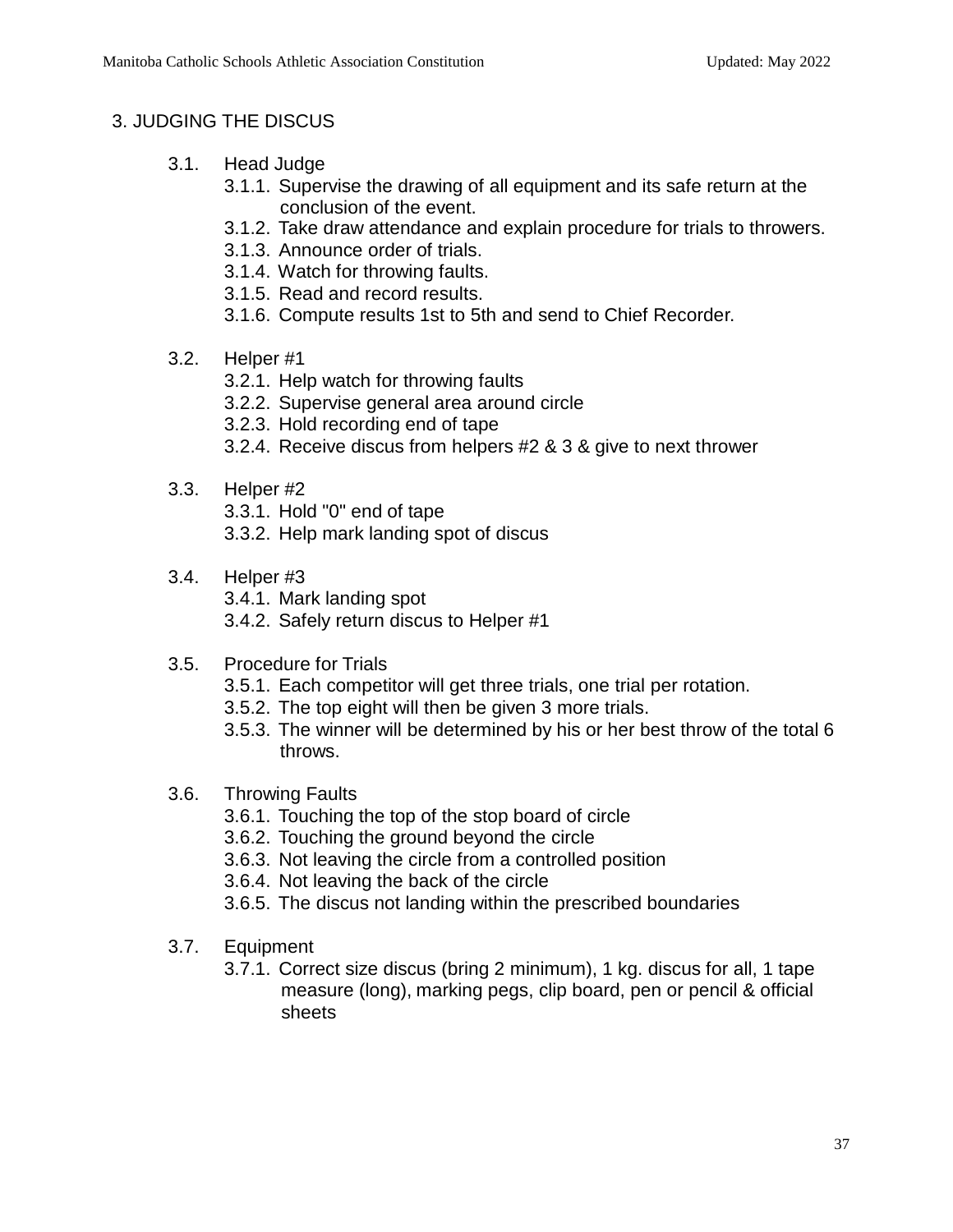# 4. JUDGING THE SHOT

- 4.1. Head Judge
	- 4.1.1. Supervise drawing of all equipment, and its safe return at conclusion of event.
	- 4.1.2. Take draw attendance and explain procedure of trials to competitors.
	- 4.1.3. Announce order of trials.
	- 4.1.4. Watch for faults.
	- 4.1.5. Record & read results.
	- 4.1.6. Compute results 1st 5th & send to Chief Recorder.
- 4.2. Helper #1
	- 4.2.1. Keep watch for throwing faults
	- 4.2.2. Supervise general area around circle
	- 4.2.3. Hold recording end of the tape
- 4.3. Helper #2

4.3.1. Hold "0" end of tape

4.3.2. Help mark & return shot

4.4. Helper #3

4.4.1. Mark landing spot of shot

- 4.4.2. Safely return shot to circle (Helper #1)
- 4.5. Procedure for Trials
	- 4.5.1. Each competitor will get three trials, one trial per rotation.
	- 4.5.2. The top eight will then be given 3 more trials.
	- 4.5.3. The winner will be determined by his or her best throw of the total 6 throws.
- 4.6. Throwing Faults
	- 4.6.1. Touching the top of the stop board or circle
	- 4.6.2. Touching ground beyond circle
	- 4.6.3. Not leaving circle from controlled position
	- 4.6.4. Not leaving back half of circle
	- 4.6.5. Putting from behind the plane of the shoulders (throwing)
	- 4.6.6. Not landing within prescribed boundaries
- 4.7. Equipment
	- 4.7.1. Correct size shots (bring 2 minimum), 6 lb. shot for everyone, 1 tape measure (long), marking pegs, clip board, pen or pencil & official sheets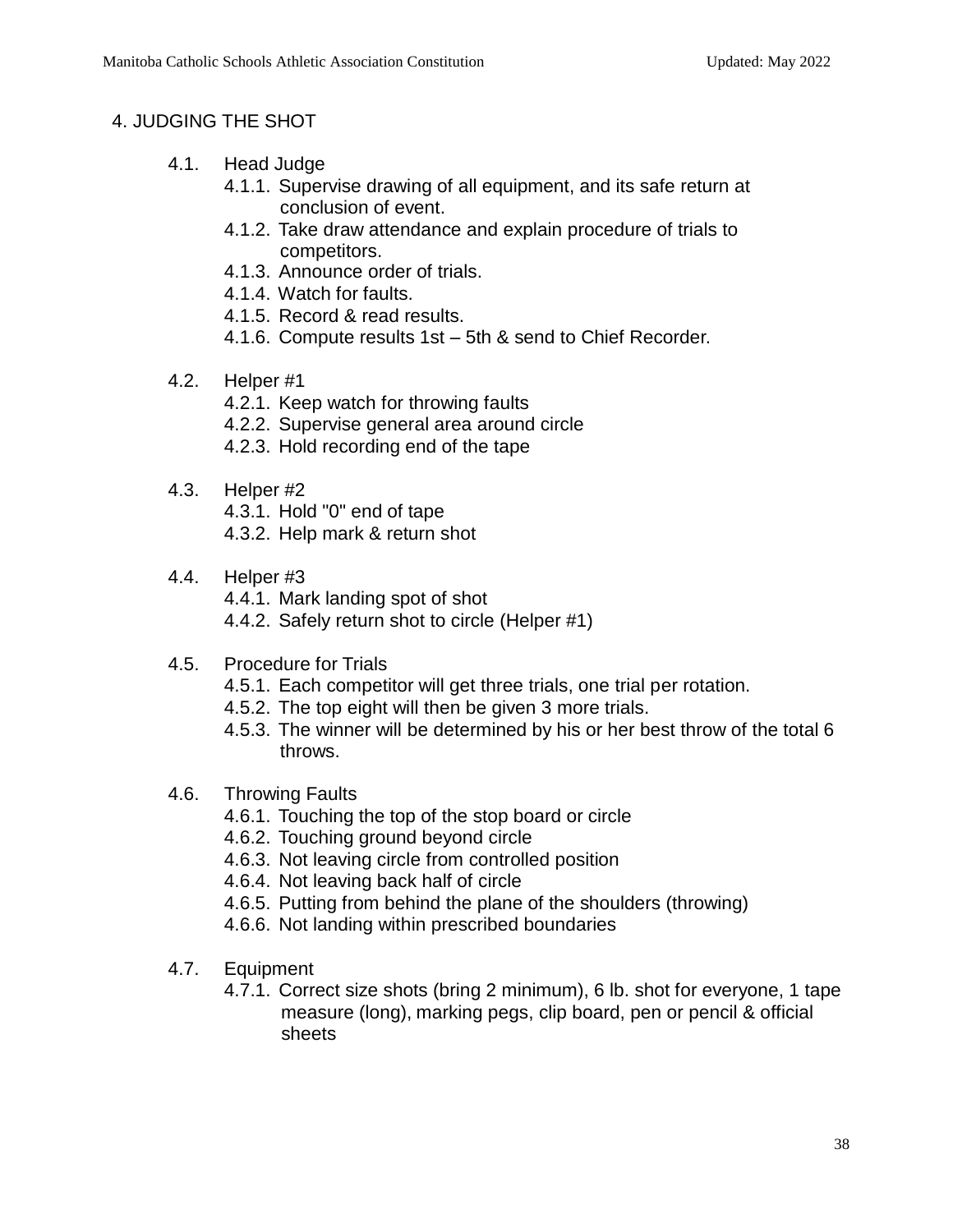- 5. Shot-put Rules and Discus Rules:
	- 5.1. The shot shall be put from the shoulder with one hand only.
	- 5.2. At the time of the commencement of the put, the shot shall touch or be in close proximity to the chin.
	- 5.3. The shot must not be brought behind the line of the shoulders at any time.
	- 5.4. Up to the time of the release of the shot, the hand must not be dropped below its starting position.
	- 5.5. If the thrower contravenes any of the above, it shall be an invalid throw.
	- 5.6. The competitor is not permitted after he has stepped into the circle and started his throw, to touch with any part of his body the ground outside the circle, the top of the circular iron–board or the top of the stop board.
	- 5.7. A competitor must commence the throw from a stationary position inside the circle.
	- 5.8. The competitor must not leave the circle until he implement has touched the ground, and he shall then, from a standing position, leave the circle. The diameter of the circle is indicated by a chalk of painted line. When leaving the circle, the competitor's first contact with the top of the iron band or the ground outside the circle must be completely behind the center line and the first step outside the circle shall be behind the line or its extension.
	- 5.9. With regard to any Shot-put and Discus Rules not mentioned above, Canadian Track & Field Association Rules will apply.
- 6. Ball Throw Rules:
	- 6.1. Three attempts only are allowed.
	- 6.2. Competitors are allowed a three step approach in preparation to throw.
	- 6.3. Competitors must use the ball supplied by the judge.
	- 6.4. Failures:
		- 6.4.1. A n y part of the competitor landing on or crossing over the restraining line at any time prior to, during, or after the throw.
		- 6.4.2. A n y throw which lands outside the area designated as "In Bounds."
		- 6.4.3. Making more than the allowed  $3$  step approach.
	- 6.5. Procedure for Trials

6.5.1. E a c h competitor will get three trials, one trial per rotation.

- 6.5.2. The top eight will then be given 3 more trials.
- 6.5.3. The winner will be determined by his or her best throw of the total 6 throws.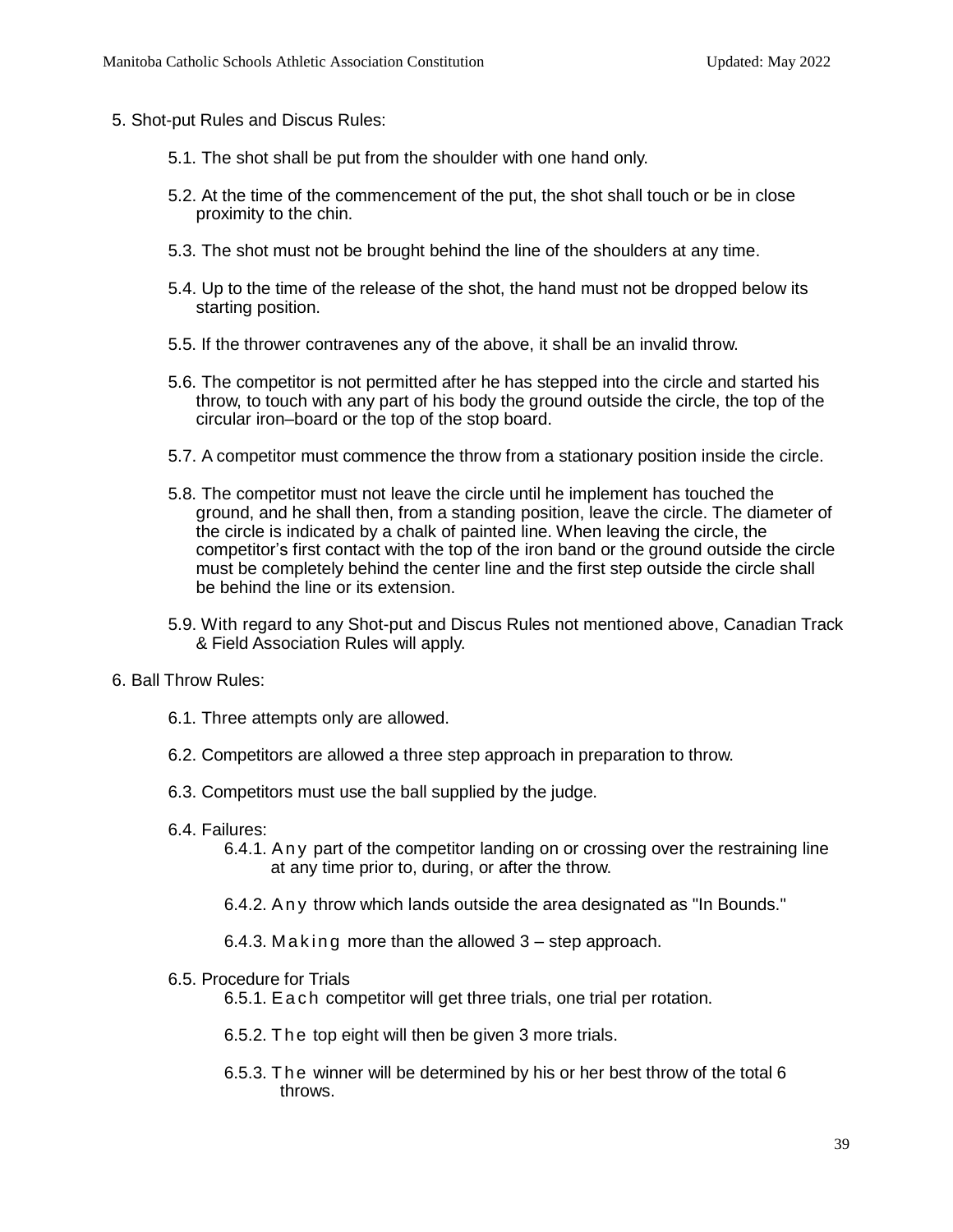# **APPENDIX A**

MCSAA CONVENOR **SCHEDULE**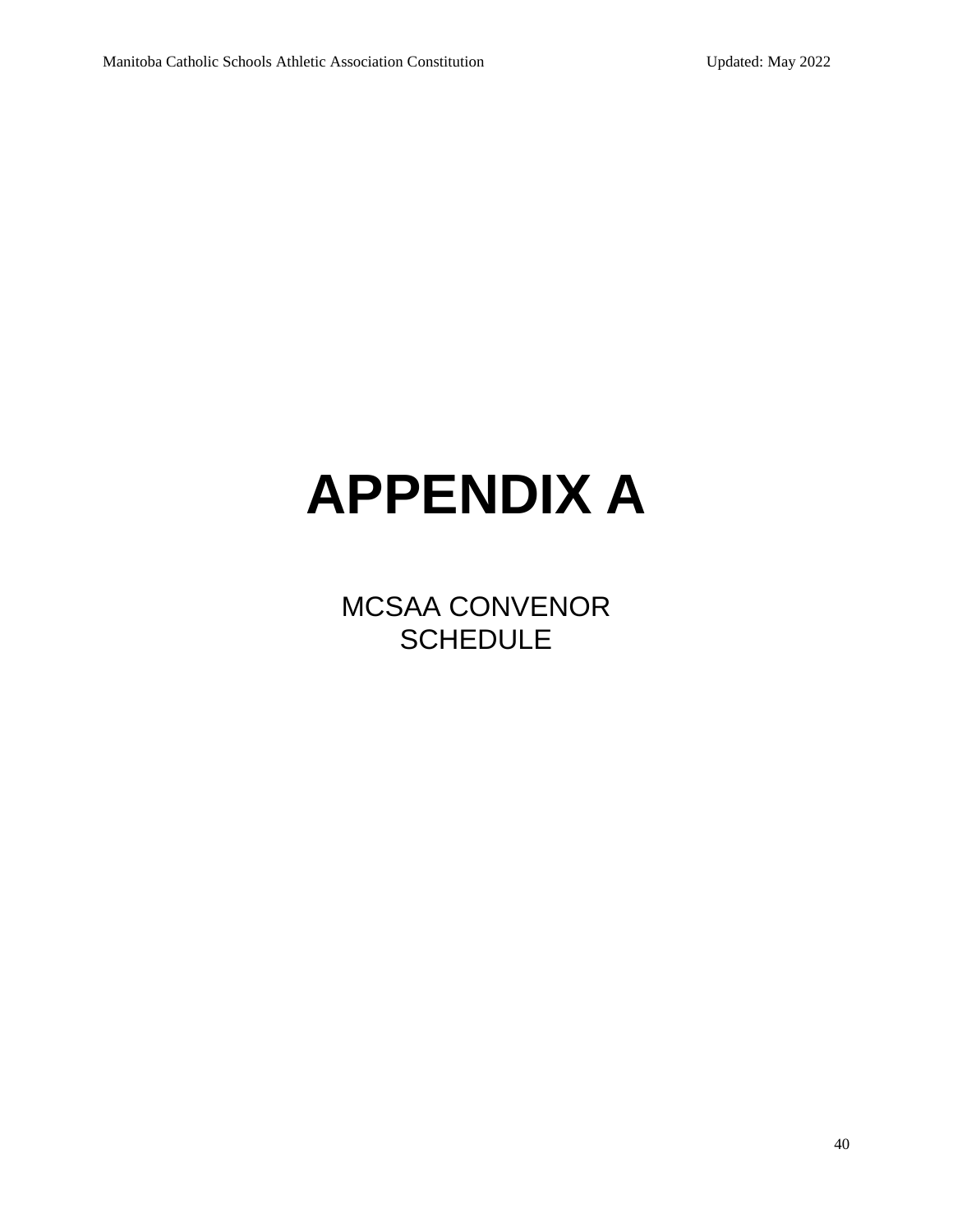|                     | 2012/13                    | 2013/14              | 2014/15              | 2015/16                | 2016/17                | 2017/18                    |
|---------------------|----------------------------|----------------------|----------------------|------------------------|------------------------|----------------------------|
| Volleyball          | St. John<br><b>Brebeuf</b> | <b>IHMS</b>          | <b>IHMS</b>          | Christ the<br>King     | Christ the King        | St. Emile                  |
| <b>Basketball</b>   | St. Alphonsus              | St. Alphonsus        | <b>Holy Ghost</b>    | <b>Holy Ghost</b>      | Linden Christian       | Linden Christian           |
| <b>Badminton</b>    | St. Charles                | St. Charles          | St. Charles          | Westgate               | Westgate               | St. Alphonsus              |
| Jr. High Track      | <b>Holy Cross</b>          | <b>Balmoral Hall</b> | <b>Balmoral Hall</b> | St. Maurice            | St. Maurice            | St. John<br><b>Brebeuf</b> |
| Elementary<br>Track | <b>Holy Ghost</b>          | St. Ignatius         | St. Ignatius         | Our Lady of<br>Victory | Our Lady of<br>Victory | <b>IHMS</b>                |

# **CONVENORSHIP ROTATION 2012/13 – 2030/31**

|                            | 2018/19       | 2019/20              | 2020/21           | 2021/22              | 2022/23              | 2023/24              |
|----------------------------|---------------|----------------------|-------------------|----------------------|----------------------|----------------------|
| Volleyball                 | St. Emile     | <b>Holy Ghost</b>    | <b>Holy Ghost</b> | <b>Holy Ghost</b>    | <b>Holy Ghost</b>    | <b>Holy Ghost</b>    |
| <b>Basketball</b>          | St. Charles   | St. Charles          | Westgate          | Westgate             | Westgate             | Westgate             |
| <b>Badminton</b>           | St. Alphonsus | St. Ignatius         | St. Ignatius      | St. Ignatius         | St. Ignatius         | St. Ignatius         |
| Jr. High Track             | Balmoral Hall | <b>Balmoral Hall</b> | Balmoral Hall     | <b>Balmoral Hall</b> | <b>Balmoral Hall</b> | <b>Balmoral Hall</b> |
| <b>Elementary</b><br>Track | St. Maurice   | St. Maurice          | St. Maurice       | St. Maurice          | St. Maurice          | St. Maurice          |
| <b>MCSAA Website</b>       | St. Gerard    | St. Gerard           | St. Gerard        | St. Gerard           | St. Gerard           | St. Gerard           |

|                                   | 2024/25              | 2025/2026            | 2026/27              | 2027/28              | 2028/29                    | 2030/2031                  |
|-----------------------------------|----------------------|----------------------|----------------------|----------------------|----------------------------|----------------------------|
| <b>Volleyball</b>                 | <b>Holy Ghost</b>    | <b>Holy Ghost</b>    | <b>Holy Ghost</b>    | <b>Holy Ghost</b>    | <b>Holy Ghost</b>          | <b>Holy Ghost</b>          |
| <b>Basketball</b>                 | Linden<br>Christian  | Linden<br>Christian  | <b>Holy Cross</b>    | <b>Holy Cross</b>    | St. John<br><b>Brebeuf</b> | St. John<br><b>Brebeuf</b> |
| <b>Badminton</b>                  | St. Ignatius         | St. Ignatius         | St. Ignatius         | St. Ignatius         | St. Ignatius               | St. Ignatius               |
| Jr. High Track                    | <b>Balmoral Hall</b> | <b>Balmoral Hall</b> | <b>Balmoral Hall</b> | <b>Balmoral Hall</b> | <b>Balmoral Hall</b>       | <b>Balmoral Hall</b>       |
| <b>Elementary</b><br><b>Track</b> | St. Maurice          | St. Maurice          | St. Maurice          | St. Maurice          | St. Maurice                | St. Maurice                |
| <b>MCSAA Website</b>              | St. Gerard           | St. Gerard           | St. Gerard           | St. Gerard           | St. Gerard                 | St. Gerard                 |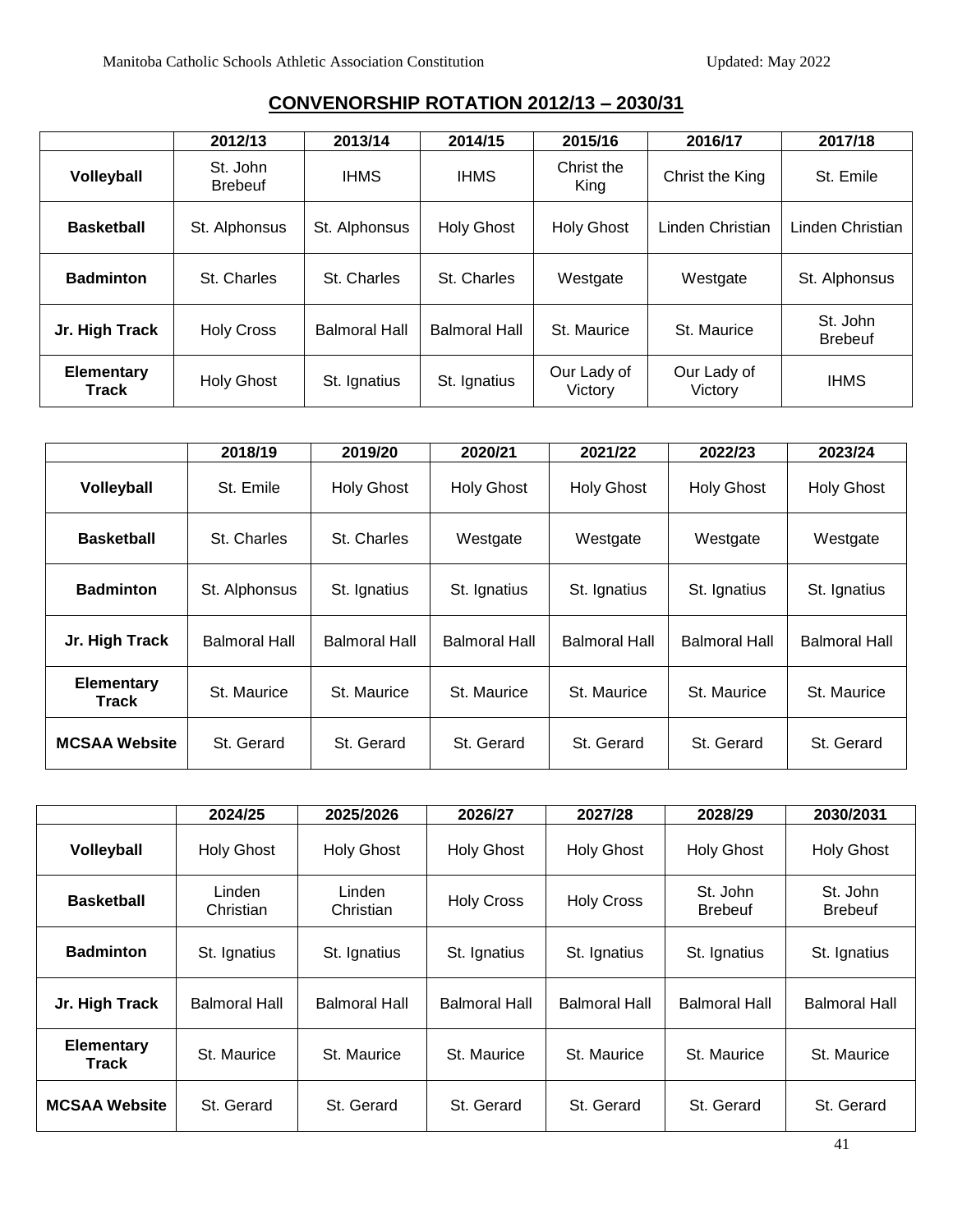# **APPENDIX B**

# MCSAA GUIDELINES FOR SUPERVISION AND CONTROL OF GAMES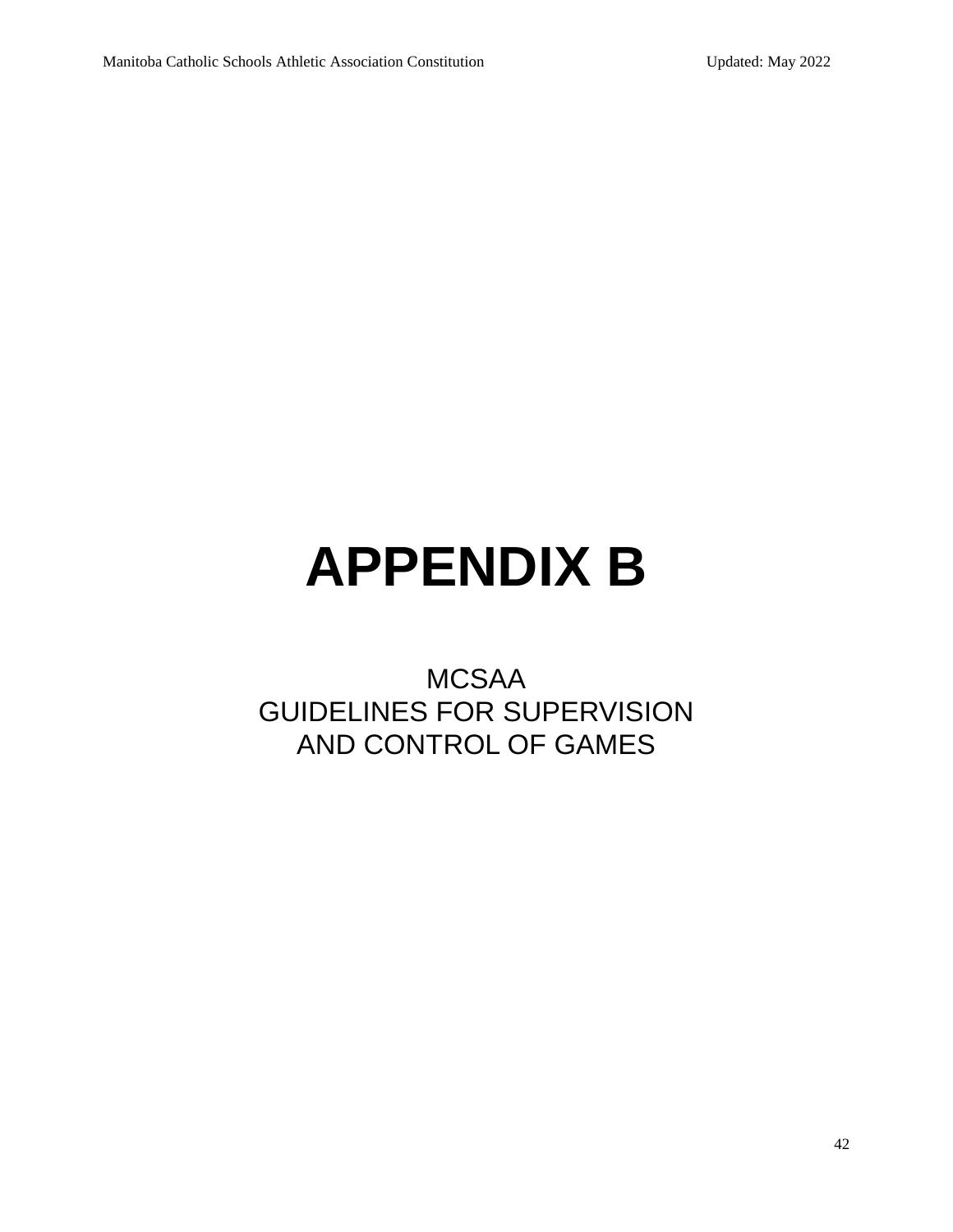#### GUIDELINES FOR SUPERVISION AND CONTROL OF GAMES

- 1. That the Convenor meet with the physical education representative from each school before the season begins and explain what is expected of them. These expectations should be contained in written form and distributed to coaches and referees.
- 2. At all games each school must be represented by a teacher supervisor / teacher coach, from their own staff, **on the players' bench**. If the teacher supervisor / teacher coach is not present the game will be defaulted at 4:15, unless prior arrangements have been made. (See policy, page 15, 10.1.4.a.)
- 3. It is the administration's responsibility for overseeing the mode of transportation, and student behaviour to and from games.
- 4. Coaches are responsible for checking assigned locker rooms prior to and following use by their team members.
- 5. A visiting teacher supervisor/teacher coach does not leave a school until all his/her students are out of that school.
- 6. That the administration be responsible for providing supervision for games at their school. This supervision is in addition to teachers who are involved in coaching duties in this game.
- 7. The visiting teacher supervisor/teacher coach is responsible for keeping their own students under control.
- 8. That teacher supervisor/teacher coach can evict any student who has evidently been involved in substance abuse. Example: drinking, drugs. This eviction should be reported to the administration concerned.
- 9. That if there is a problem of student control, i.e. fighting, damage to the school, etc.
	- 9.1. The teacher supervisor/teacher coach from the visiting school be notified prior to leaving whenever possible.
	- 9.2. The principals be notified.
	- 9.3. If the schools directly involved wish to make a formal written complaint to the Convenor of the sport, follow protest procedure Article 11, Section 3 in the MCSAA constitution and guidelines.
- 10. Recommendations:
	- 10.1. That supervisors check periodically all parts of the building to which students have access. That no students be allowed to loiter in the hallways. That all students be seated in the gym or be out of the school.
	- 10.2. That the administration be responsible for establishing disciplinary policy and that a student exhibit appropriate behaviour conduct as stated in the sportsmanship policy.
	- 10.3. Schools failing to provide adequate supervision may be placed on probation by the MCSAA directorship and subsequent offences may lead to suspension.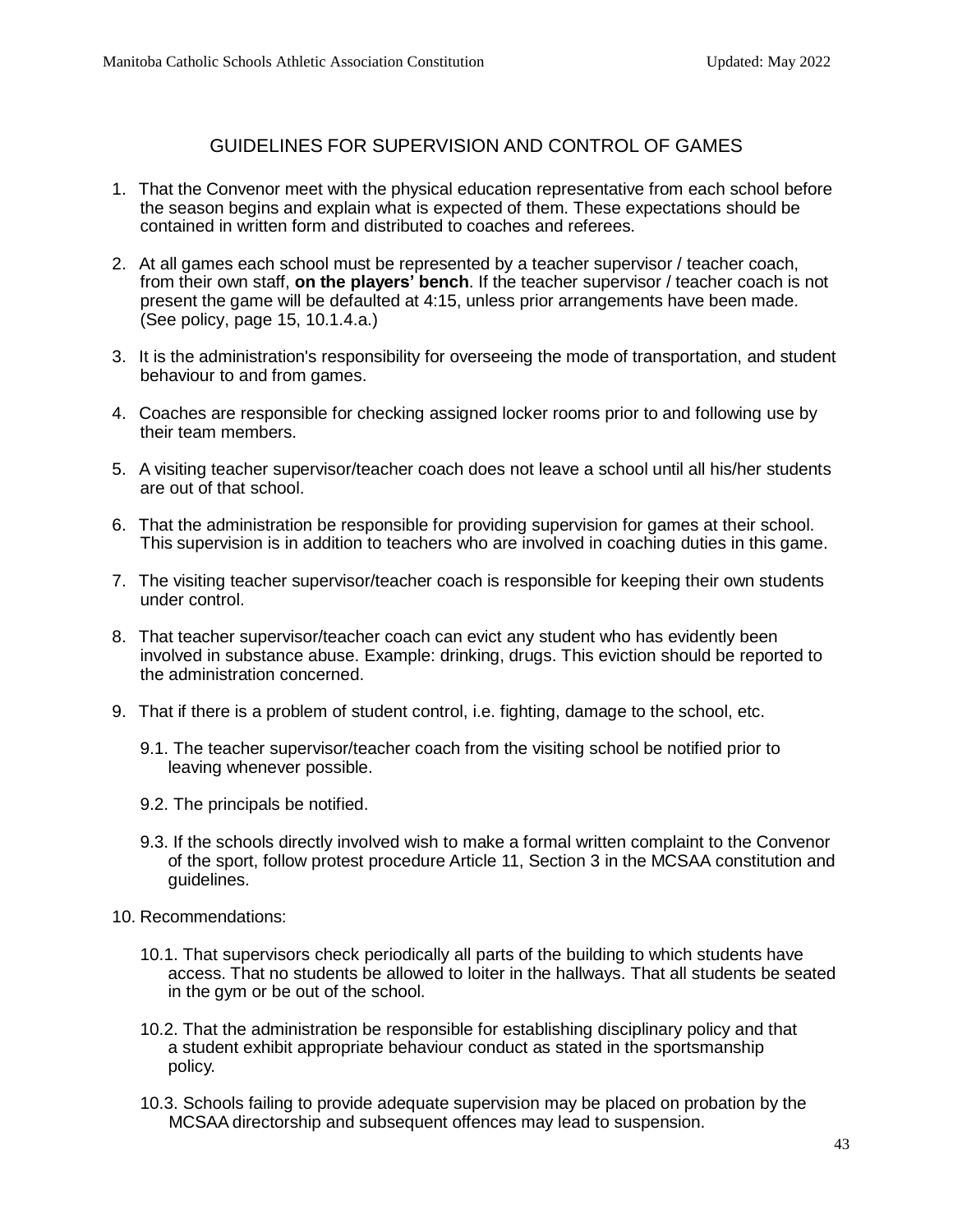# **APPENDIX C**

# MCSAA GUIDELINES FOR SUPERVISION AND CONTROL OF TOURNAMENTS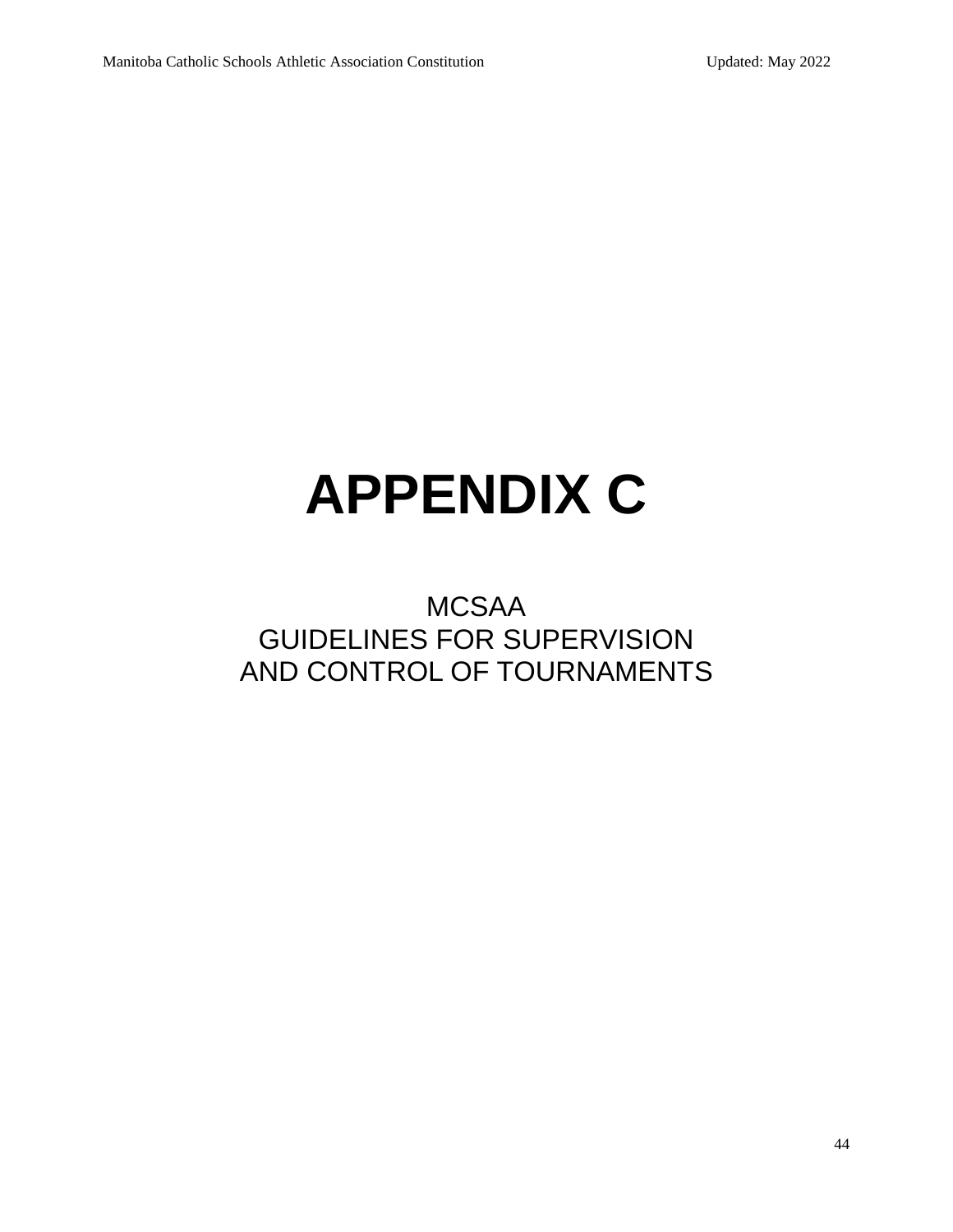GUIDELINES FOR SUPERVISION AND CONTROL OF TOURNAMENTS:

- 1. At all games each school must be represented by a teacher supervisor/teacher coach from their own staff. If the teacher supervisor/teacher coach is not present the game will be defaulted. (See policy, page 15, 10.1.4.a)
- 2. It is the administration's responsibility for overseeing the mode of transportation, and student behaviour to and from games.
- 3. Coaches are responsible for checking assigned locker rooms prior to and following use by their team members.
- 4. The visiting teacher supervisor/teacher coach is responsible for keeping their own students under control.
- 5. That teacher supervisor/teacher coach can evict any student who has evidently been involved in substance abuse. Example: drinking, drugs. This eviction should be reported to the administration concerned.
- 6. That if there is a problem of student control, i.e. fighting, damage to the school, etc.
	- 6.1. The teacher supervisor/teacher coach from the visiting school be notified prior to leaving whenever possible.
	- 6.2. The principals be notified.
	- 6.3. If the schools directly involved wish to make a formal written complaint to the Convenor of the sport, follow protest procedure Article 11, Section 3 in the MCSAA constitution and guidelines.
- 7. Convenors of a specific sport are responsible for providing adequate supervision.
- 8. The Convenor is to contact the administrator of the hosting school to determine the amount of supervision needed.
- 9. Administration of convening school is responsible for assigning teacher supervisors.
- 10.MCSAA will reimburse hosting schools of playoff games:
	- 10.1. \$14.00 per referee, per match, for Volleyball to a maximum of \$28.00
	- 10.2. \$14.00 per referee, per game, for Basketball to a maximum of \$28.00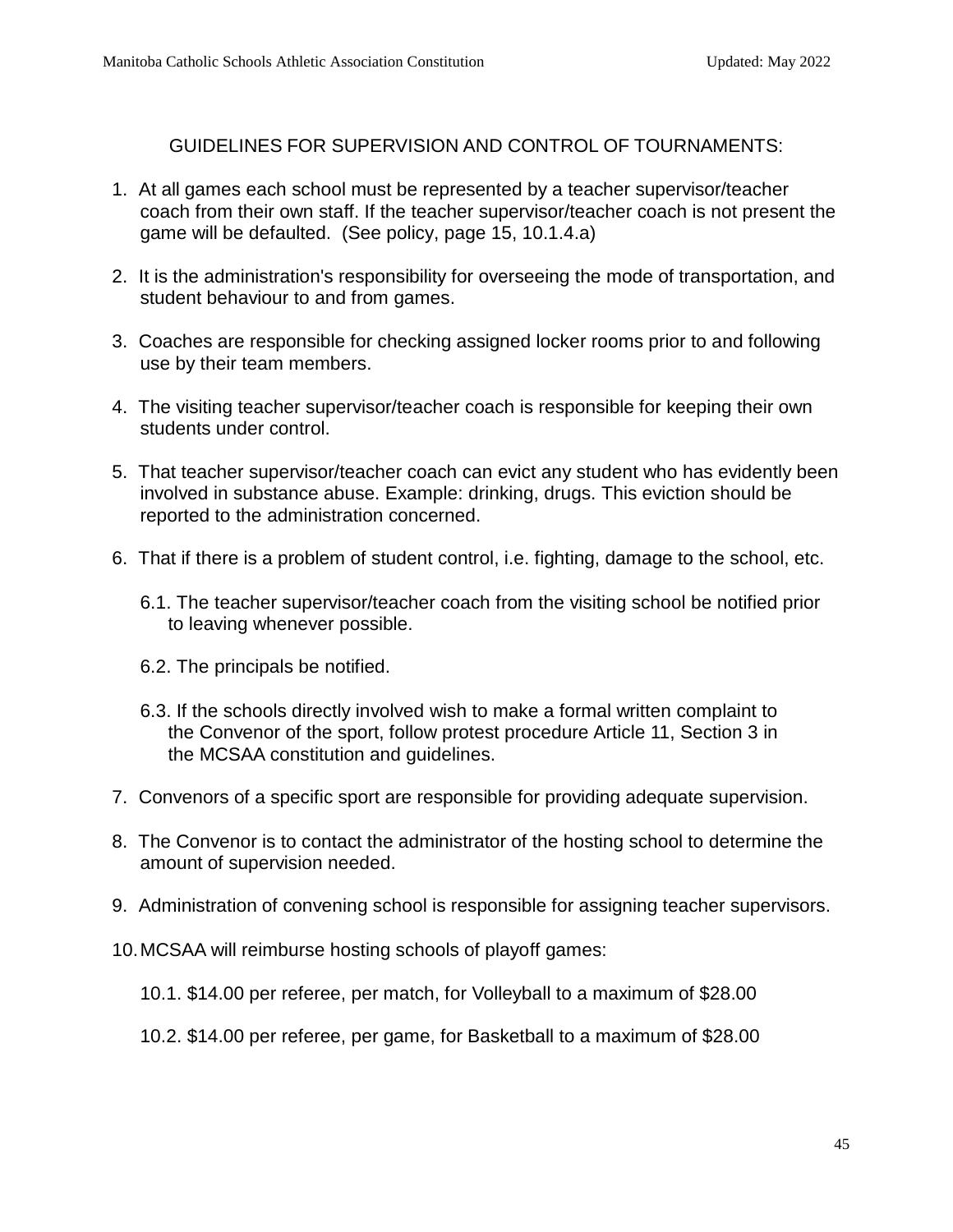# **APPENDIX D**

MCSAA CONVENOR **CHECKLIST**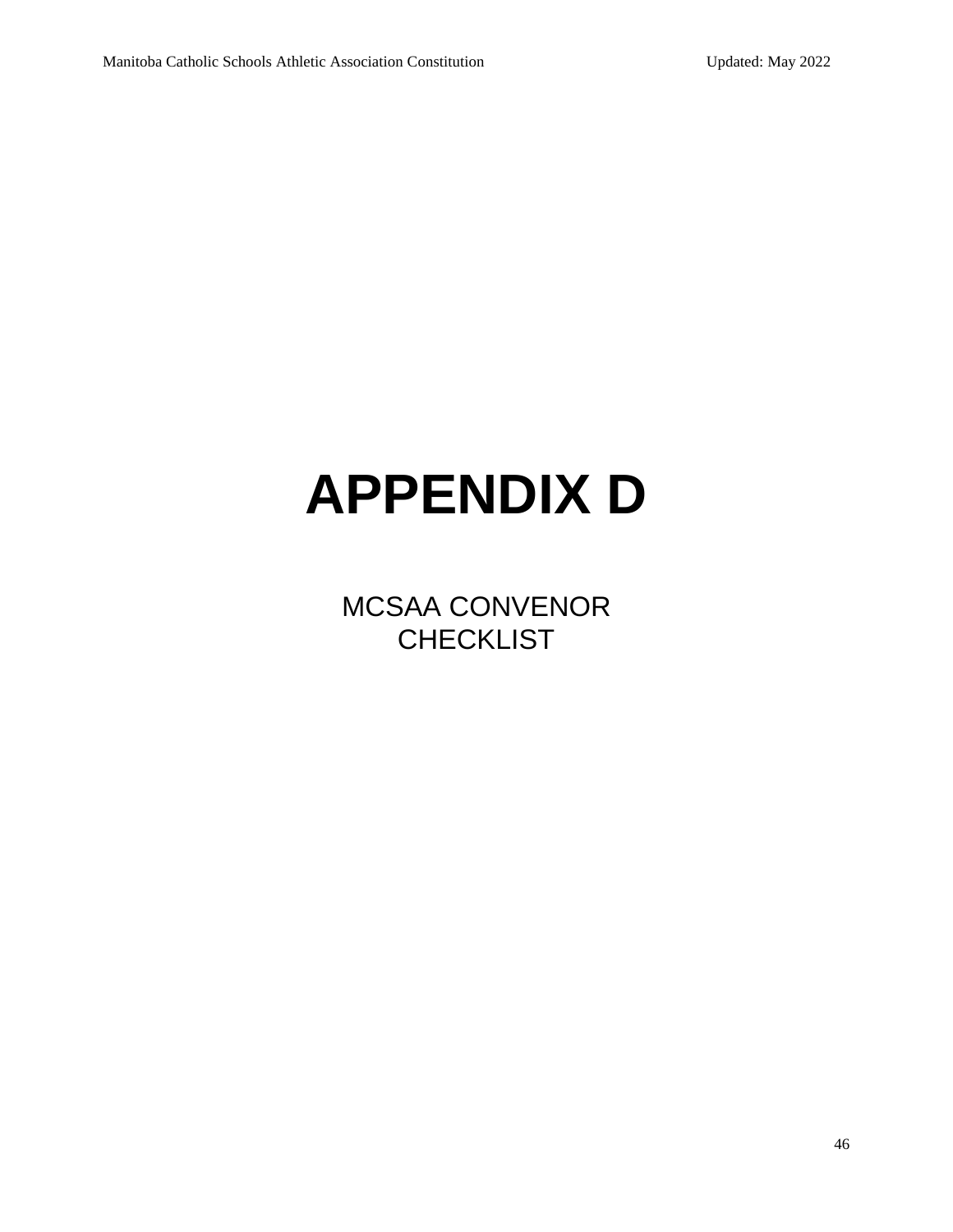# **MCSAA Volleyball / Basketball Convenor Checklist**

- 1. Prepare and circulate an agenda for the sports meeting no later than 2 weeks prior to the meeting. (Article 7.3.2.1)
- 2. Secure a venue for the volleyball / basketball semifinal and final round of tournament play.
- 3. At sports meeting:
	- 3.1. Review pertinent MCSAA Constitutional sections:
		- 3.1.1. "Emphasis should at all times be on the activity rather than on the result. Schools with more than one team are expected to achieve a balance (social, physical and emotional development) between the teams. Failure to achieve the expected balance in ability between the two teams will result in both teams being excluded from the playoffs." (Article 11.2.2)
		- 3.1.2."It is mandatory that the schools of participating teams in the MCSAA competition submit to the Convenor a list of participating athletes with Name, Date of Birth, and Grade signed by the principal of the school involved." (Article 9.2.1)
		- 3.1.3. "It shall be the responsibility of the home team to:
			- 3.1.3.1. provide teacher supervision
			- 3.1.3.2. Email in the volleyball / basketball score sheet to the Convenor within 24 hours after the game" (Article 10.1.4 and 10.1.5)
		- 3.1.4. Review sport by-laws.
			- 3.1.4.1. Games for volleyball / basketball will be played Mondays and Wednesdays.
		- 3.1.5. Distribute eligibility sheets and set deadline for return.
- 4. Create and distribute volleyball / basketball league schedule (recommended starting dates: Volleyball - 1st week of October, Basketball - 3rd week of January).
- 5. Check that all participating teams have submitted eligibility sheets and have abided by MCSAA eligibility rule (Article 9.2.1).
	- 5.1. Inform MCSAA Treasurer of schools with extra teams. There is a \$20.00 'extra teams' fee.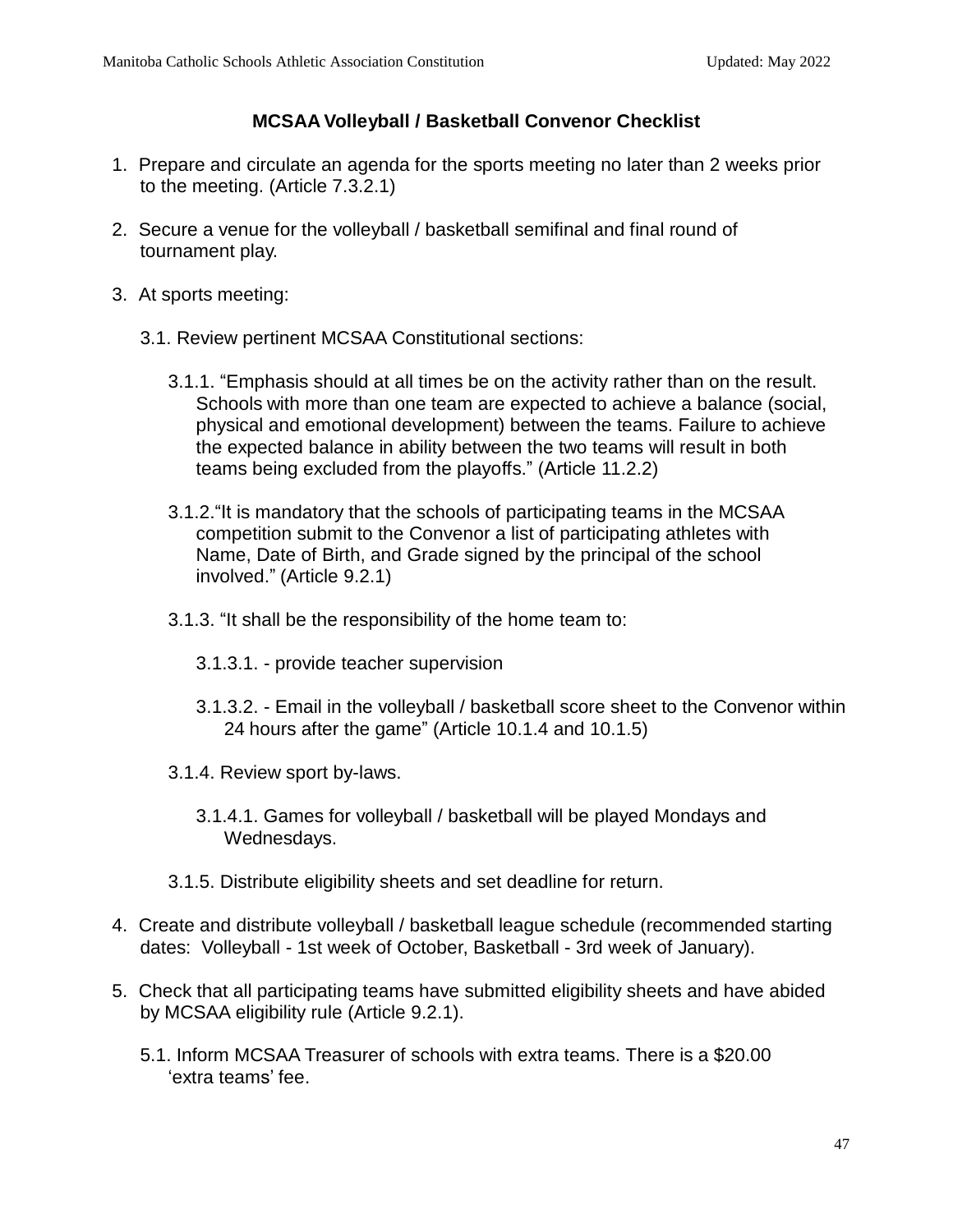- 5.2. Alert MCSAA Directorship President of any suspected violations of the Sportsmanship Rule (Article 11.2.2).
- 5.3. Send or email a copy of eligibility sheets to MCSAA President.
- 6. Collect volleyball / basketball trophies, banners, plaques in preparation for final tournament. (MCSAA Directorship will order banners.)
- 7. Create and distribute volleyball / basketball playoff schedule.
	- 7.1. For volleyball Playoffs and finals are to be completed on the last weekend of November.
	- 7.2. For basketball Playoffs and finals are to be completed on the last weekend before the last week of classes prior to the start of the AWCS and CSC spring break.
- 8. Facilitate and be present for volleyball / basketball semifinal, and final tournament.
- 9. On behalf of the MCSAA, present awards to teams at the final tournament.
- 10.Send results to all MCSAA participating schools.
- 11.Complete and present to the MCSAA Directorship a written Annual Report including: order of finish, trophies awarded, highlights and successes, difficulties and failures, personnel deserving credit, recommendations for the future, name of succeeding Convenor and financial statement where applicable. The Annual Report must be completed as soon as possible after the completion of the sport activity season.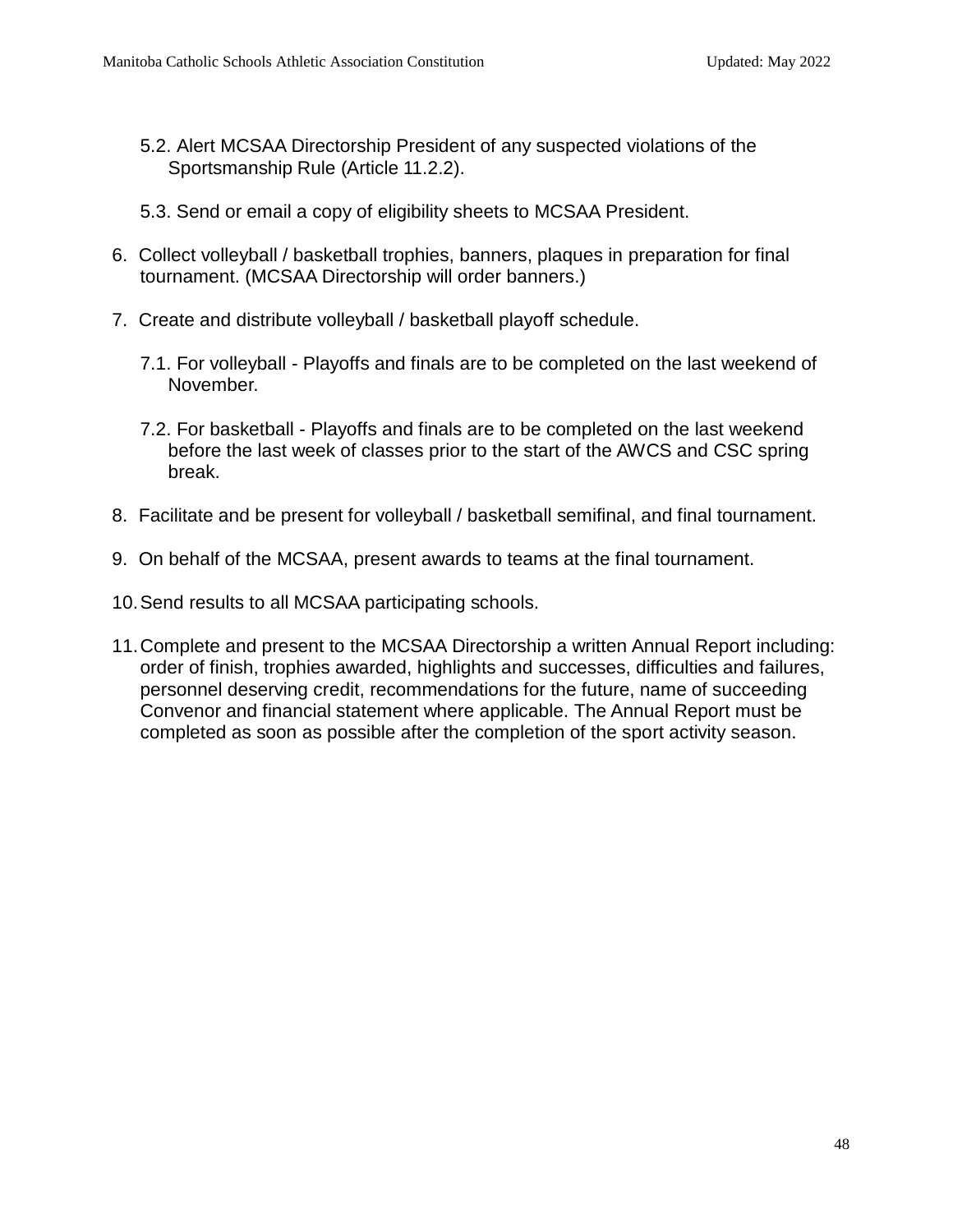# **MCSAA Badminton Convenor Checklist**

- 1. Prepare and circulate an agenda for the sports meeting no later than 2 weeks prior to the meeting. (Article 7.3.2.1)
- 2. Secure venues for the singles, and doubles badminton tournament.
- 3. At sports meeting:
	- 3.1. Review pertinent MCSAA Constitutional sections:
		- 3.1.1."It is mandatory that the schools of participating teams in the MCSAA competition submit to the Convenor a list of participating athletes with Name, Date of Birth, and Grade signed by the principal of the school involved." (Article 9.2.1)
		- 3.1.2. Badminton coaches should try to fill an absent registered players spot with another player on the day of the tournament to alleviate scheduling difficulties.
		- 3.1.3. Distribute badminton team entry forms and eligibility sheets and set deadline for return.
- 4. Create badminton tournament draw.
- 5. Acquire badminton medals and ribbons in preparation for badminton tournament.
- 6. Arrange for tournament supervisor at both venues for badminton tournaments.
- 7. Present awards to badminton winners on behalf of MCSAA.
- 8. Deliver banners to winning schools after all tournament results have been tabulated. (MCSAA Directorship will order banners.)
- 9. Send list of winners to all MCSAA participating schools.
- 10. Complete and present to the Directorship a written Annual Report including: order of finish, medals awarded, highlights and successes, difficulties and failures, personnel deserving credit, recommendations for the future, name of succeeding Convenor and financial statement where applicable. The Annual Report must be completed 1 week after the completion of the sport activity season.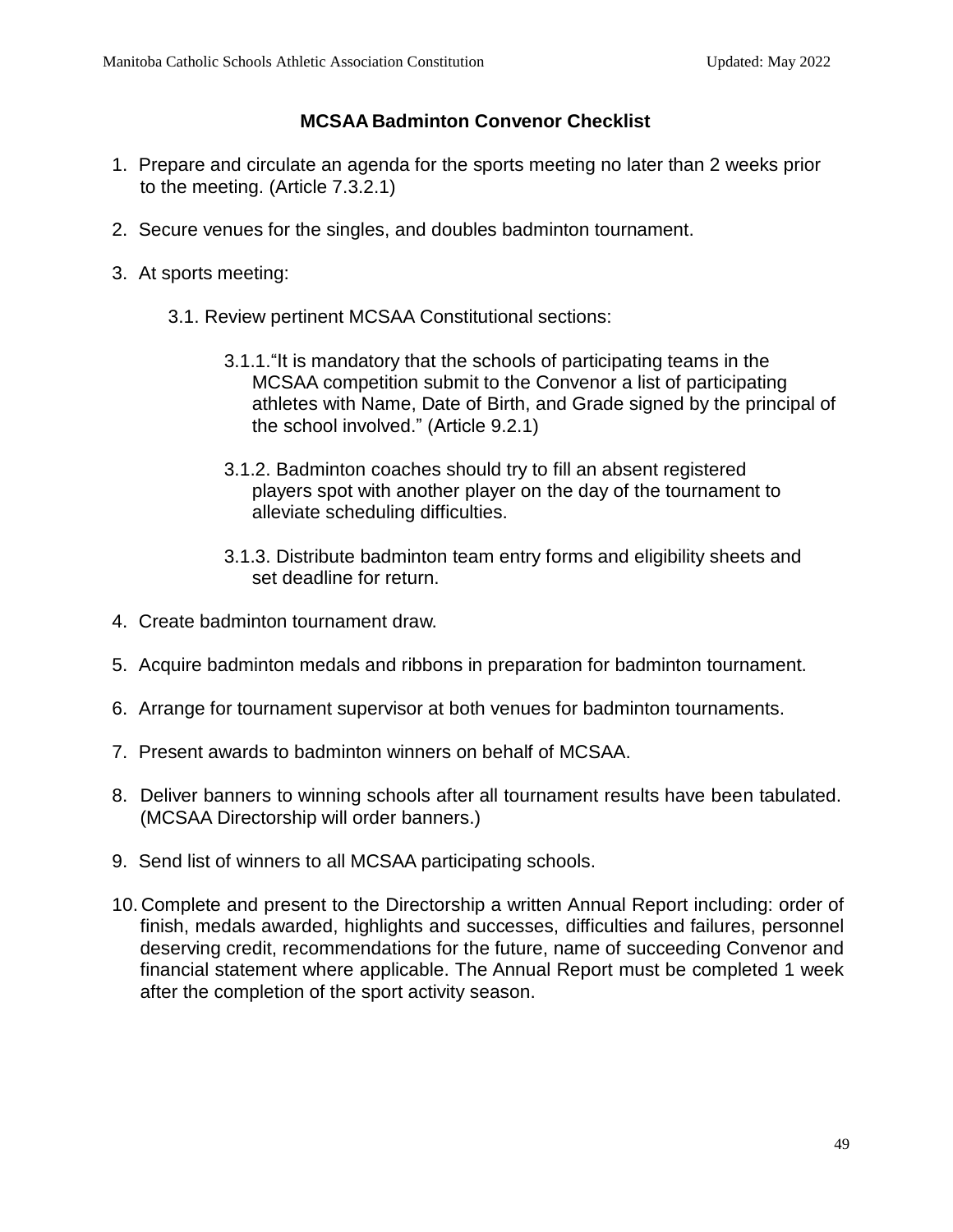#### **MCSAA Track & Field Convenor Checklist**

1. Contact Knights of Columbus, Track & Field representative to begin coordinating the event.

- 2. Book a facility for both the regular date as well as a rain date.
- 3. Arrange for first aid to be present at the Track Meet.
- 4. Prepare and circulate an agenda for the sports meeting no later than 2 weeks prior to the meeting. (Article 7.3.2.1)
- 5. At sports meeting:
	- 5.1. Review dates of Track Meet and distribute schedule of events. Distribute entry forms and set up deadline for return.
	- 5.2. Review age categories.
	- 5.3. Complete duty roster (each school is responsible for supplying equipment for event, except high jump)
	- 5.4. Arrange to borrow high jump equipment from a school.

5.5. Review sport by-laws.

- 6. Arrange for 'runners' at Track Meet to bring results from finish line and/or event location to Convenor's table and medal presentation area.
- 7. Be familiar with how to score the Meet and determine medal winners.

8. Collect track and field trophies at MCSAA Annual General Meeting in preparation for **Track** 

- Meet.
- 9. Collaborate with MCSAA President (or designate) on the decision to postpone or cancel the Track Meet. A decision must be made by 7:00 A.M. the day of the Track Meet, or earlier. A phone call is to be placed, no later than 7:00 A.M., to the radio station 'CJOB', regarding the cancellation or postponement of the Track Meet. Identify the Track Meet to the radio station as the "Knights of Columbus, Catholic Schools Track & Field Meet".
- 10.Send list of medal winners, within 1 week after the completion of the Track Meet, to all MCSAA participating schools.
- 11.Deliver banners to winning schools after all track and field results have been tabulated. (MCSAA Directorship will order banners.)
- 12.Send list of records broken at track meet to record keeper.
- 13.Complete and present to the MCSAA Directorship a written Annual Report including: order of finish, medals awarded, highlights and successes, difficulties and failures, personnel deserving credit, recommendations for the future, name of succeeding Convenor and financial statement where applicable. The Annual Report must be completed 1 week after the completion of the sport activity season.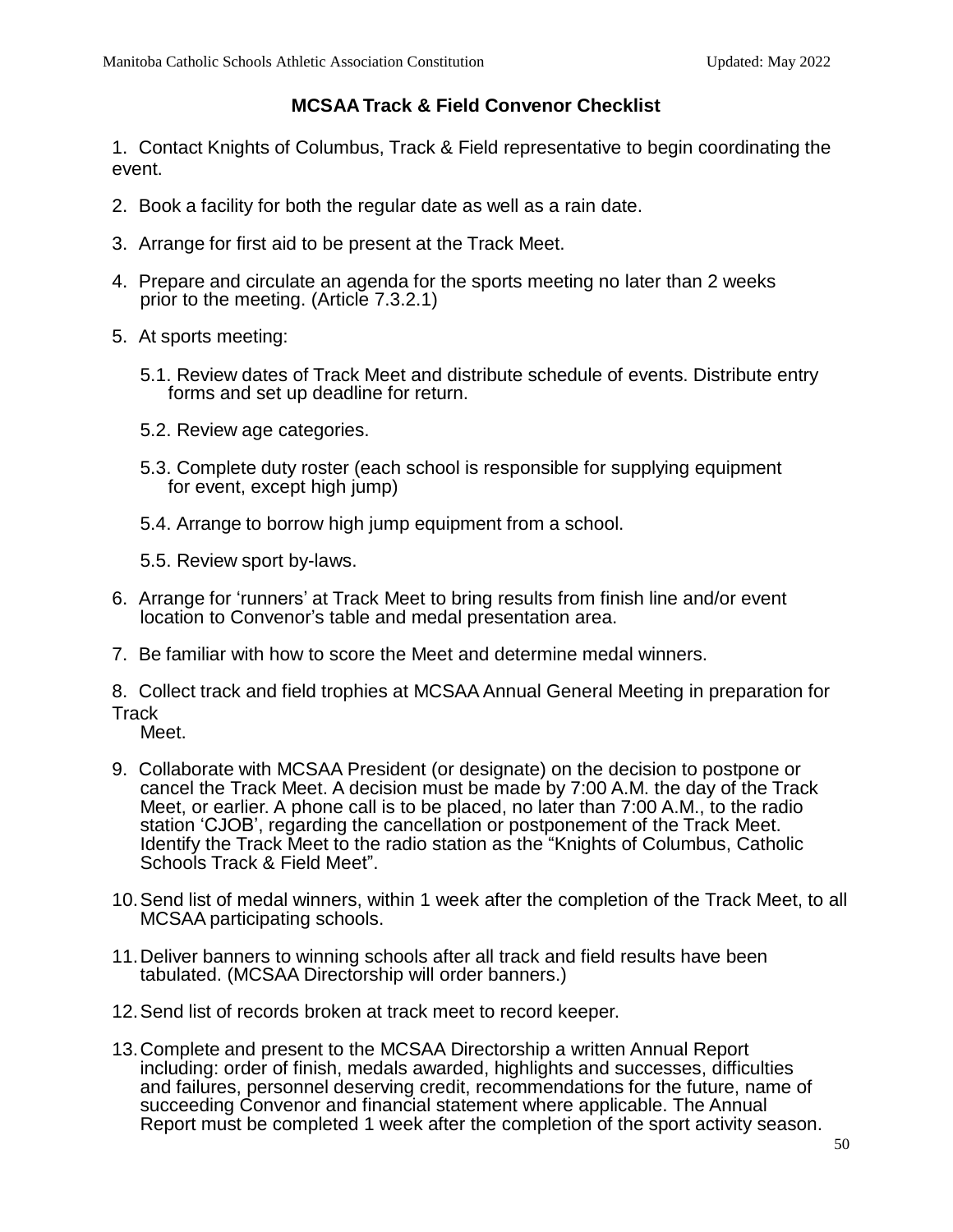# **APPENDIX E**

MCSAA Volleyball / Basketball Developmental League Guidelines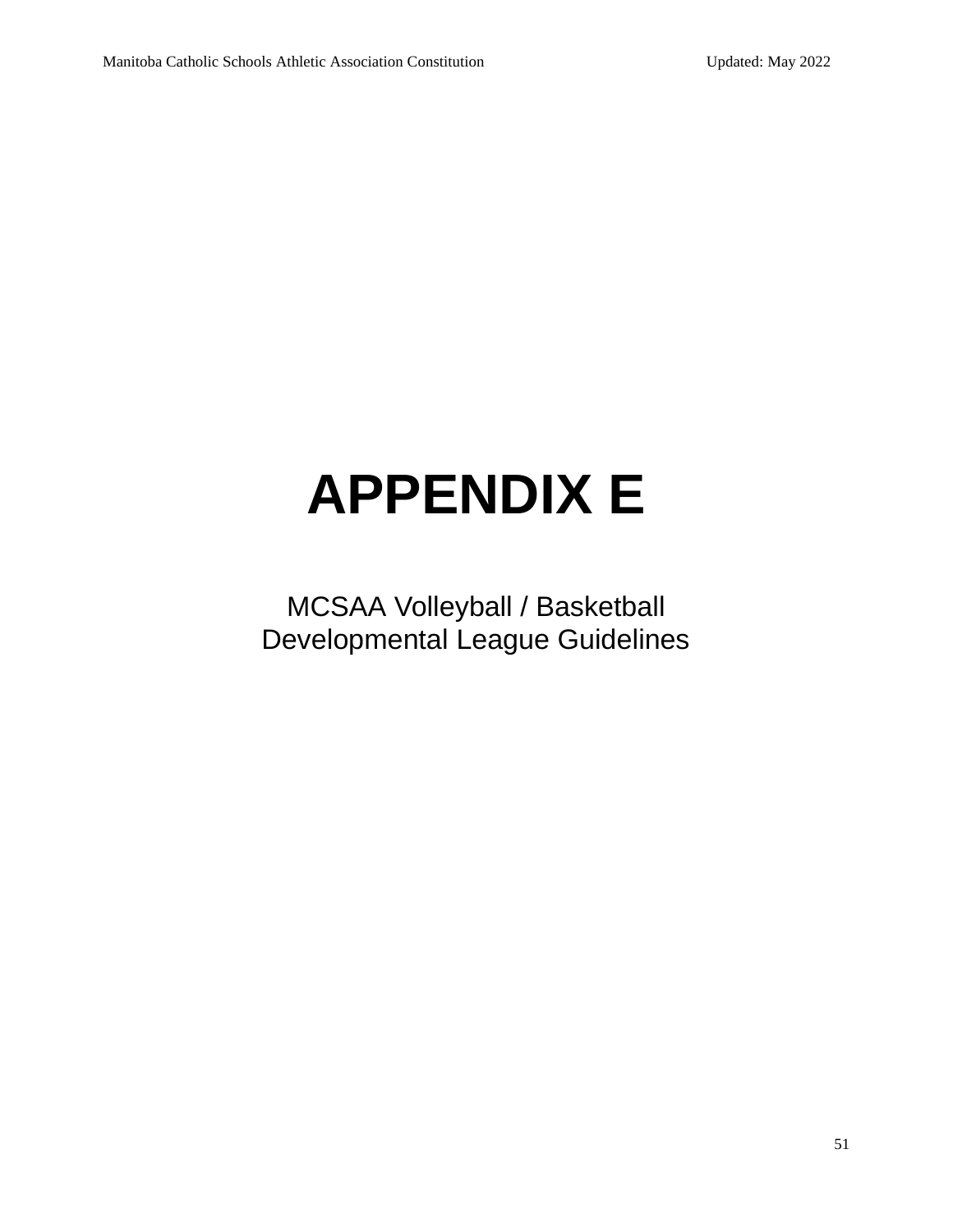#### **Volleyball / Basketball Developmental League Guidelines** (as approved by MCSAA Directorship)

- 1. MCSAA Constitution to govern developmental league (i.e. eligibility, bylaws, supervision, etc.)
- 2. Declaration of a developmental team must be made at sport specific convenorship meeting.
- 3. All participating teams in developmental league to meet and appoint a Convenor.
- 4. League schedule will consist of a 6 game schedule.
- 5. Games will be scheduled on Tuesdays.
- 6. Minimum requirement of 4 teams. If less than 4 teams, no league will be organized.
- 7. No score sheets faxed in, or records kept by Convenor.
- 8. There will be a season ending, final tournament.
- 9. Home schools to supply and pay for officials.
- 10.MCSAA By-Law changes for:
	- 10.1. Volleyball
		- 10.1.1. Triple Ball rules apply.
		- 10.1.2. Underhand serve only.
	- 10.2. Basketball
		- 10.2.1. No full court press.
		- 10.2.2. No zone defence.
		- 10.2.3. Substitutions every 5 minutes (all game).

10.2.4 Games are 4 -10 minute quarters, running time. The clock will stop for all personal fouls and free throws, as well as the last two minutes of the fourth quarter.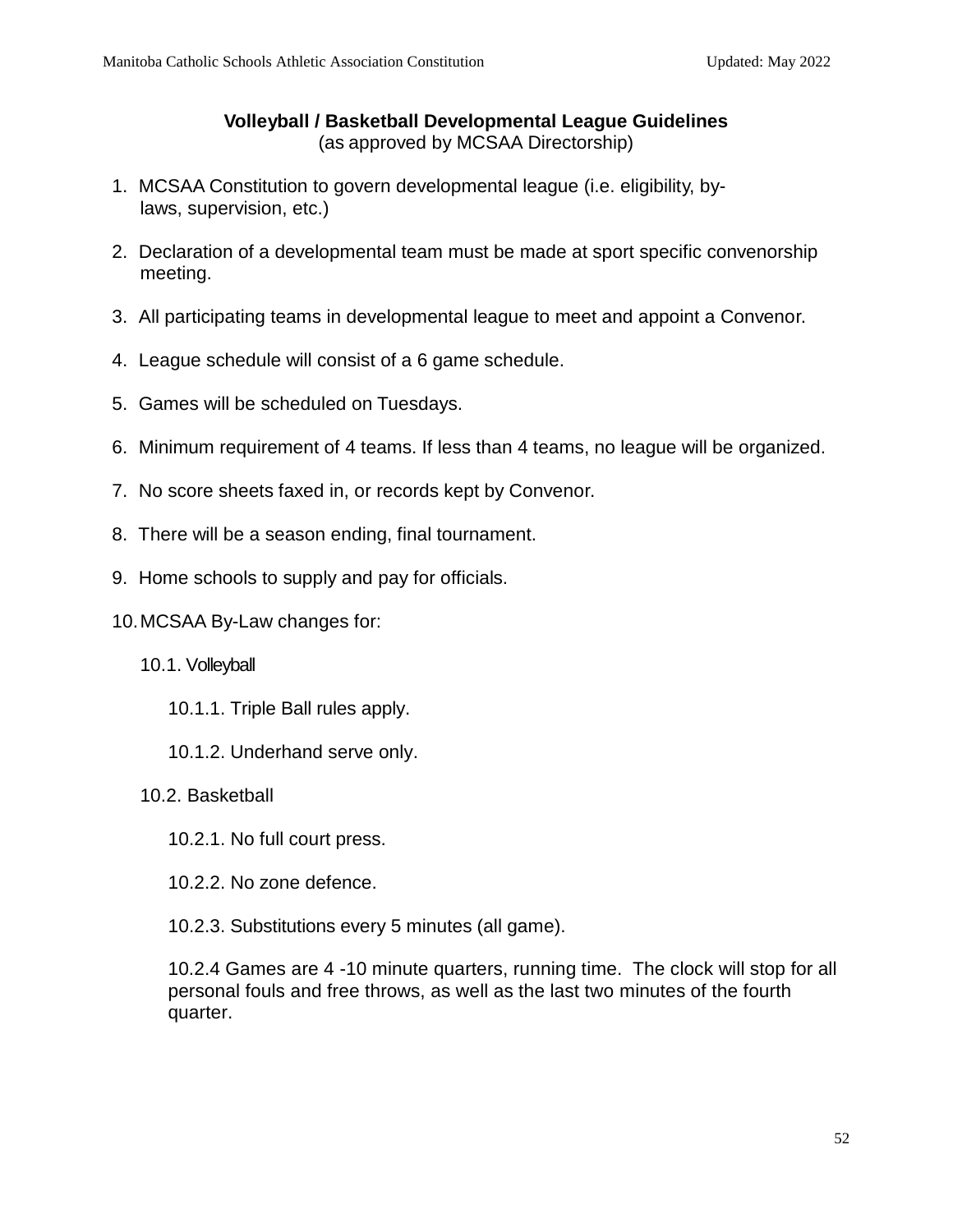

# **Manitoba Catholic Schools Athletic Association Zero Tolerance Policy Regarding Abuse of Officials**

The most important aspect of being part of the Manitoba Catholic Schools Athletic Association is holding high standards of courtesy, fair play, and sportsmanship. Attendance at Manitoba Catholic School Athletic Association sponsored events entitles players, coaches, referees, parents, and fans, an opportunity to enjoy an exhibition of skills by student athletes in a Catholic school setting. An important part of this is being respectful and encouraging to all athletes, officials, coaches and all spectators. At all times, the integrity of schools, coaches, representative teams and competitors shall be above reproach. Competition should be in the spirit of friendly rivalry rather than enmity. Emphasis should at all times be on the activity rather than on the result.

Prior to the start of the athletic season, Physical Education representatives, coaches, parents, and athletes from all schools should be reminded of the Association's Zero Tolerance Policy. In addition, "BE A FAN…NOT A FANATIC" banners need to be displayed in all facilities housing Association sponsored events.

Through the course of gameplay, coaches or designated team captains may ask for clarification of rules during stoppages in play. Under no circumstances, may a coach, player, or spectator call out, question, or yell at an official during gameplay. Coaches and captain designates are to be courteous at all times when making requests for clarification.

In the event that the above guidelines are not met during a sponsored Manitoba Catholic Schools Athletic Association event, it is at the discretion of the official, with support of the School Administrator or gym supervisor to take the following actions:

1. When a **PLAYER** challenges an official's decision in an uncourteous manner, the appropriate sanction as outlined by that sport will be called. The official, with support of the School Administrator or gym supervisor has discretion to immediately eject the player from the game without warning, depending on the severity of the offense. Once ejected from a game, a player may sit on their team's bench, without further incident. If there is continued haranguing from the player on the bench, or, the original offense is deemed too severe, the official, with support from the School Administrator or school supervisor, may eject the player from the gymnasium. The player may wait outside the gym, supervised by a school parent or supervisor until an appropriate method of transportation has arrived for the child.

If the player refuses to leave the gymnasium, or delays in doing so, the official will advise the coach that their team will forfeit if the player does not leave. Once the player has left, the remaining players will be reminded that another breach of the league's Zero Tolerance Policy will result in forfeiting the game. The official's decision of a forfeit is final.

2. When a **SPECTATOR** challenges an official in an uncourteous manner, the appropriate sanction for that sport will be called on the team that they support. If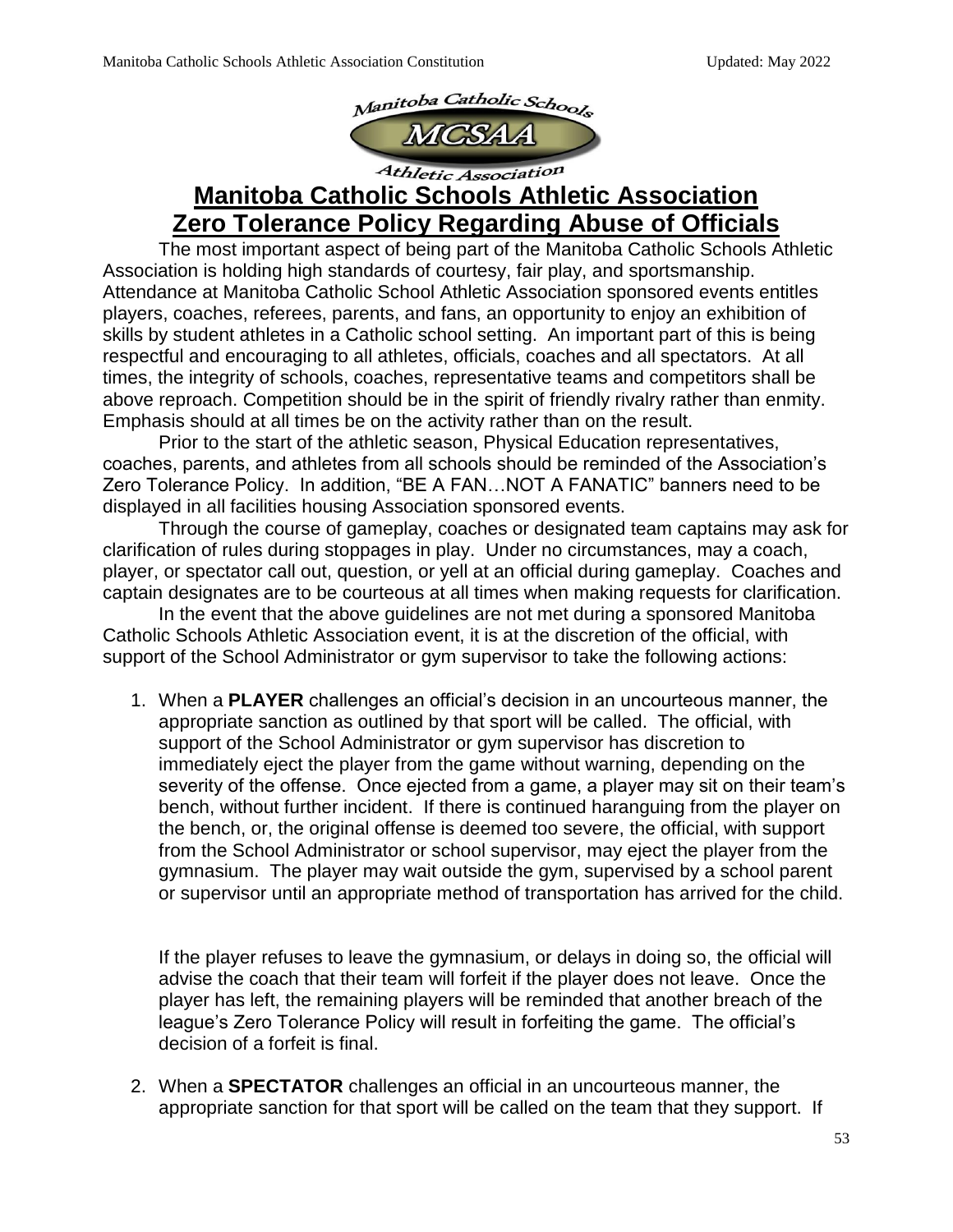the spectator refuses to leave, or delays in doing so, the official will advise the coach that their team will forfeit if the spectator does not leave. Once the offender has left, it is the job of the coach to remind spectators that any further outbursts will result in their team forfeiting the game. The official's decision of a forfeit is final.

3. When a **COACH** challenges an official's decision in an uncourteous manner, the appropriate sanction as outlined by that sport will be called. The official, with support of the School Administrator or gym supervisor has discretion to immediately eject the coach from the game without warning, depending on the severity of the offense. If the coach refuses to leave the gymnasium, or delays in doing so, the official will end the game immediately and said coach's team will forfeit the game. Note: If there is no school representative to replace the ejected coach, the game will also end in a forfeit. The official's decision of a forfeit is final.

#### **4. Parents/Spectators**

The game will be stopped by game officials when parents/spectators displaying inappropriate and disruptive behavior interfere with other spectators or the game, including players. The game officials will identify violators to the coaches for the purpose of removing parents/ spectators from the spectator's viewing and game area. Once removed, play will resume. Lost time will not be replaced and violators may be subject to further disciplinary action by the school administrator and the MCSAA Committee. This inappropriate and disruptive behavior shall include but not limited to:

- Use of obscene or vulgar language in a boisterous manner to anyone at any time.
- Taunting of players, coaches, officials or other spectators by means of baiting, ridiculing, threat of physical violence or physical violence.
- Throwing of any object in the spectators viewing area, player's bench, or playing field.

All flagrant violations of the Zero Tolerance Policy at Manitoba Catholic Schools Athletic Association sponsored events that lead to ejections from facilities must be reported. The report must be in writing and must be received within three teaching days of the incident by the Chair of the Association. The principal of the school is responsible for registering the protest. Any further actions lie with the Manitoba Catholic Schools Athletic Association Chair and committee to investigate and then take appropriate action. Reported violations shall be resolved in a manner sufficient to correct the problem and may range from a written statement of findings by the Manitoba Catholic Schools Athletic Association Committee to the school administrators, to probation or suspension for the school's players, coaches and/or team.

Appeals of the ruling shall be submitted to the Chair of the Manitoba Catholic Athletic Association by the school principal within three teaching days after receipt of the ruling. Thereupon, the Manitoba Catholic Schools Athletic Association Committee will hear the appeal at the earliest convenience to all parties.